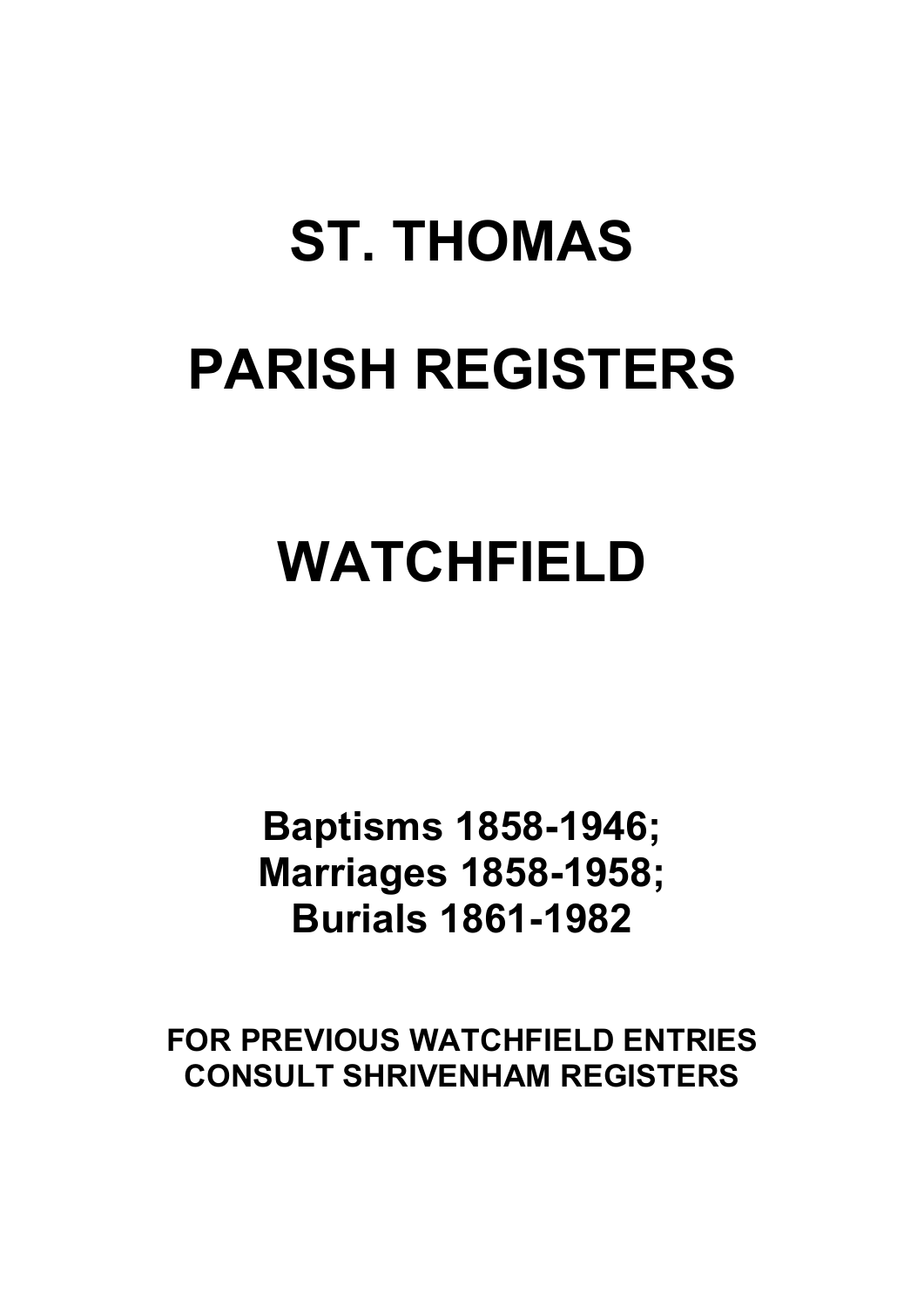# **CONTENTS**

| <b>Origins of the Church</b> |      |                |      | Page         |    |                | 1                |
|------------------------------|------|----------------|------|--------------|----|----------------|------------------|
| <b>Abbreviations</b>         |      |                |      | Page         |    |                | $\boldsymbol{2}$ |
| <b>Baptisms</b>              | 1858 | $\blacksquare$ | 1946 | <b>Pages</b> | 3  | ۰              | 17               |
| <b>Marriages</b>             | 1858 | $\blacksquare$ | 1958 | <b>Pages</b> | 18 | ۰              | 32               |
| <b>Burials</b>               | 1861 | $\blacksquare$ | 1982 | <b>Pages</b> | 33 |                | 40               |
| <b>Index</b>                 |      |                |      | <b>Pages</b> | 41 | $\blacksquare$ | 46               |

Shrivenham Parish, in the County of Berkshire until 1974 and thereafter in Oxfordshire, consisted of the adjacent villages of Watchfield, with the Tythings of Becket and Stainswick, and Bourton. Watchfield has been a settlement since very early times, as evidenced by the discovery of a Saxon cemetery in 1985. It became well known in the 2<sup>nd</sup> World War for its training airfield, now back in agricultural use, and since then for the proximity of the Royal Military College of Science built in the extensive grounds of Becket House. Services are held at 6.30 p.m. on the 1<sup>st</sup> and 3<sup>rd</sup> Sundays, and Holy Communion at 9 a.m. every Sunday.

## **ACKNOWLEDGEMENTS**

Thanks go to the PCC of Shrivenham and Watchfield and Canon J. M. Wade for giving permission for the Registers to be copied; to Berkshire Record Office for their co-operation in allowing the Registers to be removed from their care while being transcribed; to Mr Curtis, churchwarden, for making it a pleasant and interesting experience visiting the church and borrowing the Burial Register; to Rosemary Church for the transcription, indexing and typing of the Registers.

COPIES deposited at Berkshire Record Office; Oxford Record Office; Wiltshire Record Office; Society of Genealogists; St Thomas Church, Watchfield.

Transcribed, indexed and typed by Rosemary Church, Faringdon and District Archaeological and Historical Society © Rosemary Church 1983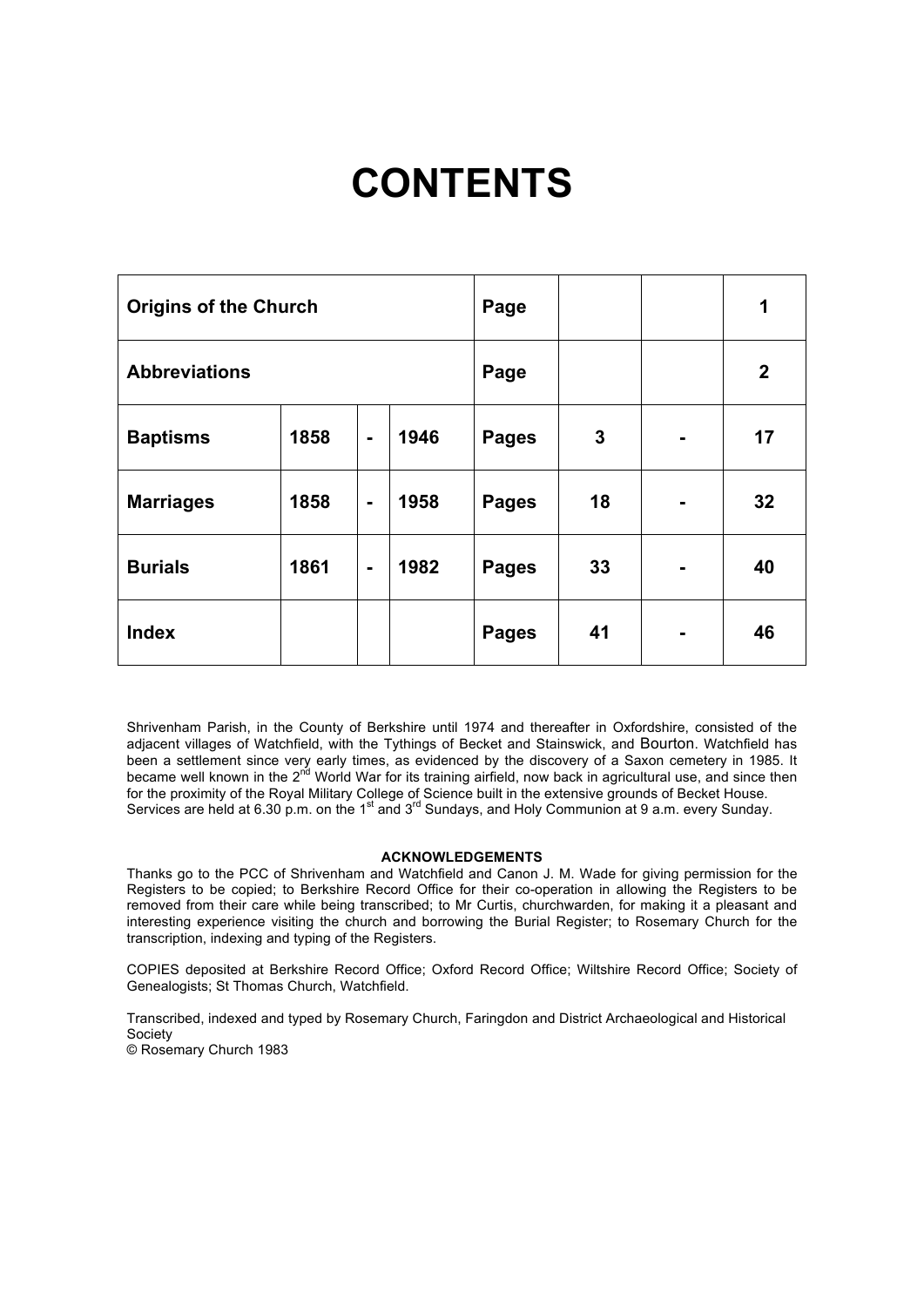### Found in the front of the Baptismal Register 1858-1946

Watchfield Chapel having been examined and found in bad repair was taken down in 1788 the materials sold and the money arising from the sale of the materials was vested in the purchase of £260 4s 1d three per cent consols & the interest was appropriated to pay a schoolmistress to instruct a certain number of the poor children of Watchfield. In consequence of the pulling down of the Chapel the inhabitants of Watchfield were obliged to go to the Parish Church of Shrivenham, this being found inconvenient & the cause of many never coming to Church at all, it was determined at a meeting held at Mr Bowles at Watchfield in February 1857, that the Chapel should be rebuilt on a piece of ground called Chapel Ham & that subscriptions should be commenced forthwith; and the following persons & societies kindly gave their assistance.

| <b>Name</b>                                             | £              | s  | d |
|---------------------------------------------------------|----------------|----|---|
| The Venerable Archdeacon Berens Vicar                   | 300            |    |   |
| Viscount Barrington                                     | 110            |    |   |
| The Earl of Radnor                                      | 100            |    |   |
| The Diocesan Church Building Society                    | 100            |    |   |
| The Incorporated Society                                | 90             |    |   |
| The Bishop of Oxford                                    | 10             |    |   |
| The Miss Cleavers                                       | 30             |    |   |
| The Rev. E. Bouverie                                    | 10             |    |   |
| Alfred Sartoris Esq.                                    | 20             |    |   |
| The Rev. J. F. Cleaver                                  | 10             |    |   |
| Mr E. Fairthorne                                        | 10             |    |   |
| General Fox                                             | 5              | 5  |   |
| The Rev. C. B. Calley                                   | 5              |    |   |
| Mr Bowles<br>$\rightarrow$ $\rightarrow$<br>These four, | 5              |    |   |
| Mr Ferriman<br>with Mr Hickman,<br>$\rightarrow$        | 5              |    |   |
| Mr Giles<br>gave their teams<br>ł                       | 5              |    |   |
| Mr Carter<br>to draw the materials<br>$\mathcal{E}$     | $\overline{2}$ | 10 |   |
| Mr Atkins Esg.                                          | 5              |    |   |
| T. Belcher                                              | 5              |    |   |
| Mr Rickards                                             | 5              |    |   |
| Mr A. W. Fairthorne                                     | 5              |    |   |
| Mr Willis                                               | 5              |    |   |
| The Queen's Advocate                                    | 5              |    |   |
| The Rev. W. Chambers                                    | 5              |    |   |
| Henry Calley Esg.                                       | 5              |    |   |
| Rev. W. Bourne                                          | 1              |    |   |
| Mrs W. Bourne                                           | 1              |    |   |
| Sale of old materials                                   | 240            | 7  | 3 |
| Collection on the day of Consecration                   | 22             |    |   |

The New Chapel was designed by Mr Street, Diocesan Architect & was Built by Mr Birchall of Shrivenham. The foundation stone was laid by Lady C. Berens, wife of Archdeacon Berens, Vicar, on Monday May 18<sup>th</sup> 1857 and the Chapel was consecrated by Samuel Wilberforce Bishop of Oxford March 4th 1858. The Prayers were said by Rev. C. B. Calley, Curate. Mrs Calley played the harmonium; Viscountess Barrington & the Hon<sup>ble</sup> Misses Barrington led the singing. The Chapel was dedicated to St Thomas the Apostle, which was the same Saint the former one had been dedicated to; the Chapel yard was consecrated at the same time.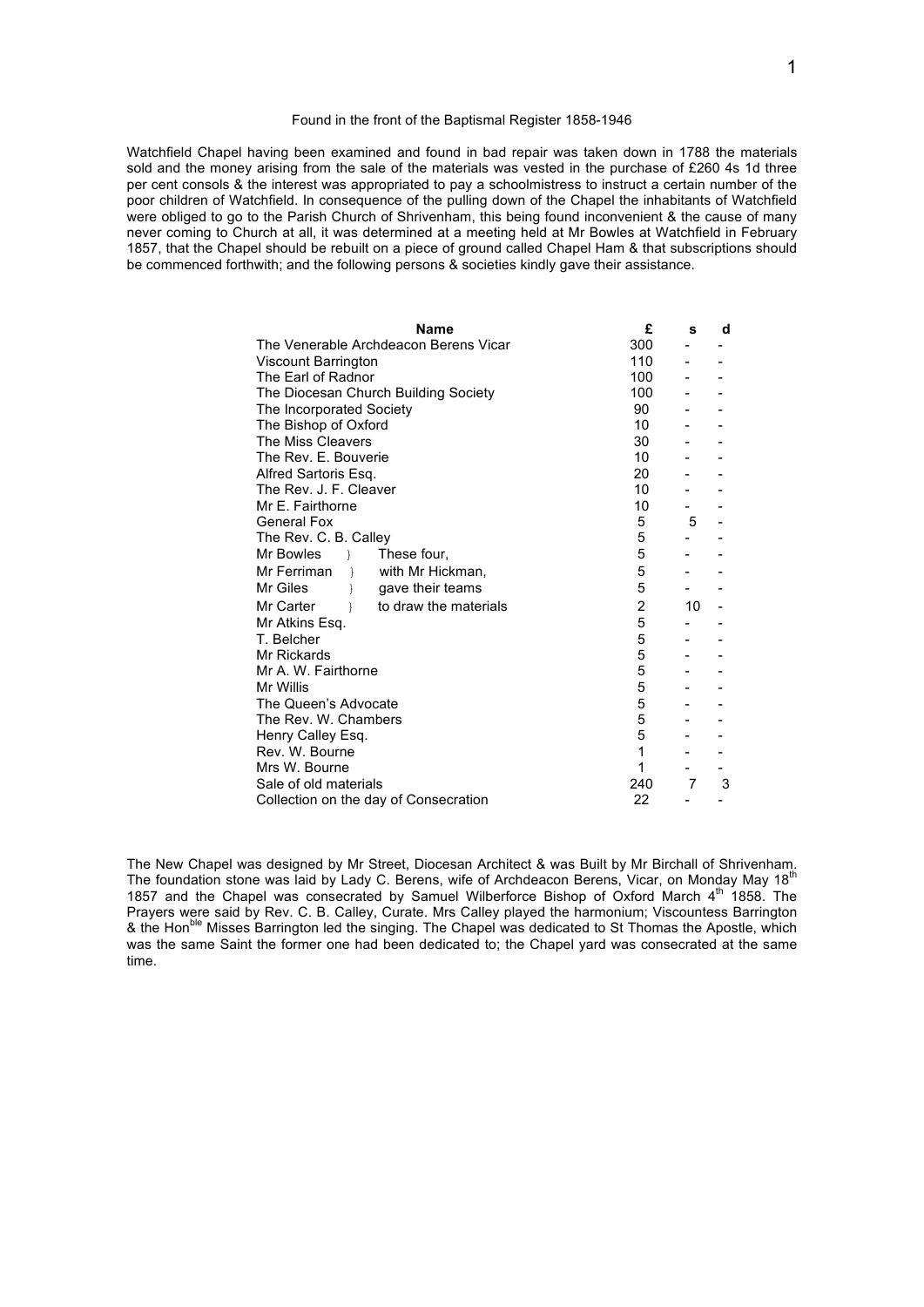# **ABBREVIATIONS**

| A. B.                   | $=$ | Able Seaman                                   | R.A.                                      | $=$ | <b>Royal Artillery</b>                      |
|-------------------------|-----|-----------------------------------------------|-------------------------------------------|-----|---------------------------------------------|
| A.C.1                   | $=$ | Aircraftman 1 <sup>st</sup> Class             | R.A.F.                                    | $=$ | Royal Air Force                             |
| A.M.P.C.                | $=$ | Army Military Police Corps                    | R.A.M.C.                                  | $=$ | Royal Army Medical<br>Corps                 |
| A.T.S.                  | $=$ | <b>Auxiliary Territorial Service</b>          | R.A.O.C.                                  | $=$ | Royal Army Ordnance<br>Corps                |
| B.E.F.                  | $=$ | <b>British Expeditionary Force</b>            | R.A.S.C.                                  | $=$ | Royal Army Signal<br>Corps                  |
| <b>B.Q.M.S.</b>         | $=$ | <b>Battalion Quartermaster</b><br>Sergeant    | R.E.M.E.                                  | $=$ | Royal Electrical &<br>mechanical Engineers  |
| B.S.M.                  | $=$ | <b>Battery or Battalion</b><br>Sergeant Major | $R.F.A$ (1 <sup>st</sup><br>World<br>War) | $=$ | <b>Royal Fleet Auxiliary</b>                |
| C.Q.M.S.                | $=$ | <b>Company Quartermaster</b><br>Sergeant      | R.M.C.S.                                  | $=$ | <b>Royal Military College</b><br>of Science |
| G.W.R.                  | $=$ | <b>Great Western Railway</b>                  | R.T.R.                                    | $=$ | <b>Royal Tank Regiment</b>                  |
| I.O.W.                  | $=$ | Isle of Wight                                 | U.S.                                      | $=$ | <b>United States</b>                        |
| L.A.C.                  | $=$ | Leading Aircraftman                           | W.O.                                      | $=$ | <b>Warrant Officer</b>                      |
| Lt                      |     | Lieutenant                                    | W.O.2                                     |     | Warrant Officer 2 <sup>nd</sup><br>Class    |
| 1 Back St,<br>Faringdon | $=$ | Faringdon Workhouse or<br>Union               | X                                         | $=$ | Unable to sign                              |
| s                       | =   | son                                           | d                                         | $=$ | Daughter                                    |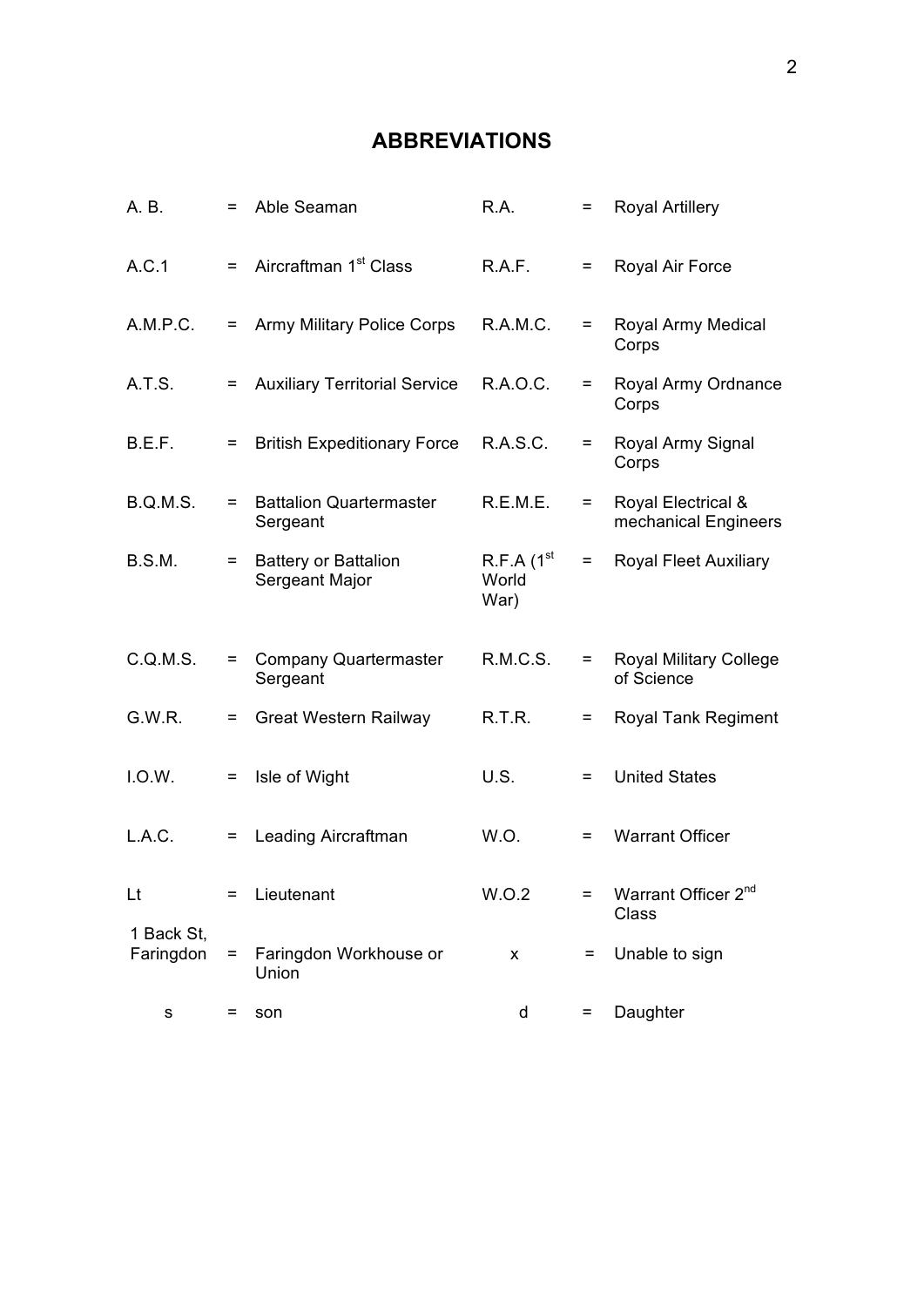# **BAPTISMS** 3

- Apr 4 KNAPP William Thomas s Thomas & Anne, mason
- May 10 READ Charles Thomas s Thomas & Elizabeth, labourer
- Aug 8 STEVENS Alfred James s James & Eliza, labourer
- Sep 25 BEECHEY Anne d Joseph & Caroline, labourer (privately)
- Oct 10 WYATT Charles Thomas s William & Sarah, labourer
- **1859**
- Jan 2 BAXTER Thomas s Thomas & Anne, labourer
	- 13 HICKMAN John, s William & Miriam, yeoman, Bourton 16 BAXTER Charles s James & Marianne, labourer
	- 23 ANGER William Thomas s Thomas & Jane, labourer
- Apr 28 SMITH John s William & Matilda, labourer
- May 15 TITCOMB Elizabeth Anne d John & Hannah, labourer
- 22 HILL William s William & Martha, labourer
- Jun 26 GERRING Thomas William s Benjamin & Elizabeth, labourer
- Jul 17 POCOCK John s John & Elizabeth, labourer
- 31 BAXTER Adelaide Jane d Robert & Isabella, labourer
- Aug 14 CARTER William s William & Elizabeth, labourer
- Oct 2 BAXTER Jane d John & Lucy, labourer
- Dec 25 BUTLER Mary Jane d Edward & Ann, labourer
- 25 FOWLER Adelaide d John & Charlotte, labourer
- **1860**
- Jan 1 STEVENS Elizabeth d James & Elizabeth, labourer
- 22 CARTER William s Thomas & Mary, labourer
- Mar 25 COX William Henry s Henry & Mary, labourer
- Apr 22 PLUMMER Harry Arthur s Edwin & Maria, farmer, Shrivenham, born Mar 9<sup>th</sup>
- May 20 HEWER Mary Ann d Sarah, Shrivenham
- Jun 11 CARTER Thomas s John & Louisa, labourer
- 17 FEREMAN Cecil Butler s James & Agnes, farmer
- Jul 15 SMITH Caroline d William & Matilda, labourer
- Jun 24 ANGER Ann d Thomas & Jane, labourer
- Sep 27 MOSS George s Thomas & Elizabeth, labourer
- Dec 13 ANGER Mary Anne d Arthur & Mary, labourer
- 25 ROGERS Mary Anne d Joseph & Elizabeth, labourer
- **1861**
- Jan 20 BEECHY Jane d Joseph & Caroline, labourer
- Feb 10 BUTLER Alfred William s John & Charlotte, groom
	- 10 SIMMONDS Thomas William s William & Sarah, labourer 23 TITCOMBE John s John & Hannah, labourer
- Mar 3 SIMMONDS William s John & Willmott, labourer
- 24 BAXTER Ellen d Robert & Isabella, labourer
- Apr 28 WYATT Elizabeth Ann d William & Sarah, labourer
- May 25 HILL Mary Anne d William & Martha, labourer
- Jun 2 RYDER William s Henry & Jane, labourer, Shrivenham
- 2 WEBB Henry Esther s Martha, Shrivenham
- Jul 7 DAY George William s John & Sarah, labourer
- Aug 11 PAGE Mary Anne d Henry & Elizabeth, labourer
- Sep 15 LOCKEY Ellen d Leah
	- 15 FOWLER George s William & Maria, labourer
	- 22 COX Jane d Henry & Mary, labourer
- Oct 13 YOUNG William s George William & Elizabeth, gardener, Shrivenham
- Nov 17 THEOBALDS William Henry s William & Emma, labourer
- Dec 25 ANGER Mary Ann d Arthur & Mary, labourer
- 29 ANGER Thomas s Thomas & Jane, labourer
- **1862**
- Jan 12 BUTLER Rosanna d Edward & Ann, labourer
- Mar 28 HICKMAN Walter William s William & Miriam, farmer
- Apr 6 GERRING Charles s Benjamin & Elizabeth, labourer
- 13 TITCOMBE Joseph Frederick s John & Hannah, labourer 20 REED Esther d Thomas & Esther, labourer
- May 11 KNAPP Isabella d Thomas & Ann, bricklayer
- Jun 8 BAXTER Henry Thomas s James & Mary Ann, labourer
	- 20 REED John James s Thomas & Elizabeth, labourer
	- 20 SMITH Jane d William & Matilda, shepherd
- Aug 31 STEVENS George s James & Elizabeth, labourer
- Oct 12 CARTER George William s John & Louisa, labourer
- Nov 2 FOWLER Maria d John & Charlotte, labourer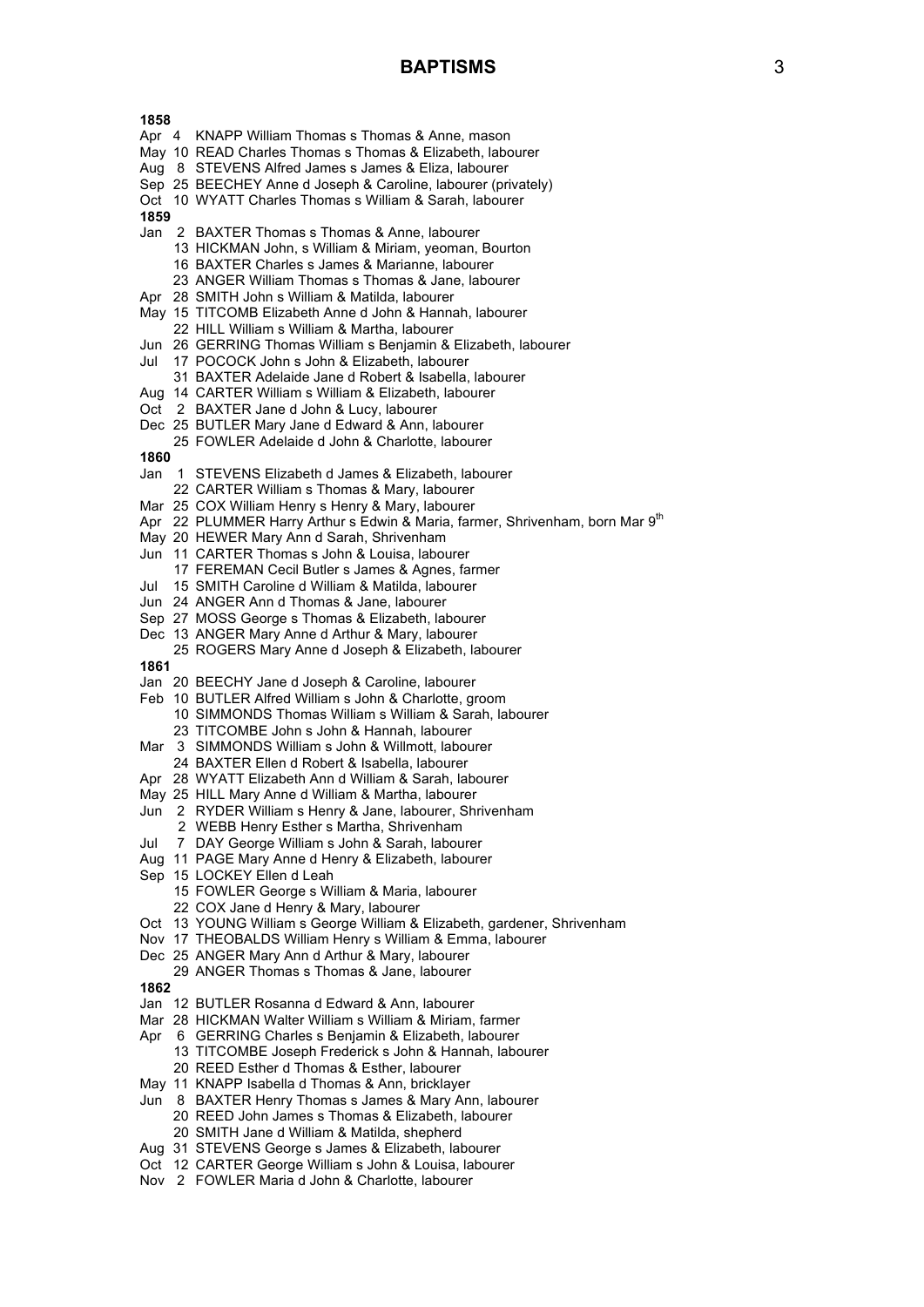- Nov 30 HUMPHREYS Mary Louisa d William & Louisa, plumber & glazier, Shrivenham
- Dec 26 GODWIN Harriett Elizabeth d William & Sophia, hawker

- Jan 23 COX Thomas s Henry & Mary, labourer
- Feb 6 CARTER Thomas s Richard & Anna, labourer
	- 13 BUTLER Henry Thomas s John & Charlotte, under coachman
- Mar 20 ROGERS Joseph Francis s Joseph & Elizabeth, labourer 20 BAXTER Sarah Jane d Henry & Mary, labourer
	- 25 BEECHEY Thomas s Joseph & Caroline, labourer
- Apr 17 BAXTER Albert s Robert & Isabella, labourer
- 20 TIBBLES Elizabeth Ann d William & Emma Sarah, labourer (privately; received into church Jun  $5<sup>th</sup>$ )
- Jan 5 WEBB Sarah Ann d Frederick & Eliza, blacksmith (privately)
- May 17 SLY Frank s William & Jane, labourer, Shrivenham
- Jun 7 MORSE George s Thomas & Elizabeth, labourer
- 20 WILLIAMS Jeanetta d Caroline (privately; received into church Sep 22<sup>nd</sup> 1868)
- Oct 16 TITCOMBE James s John & Anna, shepherd
	- 22 STEPHENS Jane d Thomas & Maria, labourer
		- 25 ANGER Richard s Thomas & Jane, labourer
- Nov 1 MABERLY Adelaide Augusta d George Frederick & Mary Ann, coachbuilder, Shrivenham 13 CARTER James s William & Elizabeth, labourer
	- 29 ANGER Charles s Arthur & Mary, labourer
- Dec 25 BUTLER Edmund s Edmund & Ann, labourer
- **1864**
- Jan 17 CARTER John s John & Louisa, labourer
- 24 FOWLER Emily Maria d William & Maria, labourer
- Feb 7 MESSENGER William Charles s William & Ellen, dealer
	- 21 SMITH Rosanna d William & Matilda, shepherd
	- 26 GEARING Sarah Ann d Benjamin & Elizabeth, labourer
- Apr 3 POPE Lucy Octavia d John William & Mary, labourer
- May 1 YEATS Charles s Edwin & Jane, labourer
- 1 SIMMONDS Emily d William & Sarah, labourer
- Jul 15 PAGE Sarah Jane d Alexander & Ann, labourer (privately; received Sep  $4<sup>th</sup>$ )
- Aug -- GREENAWAY Mary Elizabeth d James & Sarah, labourer
- Sep 4 WYATT William s William & Sarah, coachman
	- 4 COX Elizabeth d Henry & Mary, labourer
	- 11 CROSS Thomas s Thomas & Charlotte, shoemaker, Shrivenham
- Nov 6 HONEYBONE William s Alfred & Anne, stonemason, Shrivenham
- Dec 4 STEPHENS Sophia d James & Elizabeth, labourer
- **1865**
- 
- Jan 1 SIMMONDS George s John & Wilmot, labourer
- Feb 5 TITCOMB Martha Jane d John & Hannah, shepherd
- Mar 26 GODWIN William s William & Sophia, pedlar (privately)
- Apr 29 ANGER William s Arthur & Mary, labourer
- May 7 TIBBALDS Harriet d William & Emma, labourer
- 7 BAXTER Alfred s James & Marianne, labourer
- Jul 2 BUTLER Albert John s John & Charlotte, coachman 2 ANGER Lucy Jane d Arthur & Mary, labourer
- Aug 6 MESSENGER Ellen Elizabeth d William & Ellen, butler man
- Sep 3 READE William Henry s Thomas & Elizabeth, carter
- Oct 1 BEECHY Elizabeth Ellen d Joseph & Caroline, labourer
- 1 COX George William s Henry & Mary, labourer
- Dec 3 CARTER Elizabeth Emily d Thomas & Mary, labourer
	- 3 SMITH Emily d William & Matilda, shepherd
	- 25 ANGER Hagar Annie d Elizabeth
	- 25 WATTS William Percy s William & Jane, labourer, Leigh, Glos
- **1866**
- Mar 18 PAGE Jane Elizabeth d Alexander & Anne, labourer
- 18 STEVENS Anne d Thomas & Maria, labourer
- Apr 15 UNDERWOOD Mary Ann Elizabeth illegitimate d Ann
- 15 FOWLER Eliza Ann d John & Charlotte, labourer
- Jul -- TITCOMB Martha Rebecca d John & Hannah, shepherd
- Aug 12 GODWIN Jane Rebecca d William & Sophia, travelling jeweller
- Nov 18 CARTER William s John & Louisa, labourer
	- 18 LAMB Katherine Ethel d Francis William & Mary, Clerk in Holy Orders, Curate of this parish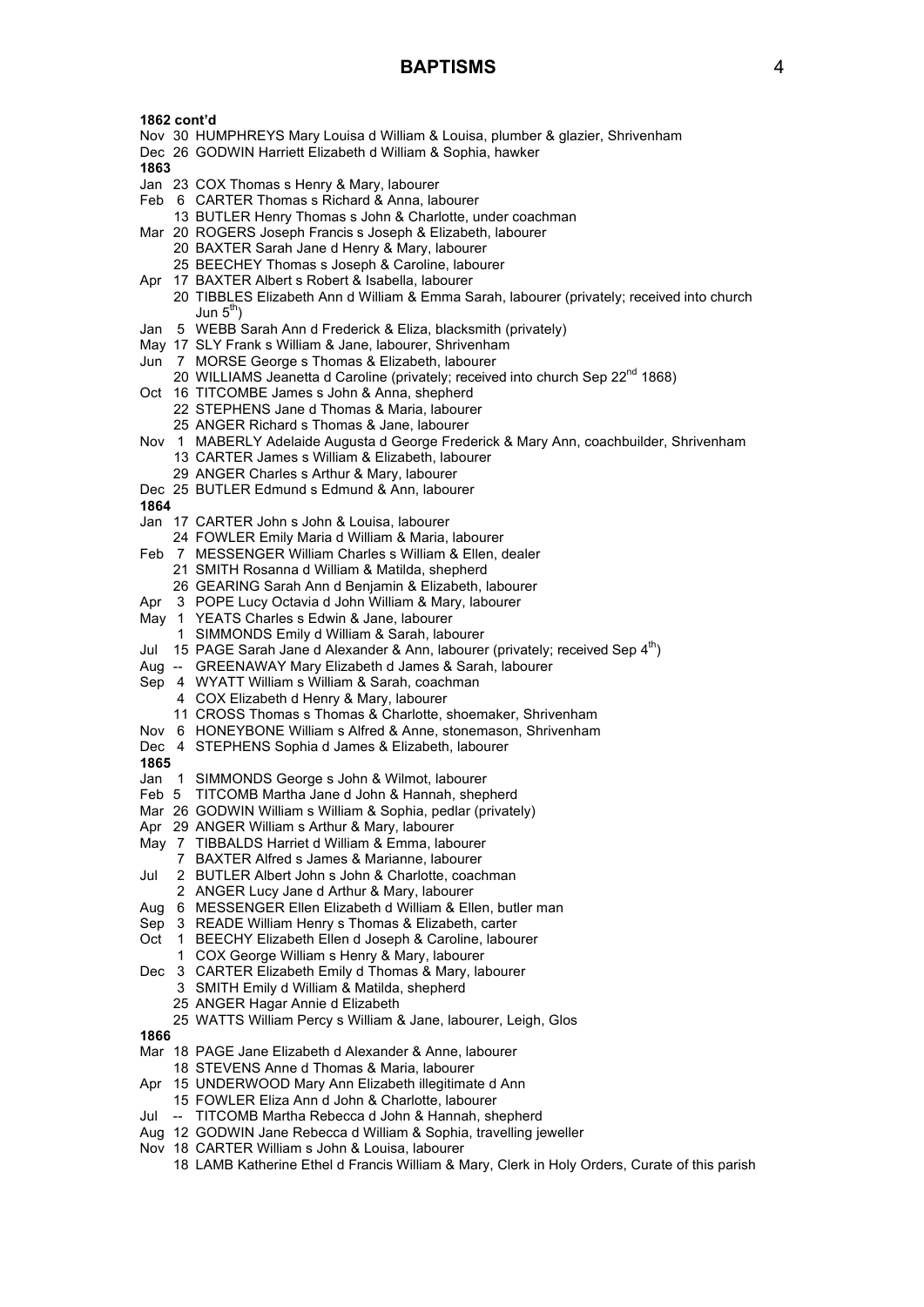- Jan 20 COX Henry s Henry & Mary, labourer
- Feb 17 WYATT Caroline d William & Sarah, labourer
	- 17 STEVENS Laura d James & Elizabeth, labourer
- Jun 16 ANGER Joseph s Arthur & Mary, labourer
- Jul 28 FULCHER Alister McMillan s George & Ann, bricklayer
- Sep 15 MAY Mary Ann d Daniel & Mary, labourer, London
	- 15 EAGLES Fred s George, shoemaker
		- 15 EAGLES Laura s George, shoemaker
- Oct 20 TIBBALDS Eliza Ann d William & Emma, labourer
- Nov 5 SMITH Ellen d William & Matilda, labourer
- Dec 15 PAGE Adam Henry s Alexander & Ann, labourer
- **1868**
- Feb 16 BAXTER Jane Elizabeth d James & Mary Ann, labourer
- Apr 12 BAXTER Alice Mary d Robert & Isabella, labourer
- 19 STEVENS Elizabeth d Thomas & Maria, labourer
- Jun 21 SIMMONDS Elizabeth Ann d William & Sarah, labourer
	- 21 HAWKWELL Laura Jane d James & Ann, gardener, Edgebaston, Birmingham
	- 21 GERRING William James s Benjamin & Elizabeth, labourer (received this day; privately baptised May  $1<sup>st</sup>$ )
- Jul 19 ROGERS Elizabeth Ann d John & Elizabeth, labourer
- Aug 16 GILES Charles Edward s Charles & Sarah, labourer
	- 16 ANGER Rosa Mary illegitimate d Ann
- Sep 20 ANGER Mary Jane d Thomas & Jane, labourer
	- 20 ANGER Caroline d Thomas & Jane, labourer
	- 20 BEECHY John s Joseph & Caroline, labourer
	- 20 COX Mary Ann d Henry & Mary, labourer
- Oct 25 TEMPLE Louisa d Thomas & Louisa, labourer
- Nov 27 TITCOMB Mary Jane d John & Hannah, shepherd (privately)
- **1869**
- Feb 21 READE Emily Rose Ellen d Thomas & Elizabeth, carter
- 21 CARTER Charles s John & Louisa, carter
- Mar 21 ANGER Laura Ann d Arthur & Mary, labourer
- May 16 SMITH Alfred s William & Matilda, shepherd
- Oct 10 SMALLBONE John George s George & Jane, servant
- Nov 21 TIBBALDS William s William & Emma, labourer 21 PAGE Charles s Alexander & Ann, labourer
	- 21 READE Caroline Edith illegitimate d Elizabeth
- **1870**
- Feb 20 WYATT Frederick William s William & Sarah, labourer
	- 20 GODWIN George William s William & Sophia, pedlar
	- 20 LAMB Cyril Ernest s Francis William & Mary, Clerk in Holy Orders
- Mar 27 UNDERWOOD Emily Mary d John & Emily, fishmonger
- Apr 15 GILES Edith d Charles & Sarah, labourer
- 17 TITCOMB Thomas s John & Hannah, shepherd
- Sep 18 SIMMONDS Emily Constance d Thomas & Ann, bricklayer
- Oct 16 HEATH William Charles s William & Mary Ann, groom
- Nov 6 COX Mary Jane d George & Jane, labourer
	- - 6 READE Albert s Thomas & Elizabeth, labourer
		- 13 FULSHER George Henry s George & Ann, bricklayer
- Dec 25 BAXTER Joseph s James & Mary Ann, labourer
- **1871**
- Jan 3 STEVENS William s Thomas & Maria, carter 22 BEECHY William s Joseph & Caroline, labourer
	- 29 COX Martha Rebecca d Henry & Mary, labourer
- Feb 12 ANGER Arthur s Arthur & Mary, labourer
- 12 ROGERS Ellen d John & Elizabeth, labourer
- Mar 5 BAXTER Henry Percy illegitimate s Annie
	- 5 CARTER George s John & Louisa, carter
- Oct 8 FRIDGEMAN George s Ellis & Elizabeth, servant (privately)
- Nov 11 ADAMS Joseph s Levi & Mary, shepherd (privately)
	- 19 WYATT Albert Edward illegitimate s Mary Ann
		- 26 TITCOMBE Amy d John & Hannah, shepherd (privately)
	- 26 TIBBALDS Charlotte d William & Emma, labourer
- Dec 24 GILES Clara d Charles & Sarah, servant
	- 25 LAMB George Reginald s Francis William & Mary, Clerk in Holy Orders
	- 25 UNDERWOOD William Henry s John & Emily, fisherman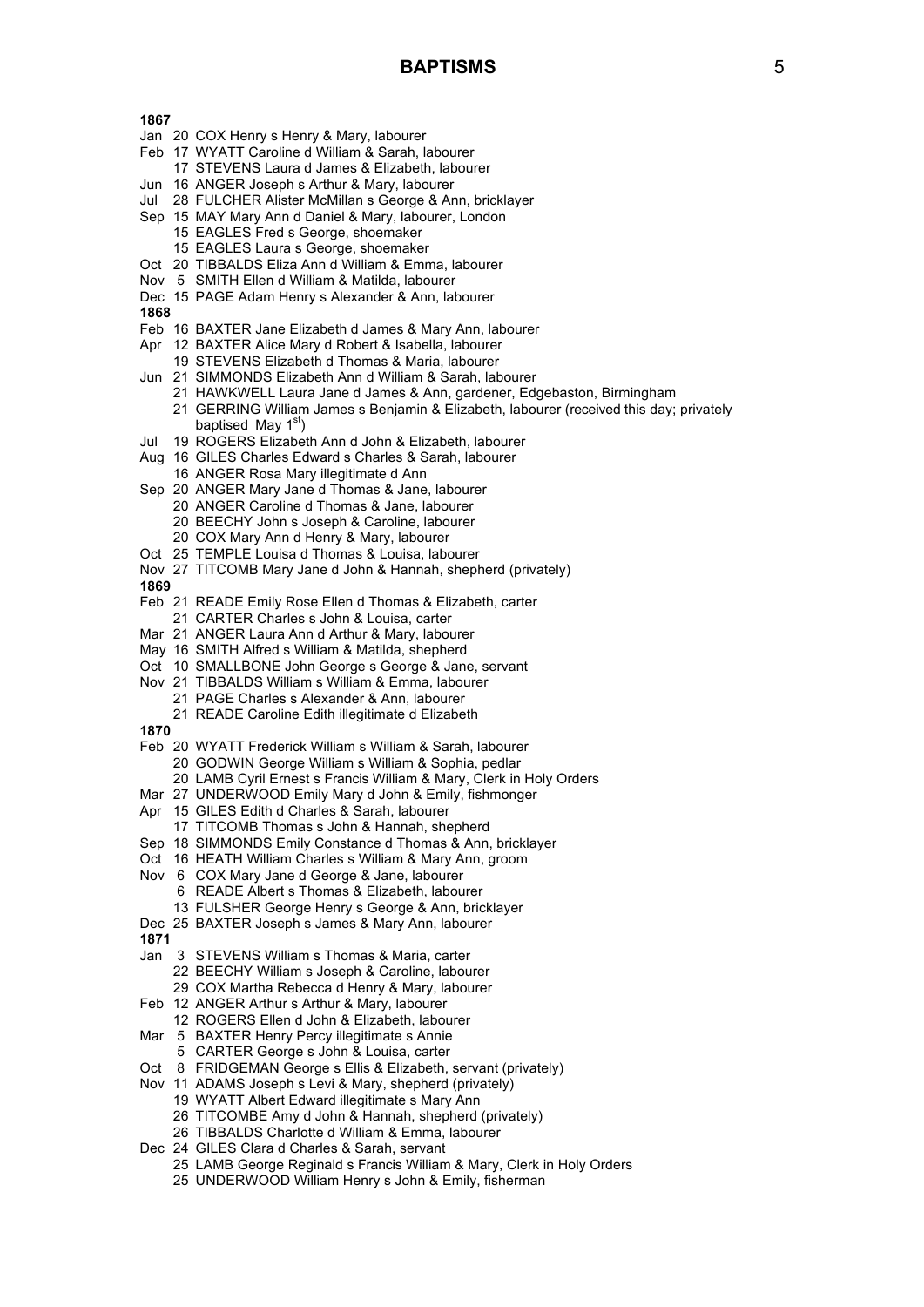# **BAPTISMS** 6

**1872**

- Jan 14 BUTLER Charles Frederick s John & Charlotte, labourer 21 SMITH Thomas s William & Matilda, shepherd
	- 26 GILES Charles (an adult), servant
- Apr 7 POCOCK Thomas Herbert s David & Hannah, mason
- May 5 CARTER Sarah Jane d Thomas & Mary, labourer
- Jul 28 SIMMONDS Mary d Thomas & Aaron, mason
- Oct 13 EAGLES Jesse s Charles & Martha, miller
- Dec 29 GODWIN Clara Elizabeth d William & Sophia, hawker
- **1873**
- Jan 25 SIMCOX Christopher Edward Kingdon s Henry Kingdon & Elizabeth Anne, Clerk in Holy Orders, Curate of this parish
- Mar 16 KNAPP Ellen Louisa d John & Mary Jane, mason (privately; received into church Mar 30<sup>th</sup>)
	- 18 PAGE Sarah d Alexander & Ann, sawyer (privately)
	- 18 PAGE William s Alexander & Ann, sawyer (privately)
- Apr 20 ANGER John s Arthur & Mary, labourer
- May 18 FULCHER William Thomas s George Knapp & Ann, mason
- Jun 15 GILES James s Charles & Sarah, labourer
- Nov 2 POCOCK Eliza d David & Ann, mason
	- 2 COX Charles s Henry & Mary, labourer
		- 10 TITCOMBE David s John & Hannah, shepherd (privately)
- **1874**
- Feb 1 BAXTER John s James & Mary Ann, labourer
	- 15 GERRING Laura Emily d Benjamin & Elizabeth, labourer
	- 23 TIBBALDS Mary Jane d  $W^m$  & Emma, labourer (privately)
- May 3 UNDERWOOD Frank George s John & Emily, fishmonger
- Jun 7 ADAMS William Henry s Levi & Mary, shepherd
	- 7 SIMMONS Charlotte d Thomas & Ann, mason
	- 7 ADAMS Mary Jane d Thomas & Mary, labourer
- Jul 17 AINGER Thomas s Arthur & Mary, labourer (privately)
- Oct 25 TITCOMB Albert s John & Hannah, shepherd
- Nov 1 SMITH Thomas s William & Martha, groom, Market B?arington
	- 22 LIPSCOMB George Langford Brooke s Edwin Francis & Mary Brooke, clergyman 22 KNAPP Henry s William & Martha, mason
- Dec 25 GARDINER Evelyn Marie d William & Mary, labourer, Swindon

- Feb 14 HOLLIHOCK Jane d Robert & Ann, labourer
	- 14 TROTMAN Matilda Sophia d Alfred & Sophia, labourer, Bushton 21 PAGE Emma illegitimate d Leah
- Mar 10 BUTLER Alfred (aged 15½ years) s Edwin & Ann, labourer (pensioner soldier)
- Apr 18 GODWIN Emily Sophia d William & Sophia, hawker
- Jul 11 NEW William Enos s Enos & Mary, labourer
- Aug 16 WILLIAMS Charles William s Charles & Mary, carpenter, Kensington, Middx, born Aug 7<sup>th</sup> 1871
- Oct 10 BEECHY Mercy Caroline d Joseph & Caroline, labourer
	- 10 POCOCK George William s David & Hannah, bricklayer
	- 25 READE Walter William Paul s James & Sarah, labourer (privately)
- Nov 7 MATTHEWS Francis Henry William s Emily
	- 7 CREW Jane Elizabeth d William & Elizabeth, labourer (privately)
- Aug -- READE Edwin Walter s Thomas & Elizabeth, labourer (privately)
- **1876**
- Feb 17 PAGE Elizabeth d Alexander & Ann, labourer (privately)
- Apr 16 GARDNER William s Thomas & Jane, hammerman, New Swindon
- May 7 MORSE Minnie d James & Maria, labourer
- 21 FULCHER Martha d George & Ann, bricklayer
- Jun 18 UNDERWOOD Alice Annie d John & Emily, fishmonger
	- 18 SIMMONDS Thomas s Thomas & Ann, bricklayer
	- 18 ROGERS William Thomas s John & Elizabeth, carter, Dunford
	- 18 KNAPP Sarah Ann d William Henry & Maria, mason
- Jul 13 ORTON Olivia Maud d Owen & Olivia, Clerk in Holy Orders, Normanton on Soar
	- 23 FOOTE Annie d Samuel & Agnes, labourer, Liddiard Millicent
- Aug 6 ADAMS Jesse s Thomas & Mary, labourer
- Oct 15 DUCKETT Alice Mary d Frank & Emily Ann, labourer
- Dec 15 WORNHAM Edith Mary d James & Mary Ann, labourer (privately)
- **1877**
- Feb 25 COX Alice d Henry & Mary, labourer
- 27 STEVENS Alfred s Elizabeth (privately)
- Mar 4 CREW Caroline d William & Elizabeth, labourer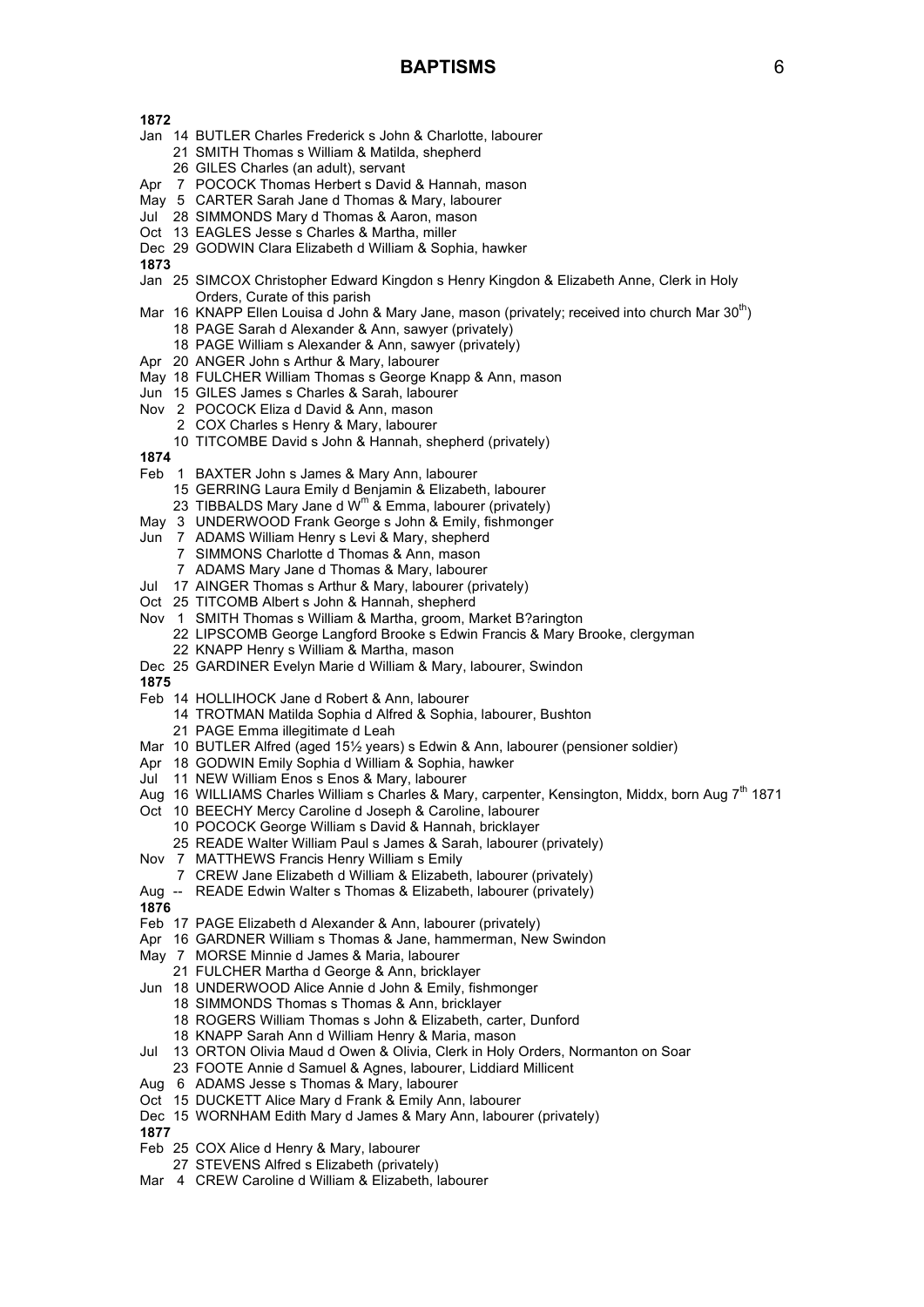- Mar 16 FOWLER Charlotte d Charlotte
	- 16 TIBBALDS William Henry s William & Emma, labourer
- Apr 1 KNAPP William Herbert s William & Elizabeth, bricklayer, New Swindon
- Jul 29 POCOCK David Basil s David & Anna, bricklayer
- Aug 12 ANGELL Caroline Kate d Henry & Annie, groom, St. Marylebone, London,
- 26 PLUMB Frank s Frederick & Mary Ann, groom
- Oct 7 WARMAN Tom s Roger & Ellen, carter
- 28 ANGER Edith Ellen d Arthur & Mary, labourer
- Nov 1 GODWIN Harriet Annie d William & Sophia, travelling jeweller
	- 1 ANGER Ada Gertrude d Thomas & Jane, labourer 1 MORTIMER Charlotte Ann d Edwin & Sarah, labourer
	- 18 KNAPP Kate d William Henry & Martha, mason
	-

# **1878**

- Feb 2 FOWLER Olivia d Sarah (privately; received into church Mar  $1<sup>st</sup>$ )
- Mar 1 SIMMONDS Elizabeth d Thomas & Ann, bricklayer
- 18 STRATTON Emily d Charles & Eliza, carter (privately)
- Apr 26 BAXTER Mary Elizabeth d James & Mary Ann, labourer
- Aug 4 UNDERWOOD Edith Kate d John Charles & Elizabeth Emily, fishmonger, Faringdon
- Dec 6 ROGERS Joseph s John & Elizabeth, labourer, Longcott

### **1879**

- Jan 18 COX Ann d Henry & Mary, labourer, (privately: received Mar 9<sup>th</sup>)
- Mar 14 READE Walter Willie s Jane Elizabeth
	- 21 CARTER Percy s Thomas & Lucy, labourer
- May 22 SIMMONDS Annie d Thomas & Ann, bricklayer
- 28 READE Sidney James s James & Sarah, labourer (privately)
- Jun 15 FOOTE Thomas Herbert s Samuel & Agnes, labourer
- Aug 24 POCOCK Martha Ann d David & Hannah, bricklayer
- Nov 28 MORTIMER Netta Mary d Edwin & Sarah, labourer
- 30 MORSE Cyril s Edward & Mary Ann, labourer
- Dec 19 GODWIN Edith Mary d William & Sophia, travelling jeweller 20 GARDINER Nellie d Thomas & Jane, hammerman, New Swindon

- Feb 11 COLLINS Martha Ann d Henry & Louisa, shepherd
- Apr 2 BAXTER Alice Emily d George & Elizabeth, carter, Shrivenham
	- 2 ANGER Charles s Arthur & Mary, thatcher
	- 4 HAYNES Francis Monteath s William Henry & Louisa, carpenter
- Jun 18 CARTER John s Thomas & Lucy, labourer
- Nov 7 UNDERWOOD Lucy Mabel d John & Emily, fishmonger, Faringdon
- Dec 5 BRITTAIN Samuel John s William & Annie, bootmaker
- 17 KNAPP Edwin George s William Henry & Martha, bricklayer
- **1881**
- Feb 27 FULCHER James Herbert s George & Ann, bricklayer
- 27 CREW Amelia d William & Elizabeth, labourer (privately)
- Mar 20 HUNT Adelaide Heath d Percival Spencer & Sarah Hyne, wine merchant (privately)
- Apr 3 MITCHELL Harry s George & Jane, gardener, Shrivenham
	- 17 MORSE Fanny Isabella d Edward & Mary Ann, labourer
		- 17 WYATT William George s Charles Thomas & Sarah Jane, labourer
		- 21 FOOTE Elizabeth Jane d Samuel & Agnes, labourer (privately)
- Dec 2 ANGER Percy s Arthur & Mary, labourer (privately; received Mar 10<sup>th</sup> 1882)
- 18 POCOCK Anna Isabel d David & Hannah, bricklayer
- **1882**
- Jan 1 WORNHAM Alice d James & Mary Ann, labourer
- Mar 9 ADAMS Thomas Walters s Thomas & Mary, labourer (privately)
	- 10 SIMMONDS Caroline Mary Ann d Thomas & Ann, bricklayer
	- 10 ANGER Beatrice May d Thomas & Jane, labourer
	- 10 BUTLER Edith Emily d Edmund & Ann, labourer
	- 10 BUTLER Francis s Edmund & Ann, labourer
- May 12 ROWLAND Ann d William & Ann, gardener
- Sep 17 WYATT Albert Charles s Charles Thomas & Sarah Jane, labourer
- 17 MORLEY Thomas s Percy (deceased) & Sarah, late Station Master at Challows G.W.R.
	- 24 LANE Georgina Minnie d Richard & Eliza, shepherd
- Oct 8 READE Emily Rose Ellen d Charles Thomas & Eliza, labourer
- 27 THEOBALDS Charles s William & Emma, labourer
- **1883**
- Mar 2 KNAPP Beatrice Mary d William & Maria, mason
	- 2 GODWIN Rose Ellen d William & Sophia, hawker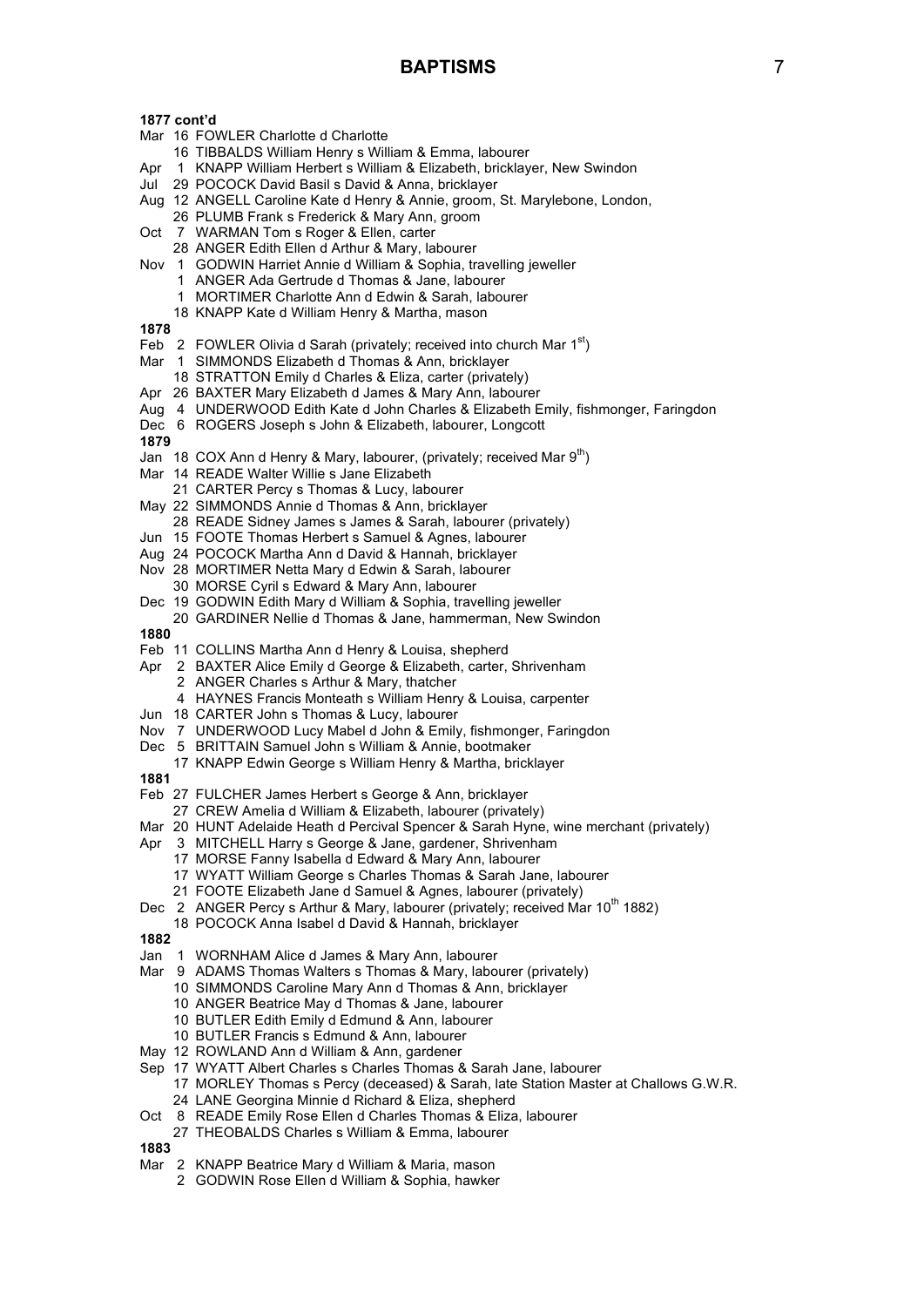- Jul 20 SIMMONDS John s Thomas & Ann, mason
- Aug 19 MORSE Orpah d Edward & Mary Ann, labourer
- Oct 14 ROGERS Arthur Ernest s John & Elizabeth, labourer, Garsington, Oxon 21 EAGLES Charles s Jesse & Eliza, labourer, Sevenhampton

**1884**

- Feb 22 READE Annie Louisa d Charles Thomas & Eliza, labourer
- Apr 27 REYNOLDS Kate d Richard & Sarah Ann, labourer, Castle Farm
- May 4 WYATT Ernest John s Charles Thomas & Sarah Jane, labourer
- Jun 6 BAXTER Maud d William & Jane, labourer 29 BOODLE Fanny Mabel d Alfred William & Emily Julia, solicitor 29 WALKER Dorothy Mabel d Thomas & Theresa Sarah, clerk
- Jul 11 PAGE Emily Jane d Jane Elizabeth, servant
	- 13 FAIRTHORNE Albert John s Frederick Thomas & Amelia, gardener
	- 13 JOHNSON Agnes Ethel d Robert Litson & Maria Frances, curate
	- 21 SMITH Elizabeth d John & Mary Ann, hawker
- Sep 26 SIMMONDS Ellen d Thomas & Ann, mason
- Dec 5 BAXTER William George s George & Elizabeth, labourer, Marston

- Mar 1 POCOCK Florence Ethel d David & Hannah, mason
	- 9 INGRAM Bernard John s Elias & Mary Ann, shepherd (privately)
- Apr 5 HAMS Albert William s Frank & Susan, labourer
- May 27 THEOBALDS Emily Rose Ellen d Elizabeth Ann (privately; died)
- Jun 7 COLLEY Lilian Charlotte d George & Elizabeth Ann, postman, Notting Hill, London
	- 13 WORNHAM Fanny d James & Mary Ann, labourer, West Mill (privately received)
	- 13 WORNHAM George Thomas s James & Mary Ann, labourer, West Mill (privately received)
	- 14 TITCOMB Sophia d John & Eliza Ann, labourer
	- 14 ANGER Sarah Ann d Thomas & Emily, labourer
- Aug 2 ROWLAND Charles Richard s William & Ann, gardener
- Oct 16 BAXTER David Eracio? Judd s Jane Elizabeth
- Nov 1 READE Annie Maria d Charles Thomas & Eliza, labourer
	- 15 MORSE Harcourt s/d Edward & Mary Ann, labourer
- Dec 25 CARTER Louisa Maria d Thomas & Maria, carter
- **1886**
- Feb 11 BUTLER Florence d Edmund & Ann, labourer (privately)
- Mar 26 WYATT Mary Elizabeth d George & Mary, gardener (privately received)
- Apr 18 WYATT Florence Ethel d Charles Thomas & Sarah Jane, gardener
	- 18 SIMMONDS Ada Alice d Thomas & Ann, mason
	- 25 CREW William s William & Elizabeth, labourer
	- 25 CREW Walter Worthy s William & Elizabeth, labourer
	- 25 CREW Marianne d William & Elizabeth, labourer
	- 25 ANGER Mary Jane d Thomas & Jane, labourer (deceased)
	- 25 BAXTER William Henry s William & Jane, labourer
- Jun 26 WATTS William s William & Sarah Ann, labourer (privately; died)
- Jul 18 HERBERT George William Crook s William John & Mary Elizabeth, signalman, Staines 25 BAXTER Mary Elizabeth d Alfred & Ann Sophia, labourer
- Aug 22 GODWIN Frederick Charles s William & Sophia, pedlar
	- - 22 JUDD William Henry s Henry & Jane Elizabeth, labourer
		- 29 BAXTER Ann d Henry Thomas & Jane Elizabeth, labourer
- **1887**
- Jan 10 SEALEY Charles s Henry & Mary Ann, labourer (privately; died)
- Feb 13 LAY William Henry s Benjamin & Harriett, labourer, Sevenhampton
	- 14 BUTLER Maggie (aged 15 years) d Edwin & Ann, labourer (formerly soldier)
- Mar -- TITCOMB Charlotte d John & Eliza Ann, labourer
- Apr 10 POCOCK Harry s David & Hannah, mason
	- 10 COX Albert William s William Henry & Sarah Jane, gardener
	- 10 HAMS Elsie Rose Ellen d Frank & Susan, labourer
	- 10 SEALEY Martha Jane d Henry & Mary Ann, labourer
	- 10 SEALEY Ellen Elizabeth d Henry & Mary Ann, labourer
- Jun 19 MORSE Florence Jubilee d Edward & Mary Ann, labourer
- 26 TITCOMB Nellie Agnes (registered Lily Agnes) d William Thomas & Mary Jane, gardener
- Jul 24 ANGER Lizzie d Thomas & Emily, labourer
- Sep 18 HEWER Arthur s George & Sarah Ann, labourer, Castle Farm
- Oct 2 SPARKS Ernest Edward s Charles & Matilda, policeman, Shrivenham
- Nov 29 BUTLER Mary (aged 12 years) d Edwin & Ann, labourer (formerly soldier)
- Dec 11 BUTLER Albert Edward s Alfred & Ann Sophia, labourer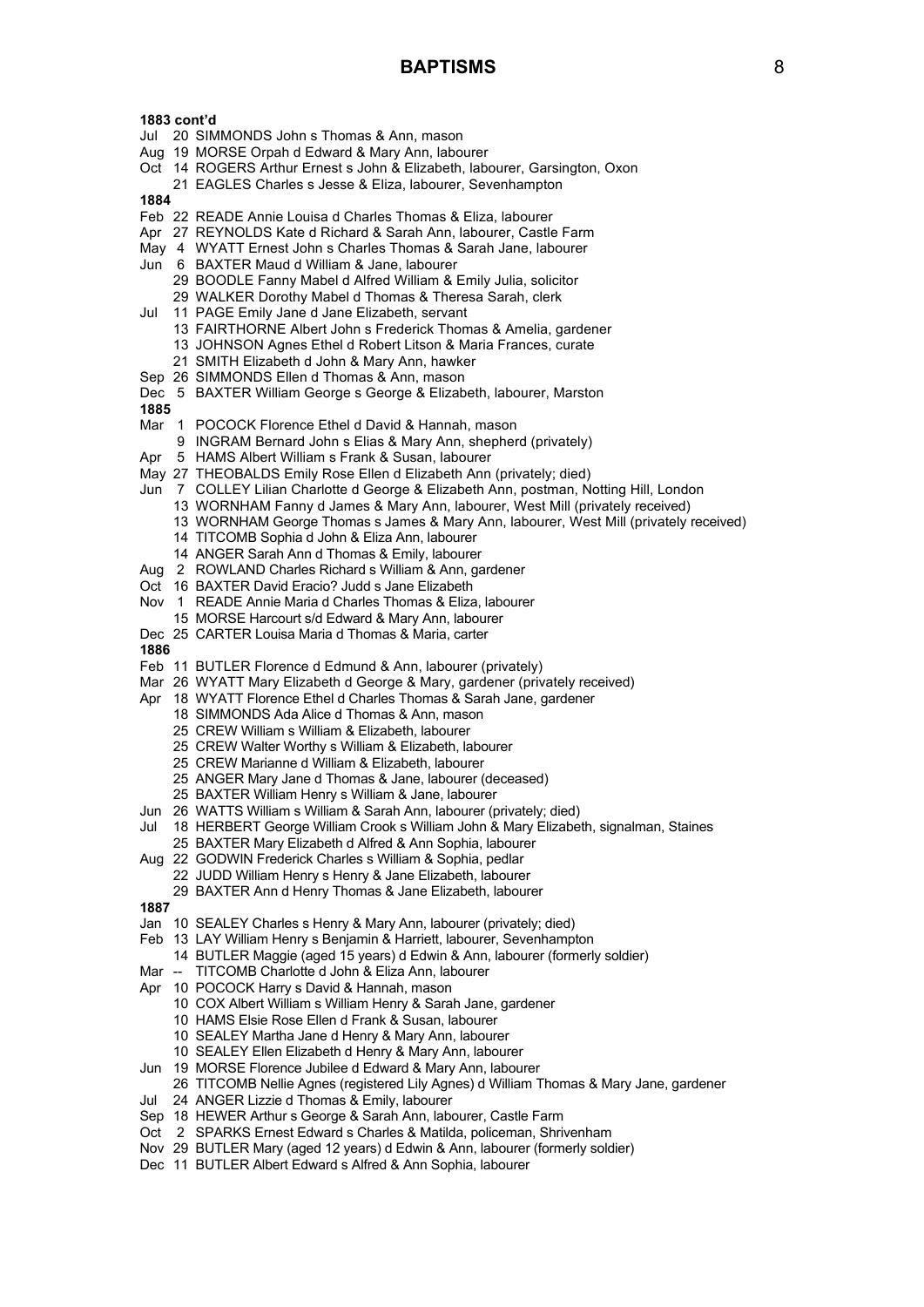- Jan 15 BAXTER John s William & Jane, labourer
	- 22 BAXTER Alfred James s Henry Thomas & Jane Elizabeth, labourer
	- 27 READE Henry George s Ellen Belinda
	- 27 CREW Martha d William & Elizabeth, labourer
- Feb 8 READE Mary d Charles Thomas & Eliza, labourer (privately)
- Aug 5 FAIRTHORNE Edith Mary d Frederick Thomas & Amelia, labourer
	- 5 FAIRTHORNE Lydia Ann d Frederick Thomas & Amelia, labourer
- Nov 4 GRIFFIN Charles Frederick s Frederick & Mary Ann, labourer
- 4 BAXTER Beatrice Judd d Jane Elizabeth
- **1889**
- Jan 20 HUNTER Mary Elizabeth Letitia d Henry & Mary Ann, mantle cutter, Densford Rd, Camberwell
- Apr 7 WAKE Gertrude Harriett d Harry William & Mary Elizabeth, signalman, Shrivenham
	- 7 CARTER Elizabeth Ann d Christopher & Clara, labourer
	- 12 READE Rosetta Jane d Charles Thomas & Eliza, labourer
	- 28 TITCOMB Elizabeth Ann d William Thomas & Mary Jane, gardener
- Jul 8 BOWLEY Herbert s Ellen
- Aug 4 HAMS Edith Mary d Frank & Susan, labourer
- Oct 11 WERNHAM Jane d James & Mary Ann, labourer, West Mill (privately; received Jan 19<sup>th</sup> 1890)
- Nov -- SEALEY Eliza Jemima d Henry & Mary Ann, labourer
- Dec 8 WYATT Margery Caroline d Charles Thomas & Sarah Jane, gardener
- 21 ANGER Florence Eveline d William & Frances, railway employee, 35 Warden Rd, Kentish Town **1890**
- 
- Jan 19 BAXTER Stanley s William & Jane, labourer
- Jun 8 MORSE Edith Annie d Edward & Mary Ann, labourer
	- 15 BAXTER Florence d Alfred & Ann, labourer, born Apr 28<sup>th</sup> (*This baptism was omitted from the Register – a note placed at top of the page testifying that Miss Jane Hedges of Manor Farm, godmother, had notified the curate of the event – no date attached as to when this notification took place*)
	- 24 HUNTER Henry Alexander Arthur s Henry & Mary Ann, mantle cutter, Densford Rd, Camberwell
- Jul 25 CREW George Henry s William & Elizabeth, labourer (died)
- Nov 16 TITCOMB Nellie Sophia d Joseph & Sophia, labourer
- Dec 7 FAIRTHORNE Amelia Jeanetta d Frederick Thomas & Amelia, labourer
- **1891**
- Feb 1 BUTLER Ada Maria d Alfred & Annie Maria, labourer
	- 15 SEALEY Henry James s Henry & Mary Ann, labourer
	- 15 SEALEY William John s Henry & Mary Ann, labourer
- Mar 22 WYATT Gladys Maria d Charles Thomas & Sarah Jane, gardener
- May 17 BARRETT Albert Henry s Charles & Sarah, shepherd
	- 31 TITCOMB William James s William Thomas & Mary Jane, gardener
- Jun 28 JUDD Charles Eli s David & Jane Eliz<sup>th</sup>, labourer
- Aug 16 LUKER Elizabeth Ann d W<sup>m</sup> & Sophia, labourer, Shrivenham
- Nov 1 HAMS Ada Ellen d Frank & Susan, lab, Shrivenham
- Dec 3 BRITAIN William Frederick Oliver s William & Alice, gardener
- **1892**
- Apr 10 GODWIN Emily Sarah Jane d Joseph & Eliza, labourer
- 17 MORSE Martin Ann d Edward & Mary Ann, labourer
- May 8 MORTIMER Violet Annie Louise d Henry George & Annie, ex police officer, 128 Lynton Rd, London, S.E.
- Jun 5 BAXTER Lisette d Alfred & Ann Sophia, labourer
- 16 WHEELER Frederick James s William & Maria, groom, Castle Farm
- Sep 4 MILDENHALL Walter s David & Sarah, carter, Stanton
- 18 COLLEY Francis William s George & Elizabeth Ann, civil servant, 111 Bravington Rd, London, W.
- Oct 2 ANGER William Thomas s Thomas & Emily, labourer 2 TITCOMBE John s John & Eliza Ann, labourer
	- 26 MORTIMER Emily Sophia Boyd d Edward & Jane, labourer (privately; received Dec  $4<sup>th</sup>$ )
- Dec 11 BUTLER Ethel d William & Ada, labourer
- 29 BUTLER Alfred Thomas s Maggie (privately)
- **1893**
- Jan 8 SMITH Alfred Frederick s Alfred & Emma, dealer
- Apr 24 CHIVERS Florence May d John Albert & Hannah, carpenter, Eagle Inn, born Apr 13<sup>th</sup> (privately; died)
- Jun 22 PAGE Albert William s Elizabeth
- 25 LUKER Albert William s William & Sophia, labourer
- Jul 2 MORSE George Reginald s Edward & Mary Ann, labourer
- 20 CHIVERS Irene Doris d Uriah & Annie, painter, born Jun 8<sup>th</sup>
- Aug 6 CARTER Charles William s William & Emma, labourer, West Mill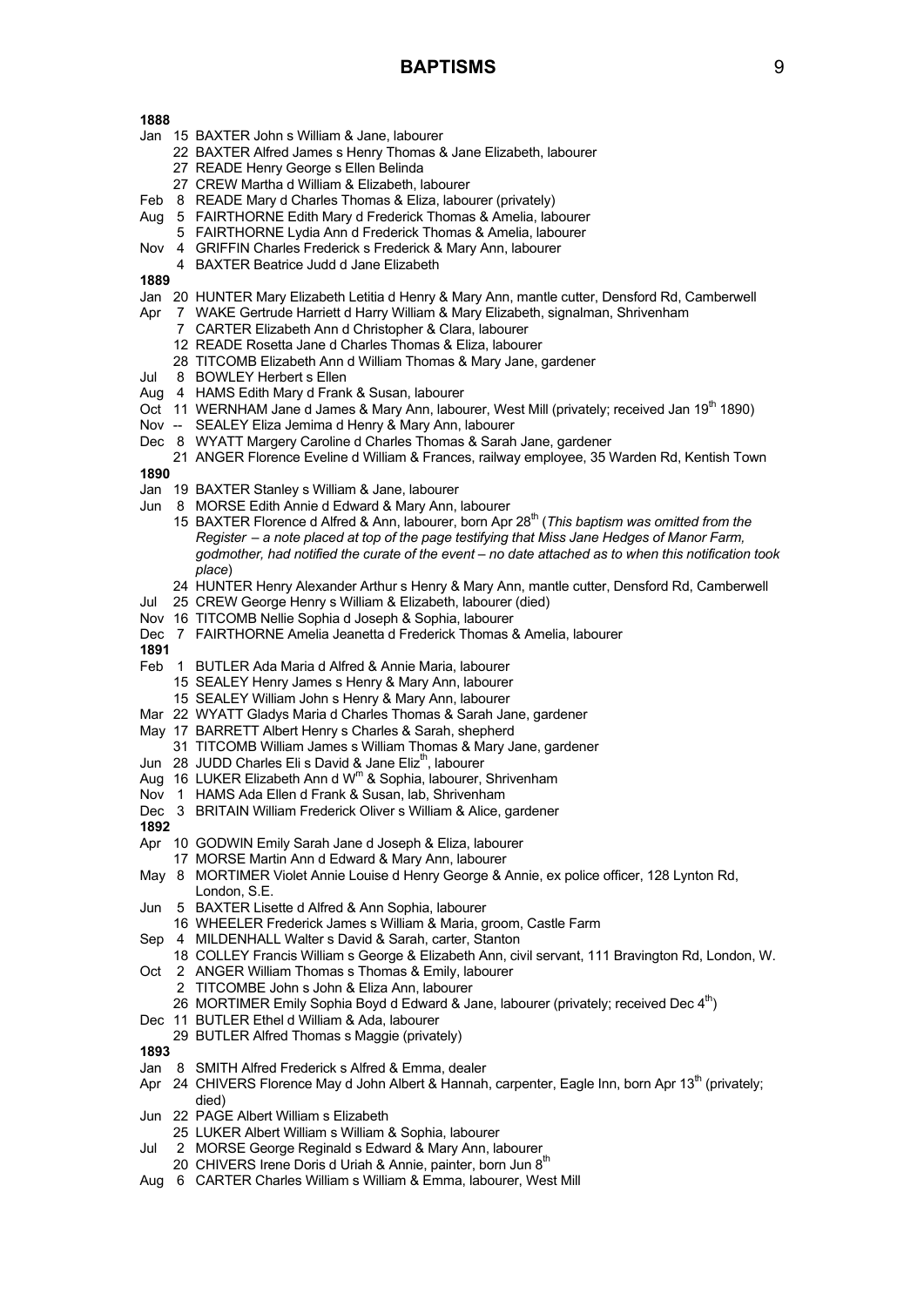- Nov 11 HUTSON Cecil Wolseley s John Richard Farre & Katherine, gentleman, born Oct 3<sup>rd</sup> **1894**
- Jan 16 CHIVERS May d John Albert & Hannah, publican (privately)
- 28 WYATT Minnie Elizabeth d Charles Thomas & Sarah Jane, gardener
- Feb 18 HAMS Eva Fanny d Frank & Susan, labourer
- May 27 BARNES Ellen d Charles & Elizabeth, labourer, Faringdon
- 27 BAXTER Annie Emily Judd d Alfred & Ann Sophia, labourer
- Jun 14 ATKINSON Alice Margaret d Lawrence & Eva Mary, Clerk in Holy Orders
- Jul 8 BUTLER George s William James & Mary Ada, labourer, born Mar 19<sup>th</sup>
- Oct 21 BALLINGER Ethel May d Edward & Elizabeth, labourer
- Nov 11 ANGER Laura Agnes d John & Ellen Ida, police constable, London, born Aug 28<sup>th</sup>
	- 17 BAXTER George s William & Jane, shepherd, born Nov 14<sup>th</sup> (privately)
		- 28 GODWIN Ernest Harold Edward s Joseph & Eliza, labourer, born Feb 10<sup>th</sup> (privately)
	- 29 CARTER Harry s William & Ellen, labourer, born Aug  $26<sup>m</sup>$
	- 29 TITCOMBE Mabel Agnes d James & Clara, cowman, born Oct 23<sup>rd</sup>

**1895**

- Apr 7 MORTIMER May Rose Ellen d Edward & Jane, labourer, born Feb 22<sup>nd</sup>
- 14 SMITH Rose d Alfred & Emma, dealer, born Jan  $6<sup>t</sup>$
- Jun 13 CHIVERS Albert Walter s John Albert & Mary Annie, licensed victualler, born Apr 9<sup>th</sup>
- Aug 18 GERRING George William s William & Elizabeth, labourer, born Jul 13<sup>t</sup>
- Sep 15 MILDENHALL Thomas s David & Sarah Ann, carter, Stanton Fitzwarren, born Dec 21<sup>st</sup> 1894
- 15 JUDD Lily May d David & Jane Elizabeth, labourer, born Aug  $4<sup>m</sup>$
- Oct 18 FOOTMAN David John s John & Ella Mary, Clerk in Holy Orders, born Sep 17<sup>th</sup>
- 24 LOOKER Edith Mary d William & Sophia, labourer, born Sep 25

**1896**

- Feb 2 BUSBY Edward George s Frederick Richard & Amelia Agnes, baker, born Nov 26<sup>th</sup>
	- 7 FOWLER Eliza Ann d Charlotte, born Oct  $27<sup>th</sup>$  1895
- Mar 12 ANGER Edward John s William & Fanny, labourer, born May 1<sup>st</sup> 1893 (privately; received Jul 9<sup>th</sup>) 15 TITCOMB Hedley Walter s James & Clara, cowman, born Feb 11<sup>th</sup>
	- 22 BAXTER Evelyn Kate d Alfred & Ann Sophia, labourer, born Jan 17<sup>th</sup>
- Apr 12 WYATT Norman Booth s Charles Thomas & Sarah Jane, gardener
- 26 GROVES George Bernard s George & Rose, shepherd, Shrivenham, born Mar 3<sup>rd</sup>
- Jun 7 HAMS Rosa May d Frank & Susan, labourer, born May 17<sup>th</sup>
- 28 TIBBLES Matilda May d Charlotte, born Mar 5<sup>th</sup> 1895
- Jul 9 ANGER William s William & Fanny, labourer, born Apr 6<sup>th</sup> 1891 9 ANGER Edith Fanny d William & Fanny, labourer, born May 11<sup>th</sup> 1896
	- 19 CARTER James Albert s William & Emma, labourer, Castle Farm
	-
- Aug 3 CHARLETT Robert s John & Adelaide Jane, milkman, London
- Sep 20 HAYDON Percy s James & Elizabeth Ann, labourer, Bourton Nov 29 CHIVERS Frances May d John Albert & Mary Annie, carpenter
- **1897**
- Feb 28 MORTIMER William Edward s Edward & Jane, drayman, Swindon, born Nov 5<sup>th</sup> 1896
- Apr 18 GODWIN Leonard Ernest James s Joseph & Eliza, labourer, Angerfield, born Feb  $4^{\text{th}}$
- Jul 12 POCOCK Dorothy Alice d George William & Edith Emily, bricklayer, Swindon, born Mar  $8^{th}$  1896
- Oct 10 TITCOMB Worthy s James & Calera, cowman
- Dec 5 RICHENS Albert Sydney s Albert & Harriet Jane, farmer, Shrivenham, born Jun 13<sup>th</sup> 1896 5 RICHENS Edgar George s Albert & Harriet Jane, farmer, Shrivenham, born Oct 16<sup>th</sup>

**1898**

- Feb 6 BAXTER Mabel Agnes d Alfred & Ann Sophia, labourer, born Dec 3<sup>rd</sup> 1897
- Apr 10 COZENS Eva Lilian d Edwin & Ellen, shepherd, born Mar  $2^{nc}$ 
	- 10 KEYLOCK Annie d William & Annie Louisa, labourer, born Feb 12<sup>th</sup>
- Jul 24 WILLIAMS Charles s Charles & Winifred, builder, Swindon, born Jun 21<sup>st</sup>
- Aug 21 PARTRIDGE William James s Percy & Emily Ann, labourer, Bourton
- 
- 28 WALKER Frederick s Henry & Harriet, labourer, born Jun  $26<sup>th</sup>$
- Sep 8 KNAPP David Herbert s Isabella, born Apr 30<sup>th</sup>
- Oct 2 BUSBY Charles Frederick John s Frederick Richard & Amelia Agnes, licensed victualler, born Aug 9<sup>th</sup>

- Jan 29 LOVEGROVE Frederick Charles Mortimer s Lucy, born Dec 26<sup>th</sup> 1898
- Apr 2 HAMS Frederick David s Frank & Susan, labourer
- Jul 16 GERRING Frederick Thomas s William & Elizabeth, labourer, born Jun 4<sup>th</sup>
- Aug 27 TITCOMB Agnes Kate d James & Clara, cowman, Coleshill
- 27 SIMMONDS Tom s Annie
- Sep 11 HUTSON Douglas Bertram s John Richard Farre & Katherine, gentleman, born Jul --
- Nov 12 MORTIMER Florence Elizabeth Annie d Edward & Jane, drayman, Swindon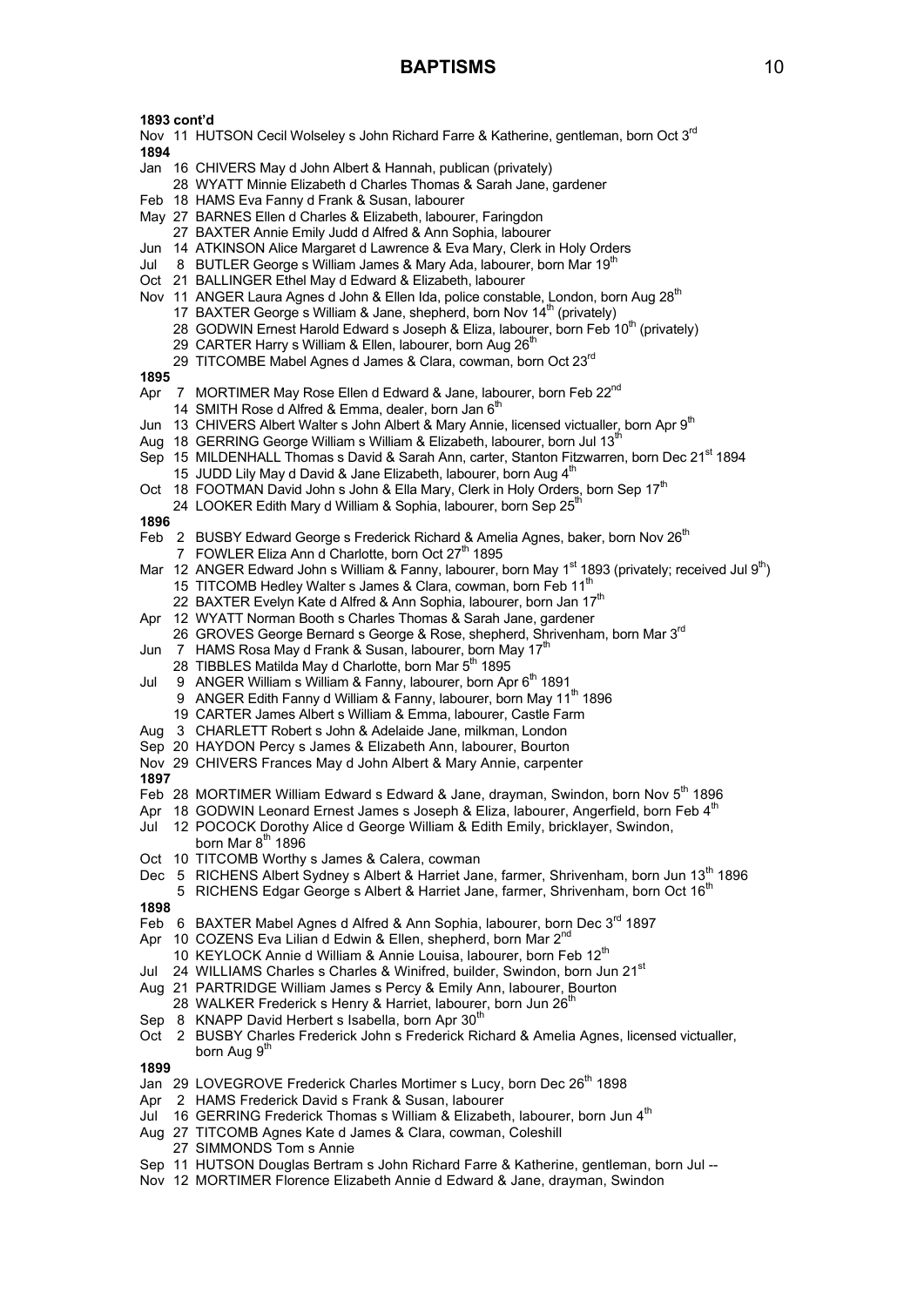- Nov 26 JUDD Henry David s David & Jane Elizabeth, labourer, Shrivenham
- Dec 25 TITCOMBE Olive Jane d James & Harriet Annie, labourer, Thorne Hill, born Nov 20<sup>th</sup> **1900**
- Jan 7 PEACEY Lily Mary d Robert & Emily Maria, agent, Shrivenham, born Oct 11<sup>th</sup> 1899 7 PEACEY Kathleen d Robert & Emily Maria, agent, Shrivenham, born Oct 11<sup>th</sup> 1899
- Apr 15 PIZZIE Dennis Thomas s Edward George & Mary Jane, shepherd, born Feb 16<sup>th</sup>
- Jul 23 CARTER Alice Emily d Charles & Emily, soldier serving in S. Africa, born Aug 3<sup>rd</sup> 1899 26 WALKER Percy James s Henry & Harriet, shepherd, born May 26<sup>th</sup>
- Aug 28 ROGERS George Thomas s William Thomas & Ellen, labourer, born Aug 26<sup>th</sup> (privately; received Sep  $30<sup>th</sup>$ )
- Nov 25 LUKER Mary Annie d William & Sophia, labourer, born Oct 9<sup>th</sup>
- Dec 6 KIRKLY Muriel Ida Sophia Fayrer d Maish & Florence Louisa, Clerk in Holy Orders, born Nov 8<sup>th</sup>

### **1901**

- Feb 8 NILSSON Ida d John Adolf & Bessie, seaman Chief Officer Merchant Service, born Jan 4<sup>th</sup> (privately; received Mar  $6<sup>th</sup>$ )
	- 10 BAXTER Cecilia Eleanor Cordelia d John & Louisa, groom, born Nov 18<sup>th</sup> 1900
	- 10 DANCE Sydney Arthur s George & Hephzebah, shepherd, born Dec 13<sup>th</sup> 1900
- May 5 MILES Lilian Ethel Head d Florence, born Mar 16<sup>th</sup>
- Jun 2 GERRING Walter s James William & Elizabeth, labourer, born May 1<sup>st</sup>
- 23 POCOCK David John s David Basil & Mary Helen, baker, Bristol House, born Jun 23<sup>rd</sup>
- Sep 1 ANGER Norman s Arthur & Grace, labourer, born Aug  $2^n$ 
	- 8 HURST Annie Alexandra d Albert Alexander & Emily, butler, born Jul 14<sup>th</sup>
- Aug 28 CARTER Lilian Annetta d Percy & Annetta, railway labourer, born Aug  $7<sup>th</sup>$ 
	- 28 HAMS Frances Annie Cox d Emily Jane, born Aug 11<sup>th</sup>
- Nov 10 PARTRIDGE Winifred Emily d Percy & Emily, groom, Swindon, born Sep 24<sup>th</sup>
- **1902**
- Aug 10 HONOUR Ralph Algernon s Thomas John & Mary, butler, Birstall, Leicester, born Jun 26<sup>th</sup> 18 MILES Irene Doris Norris d Thomas & Emma, carter (privately)
- **1903**
- Jan 7 BEECHEY Constance Beryl d William & Annie, gardener, born Jan 1<sup>st</sup> (privately)
- Apr 18 INDGE Sarah Elizabeth d Thomas & Elizabeth, labourer, Angers Field, born Apr 2<sup>nd</sup> 1902 30 INDGE Thomas s Thomas & Elizabeth, labourer, Angers Field, born Dec 25<sup>th</sup> 1901
- Jun 17 POCOCK Evelyn May d David Basil & Mary Ellen, baker, born May 2<sup>nd</sup> (privately; received Jul  $12^{th}$ )
- Aug 9 BETTS Leonard James s Henry Samuel & Emily Sophia, polisher, born May 30<sup>th</sup>
- Oct 1 BAXTER Rebe May d Alfred & Ann Sophia, labourer, born Sep 5<sup>th</sup>
- 11 CARTER Elsie Phoebe d Percy & Annetta, railway labourer, born Sep 2<sup>nd</sup>
- Nov 22 BAXTER Reginald John s John & Louisa, groom, born Sep 17<sup>th</sup>
- **1904**
- Jan 14 LUKER Jesse s William & Sophia, labourer, born Jan 14<sup>th</sup> (privately)
- 24 PARTRIDGE Percy s Percy & Emily, groom, 17B Regent St, Swindon, born Dec 21<sup>st</sup> 1903
- Mar 6 TOWNSEND William Edwin Maxwell s Robert Edwin & Florence Allen, publican, Eagle Inn, born Jan 17<sup>th</sup>
	- 17 WALKER Violet May d Henry & Harriett, shepherd, born Feb 20<sup>th</sup>
- Apr 17 CARTER Edward Thomas s Charles & Emily, labourer, born Jan 20<sup>th</sup> 1903
	- 17 CARTER Elizabeth Partridge d Charles & Emily, labourer, born Feb  $29<sup>th</sup>$
- Jul 3 ANGER Reginald Arthur s Arthur & Grace, thatcher, born May 10<sup>th</sup>
- Oct 20 HAWES Francis Plunket s Bernard McNaughton & Ruby –ahel Zifford, Clerk in Holy Orders, born Sep 20<sup>th</sup>
- **1905**
- Jan 8 GERRING Kate Louisa d James William & Elizabeth, labourer, born Nov 10<sup>th</sup> 1904
- Feb 5 INDGE Henry Joseph s Thomas & Elizabeth, labourer, Angers Field, born 1903 (privately; received into church Mar 23<sup>rd</sup>)
- Mar 19 TITCOMBE Frederick George s George Frederick & Annie, labourer, born Feb 13<sup>th</sup> 19 POCOCK Wilford Basil s David Basil & Mary Ellen, baker
	- 23 INDGE Edith d Thomas & Elizabeth, labourer, Tuckmill
- Aug 13 BARRETT Annie Louisa d Robert & Maris, labourer
- 20 BROWN Arthur Henry s Alfred & Eleanor, publican, Eagle Inn, born May 14<sup>th</sup>
- Sep 3 BAXTER Leslie s Maud
- Dec 3 NORRIS Winifred Selina d Edwin & Ellen Selina, electrician, born Sen 13<sup>th</sup>

- Feb 18 BAXTER Doris Gwendoline d John & Louisa, groom, born Nov 21<sup>st</sup> 1905 25 ATTWATER Joseph Henry s George William & Lottie, labourer, born Jan 9<sup>th</sup>
- Mar 25 BAXTER Gerald Sidney s Alfred & Ann Sophia, labourer, born Jan 26<sup>th</sup>
	- 25 BASTON? Frank Arthur s Percy & Jane, labourer, Angers Field, born Feb 15<sup>th</sup>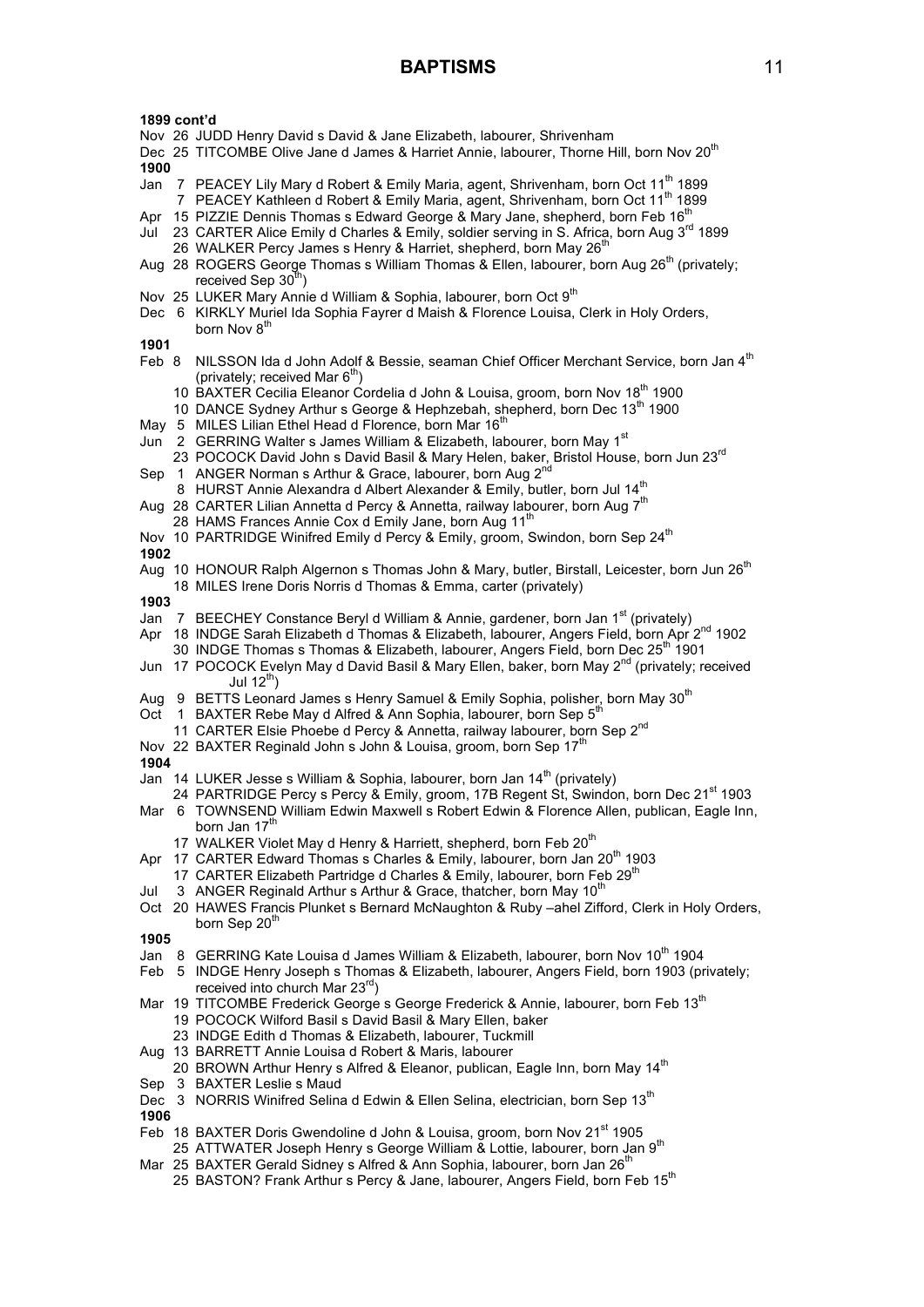- Apr 5 WALKER Winifred Ann d Henry & Harriett, shepherd, born Mar 9<sup>th</sup>
- May 18 ANGER Laura Eileen d Arthur & Grace, labourer
- 20 TIMMS Cyril George s Arthur Ivan & Olive Kate, labourer, West Mill, born Apr 21<sup>st</sup>
- Sep 9 TRINDER Arthur William s William & Ellen, Cirencester, born Jul 29th
- **1907**
- Feb 17 ROGERS Alice Emily d John Edward & Julia, coachman, born Dec 18<sup>th</sup> 1906
- Mar 23 NEWIN Herbert Charles s Thomas William & Annie, shepherd, West Mill, born Sep 21<sup>st</sup> 1906 (privately: received into church Apr  $7<sup>th</sup>$  1912)
- May 11 INDGE Reginald John s Thomas & Elizabeth, labourer, Tuck Mill, born Apr 16<sup>th</sup> (privately)
- 19 HILL Albert William s Albert William & Charlotte, Highworth, born Apr 12
- Jun 23 HATTS Charles Benjamin s William & Sarah Ann, labourer (privately)
- Jul 14 BROWNE Norah Eileen d Alfred & Eleanor, publican, Eagle Inn, born May 9<sup>th</sup>
- 14 ROGERS Ernest Reginald s William Thomas & Ellen, labourer, West Mill, born Jun 14<sup>th</sup>
- Aug 19 GRIFFIN Irene Florence d Ernest William & Annie Maud Cullen, fishmonger, Swindon
- Oct 27 ATTWATER Annie Louisa d George William & Annie, gardener, Beckett Lodge, born Sep 30<sup>th</sup> 27 LOVEGROVE Louis Percy s John & Maud, labourer, born Aug 22<sup>nd</sup>
- Dec 22 MILLARD Cecil Arthur s Arthur & Kate, labourer, born Nov 18<sup>th</sup> 1905
- 11 MILLARD Florence Ethel d Arthur & Kate, labourer, born Nov  $25<sup>tr</sup>$
- **1908**
- Jan 5 WALKER Ernest Harcourt s Henry & Harriet, labourer, born Nov 30<sup>th</sup> 1907
	- 19 NORRIS Honor Ruby Kathleen Grace d Robert & Rebecca, labourer, West Mill Cottage, born Oct  $13<sup>th</sup>$  1907
- Apr 19 CARTER Gerald Edward s Percy & Annetta, machinist, Swindon, born Mar 2<sup>nd</sup>
- May 17 INDGE Kate d Thomas & Elizabeth, farm labourer, born May  $6<sup>th</sup>$  (privately)
- Jun 14 LUKER John s William & Sophia, labourer, born May 1<sup>9</sup>
- Jul 12 WINTLE Gladys Selina d Thomas & Florence Ethel, farm labourer, born May 31<sup>st</sup>
- Aug 16 BARRETT Florence May d Robert & Maria, labourer, born Jul 19<sup>th</sup>
- 23 STONEBRIDGE Bernard Joseph s Edgar George & Ellen, engineer, Bedford, born Jun 17<sup>th</sup>
- Sep 17 ANGER Nellie Gwendoline d Lizzie, born Aug 19<sup>th</sup>
- Nov 29 ANGER Frederick James s Arthur & Grace, thatcher, born Aug 9<sup>th</sup>
- Dec 6 SHUREY Dorothy Mary d Edwin Charles Ernest & Elizabeth, labourer, born Oct 4<sup>th</sup> **1909**
- Jan 31 LOVEGROVE John Benjamin s John & Maud, farm labourer, born Dec 27<sup>th</sup> 1908
- Feb 14 HOUSDEN Edith May d Arthur William & Edith Mary, butcher, of this parish & Hornsey, London, born May  $27<sup>th</sup>$  1908
	- 14 WHEELER Norah Lilian d Frank & Lilian, baker, born Jan 10<sup>th</sup>
- Apr 16 BOLTER Edward Percival s James & Clara Jane, farm labourer, born Apr 10<sup>th</sup> (privately; received Jun  $13<sup>th</sup>$ )
- Jul 25 ADAMS Walter John s Walter & Myra Ellen, labourer, born May 24<sup>th</sup>
- Nov 7 HARRISON Frederick John s Frederick John & Laura Elizabeth, labourer, born Sep 16<sup>th</sup>
- 28 HEAD Nancy Rose Ellen d Thomas & Florence Rose Ellen, labourer, born Jul 19<sup>th</sup> **1910**
- 
- Mar 15 ASTON John Henry s Edward John Noel & Helen Sarah, Clerk in Holy Orders, born Feb 17<sup>th</sup> 21 ANGER Cyril s Arthur & Grace, thatcher, born Nov 27<sup>th</sup> 1909
- May 1 BUTLER Charles William James s Charles & Annie Eleanor, cowman, born Sep 13<sup>th</sup> 1909 4 FITCHETT George William s George Stephen & Eliza, cowman, Castle Farm Cottages, born Dec  $27<sup>th</sup>$  1909
	- 12 SELF Ada Annie d Lilian Mabel, born Aug 18<sup>th</sup> 1909
- Jun 29 BAXTER Grace George Cook s Beatrice, born Mav 26<sup>th</sup>
- Jul 3 LUKER Lily d William & Sophia, labourer, born May 5<sup>th</sup>
- 31 NEWIN Reginald s Thomas William & Annie, shepherd, born Jul 30<sup>th</sup> (privately; buried Aug 4<sup>th</sup>) Aug 14 WINTLE Margery Winifred d Thomas & Florence Ethel, labourer, born Jun  $27<sup>th</sup>$
- Oct 23 LOVEGROVE Ernest John s Ernest & Jane, labourer, born Sep 8<sup>th</sup>
	- 30 LANCEY Evelyn Annie Isabel d Frederick William & Eliza, gardener, born Sep 29<sup>th</sup>
- Nov 15 TITCOMB Arthur Alexander s George Frederick & Annie, labourer, born Oct 18<sup>th</sup> (privately; deceased)
	- 20 CHIVERS Gwendoline Daisy d Frederick George Arthur & Ellen, house decorator
- Dec 7 HEARN Lily d Henry James & Belinda, labourer, born Aug 14<sup>th</sup> 1908 (privately)
- **1911**
- Jan 1 TITCOMB Louis Geoffrey s George Frederick & Annie, labourer, born Oct 18<sup>th</sup> 1910
- 8 BARRETT Robert Morgan s Robert & Maria, labourer, born Dec 5<sup>th</sup> 1910
- Feb 4 HEARN Edith Doris d Amy Louise, born Jan  $27<sup>th</sup>$  (privately; buried Mar 9<sup>th</sup>)
- 12 JEFFERIES Violet Mary d William James & May Swaffield, farmer, Home Farm, born Jan 7<sup>th</sup> Jun 4 POCOCK Ruth d David Basil & Mary Helen, baker, born May 3<sup>rd</sup>
- Oct 1 WALKER Eveline Mary d Henry & Harriet, shepherd, born Aug 9<sup>th</sup>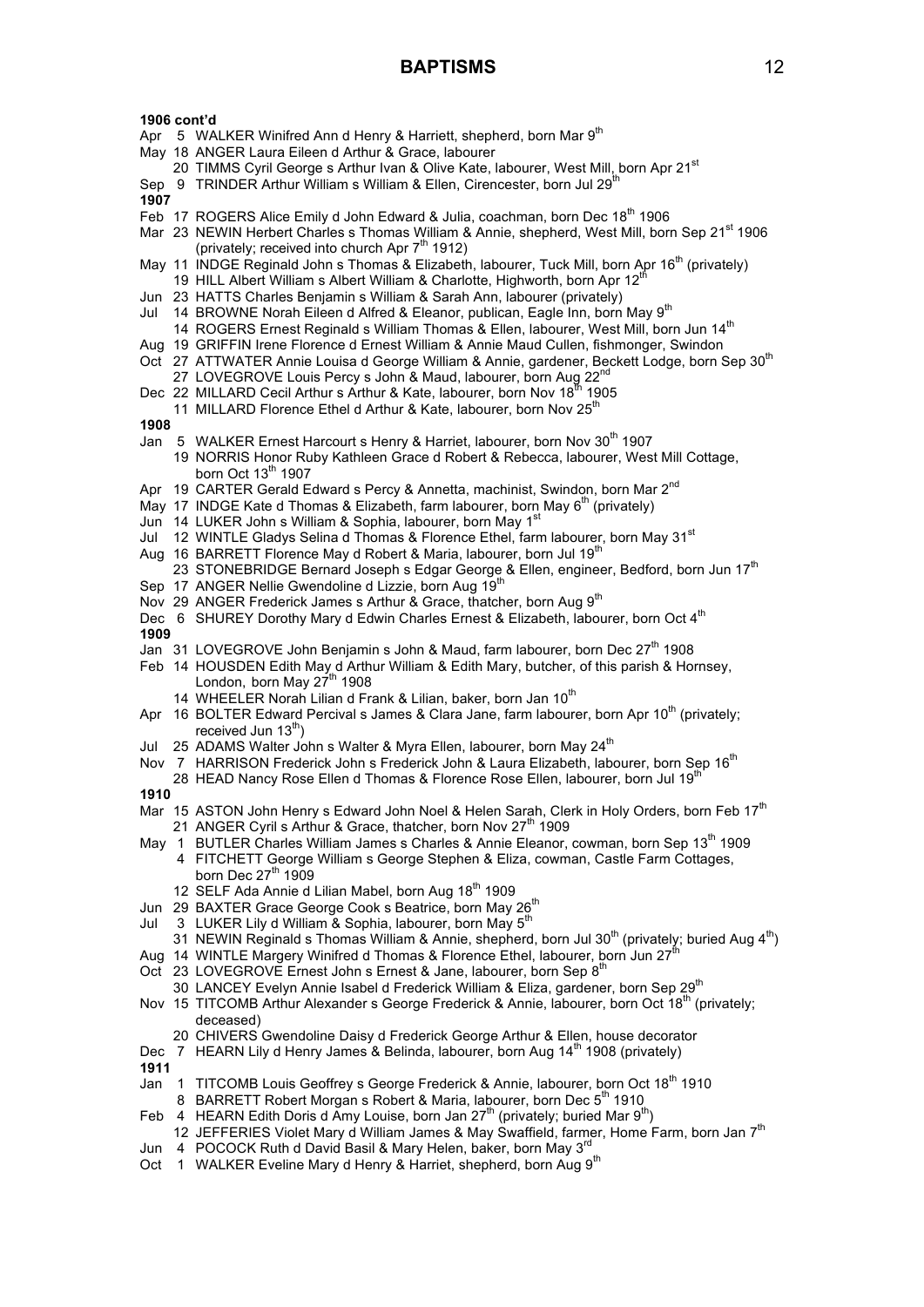- Oct 1 HARRISON Jane Elizabeth d Frederick John & Laura Elizabeth, labourer, Castle Farm Cottages, born Aug 1<sup>st</sup>
- Nov 26 GERRING Hilda d William & Elizabeth, labourer, born Oct 8<sup>th</sup>
- Dec 24 ADAMS David Frank s Walter & Myra Ellen, labourer, born Nov 10<sup>th</sup>

**1912**

- Apr 7 NEWIN Edward Percival James s Thomas William & Annie, shepherd, born Feb 5<sup>th</sup> 1908
	- 7 NEWIN Annie Gwendoline d Thomas William & Annie, shepherd, born Aug 11<sup>th</sup> 1909
		- 7 NEWIN Arthur James s Thomas William & Annie, shepherd, born Nov 10<sup>th</sup> 1911
		- 7 NEWIN Leslie Norman s Emily Annie, born Jan 21<sup>st</sup>
- May 19 COOK William s William Henry & Beatrice Kate, publican, born Feb 22<sup>nd</sup>
- Jul 18 LONDON Isabel Muriel Knapp Morse d Thomas Robert & Martha Ann, gardener, born Apr 22<sup>nd</sup>
- 21 TITCOMB Ada Constance d George Frederick & Annie, labourer, born May 26<sup>th</sup>
- Aug 4 HIGGINS Doris May d Albert Edward & Ada Ellen, labourer, Faringdon, born Jun 12<sup>th</sup>
- 4 LOVEGROVE George s Ernest & Jane, labourer, born May 31<sup>st</sup>
- Oct 13 BARRETT Albert William s Robert & Maria, labourer, born Jul 27<sup>th</sup> 13 GIDDINGS Winifred Ethel d Albert Edgar & Nelly, waiter at Marlborough College, Marlborough, born Jul 27<sup>th</sup>
- Nov 10 BUTLER Frederick Alfred s Ada Maria, born Oct 7<sup>th</sup>
- Dec 22 MILES Edward Albert s Edward Thomas & Florence, cowman, born Nov 16<sup>th</sup>
- **1913**
- Jan 12 LUKER Jesse s William & Sophia, labourer, born Nov 23rd 1912
- Feb 2 WINTLE William Charles Thomas s Thomas & Florence Ethel, labourer, Castle Farm Cottages, born Dec 23<sup>rd</sup> 1912
	- 2 MURBY Reginald s William Henry & Rose Kate, carter, Castle Farm Cottages, born Feb 23<sup>rd</sup> 1910
- May 4 ANGER Mary Grace d Arthur & Grace, thatcher, born Sep 9<sup>th</sup> 1912
- Jul 20 JEFFERIES Ella May d William James & May Swaffield, farmer, Home Farm, born May 20<sup>th</sup>
	- 27 TUCKER Albert Edward s William & Annie, labourer, Coleshill, Wilts, born Jun 29<sup>th</sup>
		- 27 ADAMS Doris Maisie d Walter & Myra Ellen, labourer, born Jun  $4<sup>th</sup>$
- Sep 7 HARRISON Elsie May d Frederick & Laura Elizabeth, labourer, born Jul 12<sup>th</sup>
- 21 COOK William Alfred s Joseph Alfred & Beatrice, labourer, Bush House, Chiseldon, born Jul 15<sup>th</sup>
- Oct 9 MURBY Lily Irene d William Henry & Rose Ellen, carter, Castle Farm Cottages, born Oct 2<sup>nd</sup> (privately; buried Dec  $30<sup>th</sup>$ )
- Nov 16 HIGGINS Cyril s Albert Edward & Ada Ellen, labourer, born Sep 19<sup>th</sup>

**1914**

- Aug 9 JEFFERIES William Richard s William James & May Swaffield, farmer, born May 26<sup>th</sup>
- Oct 4 GLADWIN Alice Edith d Frederick John & Alice May, carter, born Mar 11<sup>th</sup> (privately; received Nov 1<sup>st</sup>)
	- 9 HAMS Francis Edward s Albert William & Ellen May Elizabeth, soldier, born Oct 3<sup>rd</sup> (privately; received Jul  $14<sup>th</sup>$  1918)
- Nov 1 GLADWIN Frederick Harold s Frederick John & Alice May, born Oct 19<sup>th</sup> 1909 (privately baptised in Stanton St. Quinton; received into church this day)
	- 1 BARRETT Francis s Robert & Maria, labourer, born Oct 1<sup>s</sup>
	- 1 TIBBLES Ada Sophia d William Albert & Edith Mary, soldier, born Sep 19<sup>th</sup>
	- 8 WESTON Cyril Edward John s Frederick Charles & Ada Maria, labourer, born Sep 21<sup>st</sup>

**1915**

- Aug 2 ADAMS Charles Frederick Albert s Walter & Myra Elizabeth, labourer, born Jun 11<sup>th</sup> (privately; buried Aug 25<sup>th</sup>)
	- 29 BUSSON Emily Jane d William John & Hannah, labourer, West Mill, born Jul 5<sup>th</sup>
- Oct 10 MURBY Phyllis Daisy d William & Rose Kate, carter, Castle Farm Cottages, born Sep 10<sup>th</sup>
- Nov 28 JUDD Frederick Sydney s William George & Edith Emily, labourer, Shrivenham, born Oct 8<sup>th</sup>

**1916**

- Jan 2 LUKER Phyllis d William & Sophia, labourer, born Nov 3rd 1915
- Feb 6 FARNELL John William s Harold & Lizzie, labourer, Coate, Nr. Swindon, born Jul 15<sup>th</sup> 1914
- 6 FARNELL William Thomas s Harold & Lizzie, labourer, Coate, Nr Swindon, born Nov 7<sup>th</sup> 1915 May 7 WILLIAMS Eric Holloway s Catherine, born Apr 14<sup>th</sup>
- Jul 30 TUCKER Leslie John s William & Sarah Annie, farm labourer & Queens Royal West Surrey Reg<sup>t</sup>, born Jun 28<sup>th</sup>
- Aug 6 ANGER Francis John s Arthur & Grace, thatcher, born May  $6<sup>th</sup>$ 
	- 6 HARRISON Edith Emily d Frederick & Laura Elizabeth, carter, born May 13<sup>th</sup>
		- 6 KILMINSTER Arthur William s Florence, born May 4th
	- 13 ADAMS Nellie Winifred d Walter & Myra Ellen, general labourer, born Jul 2<sup>nd</sup>

**1917**

Jan 7 TIBBLES William John s Edith Mary (& William Albert; husband denies paternity as he is a soldier on active service)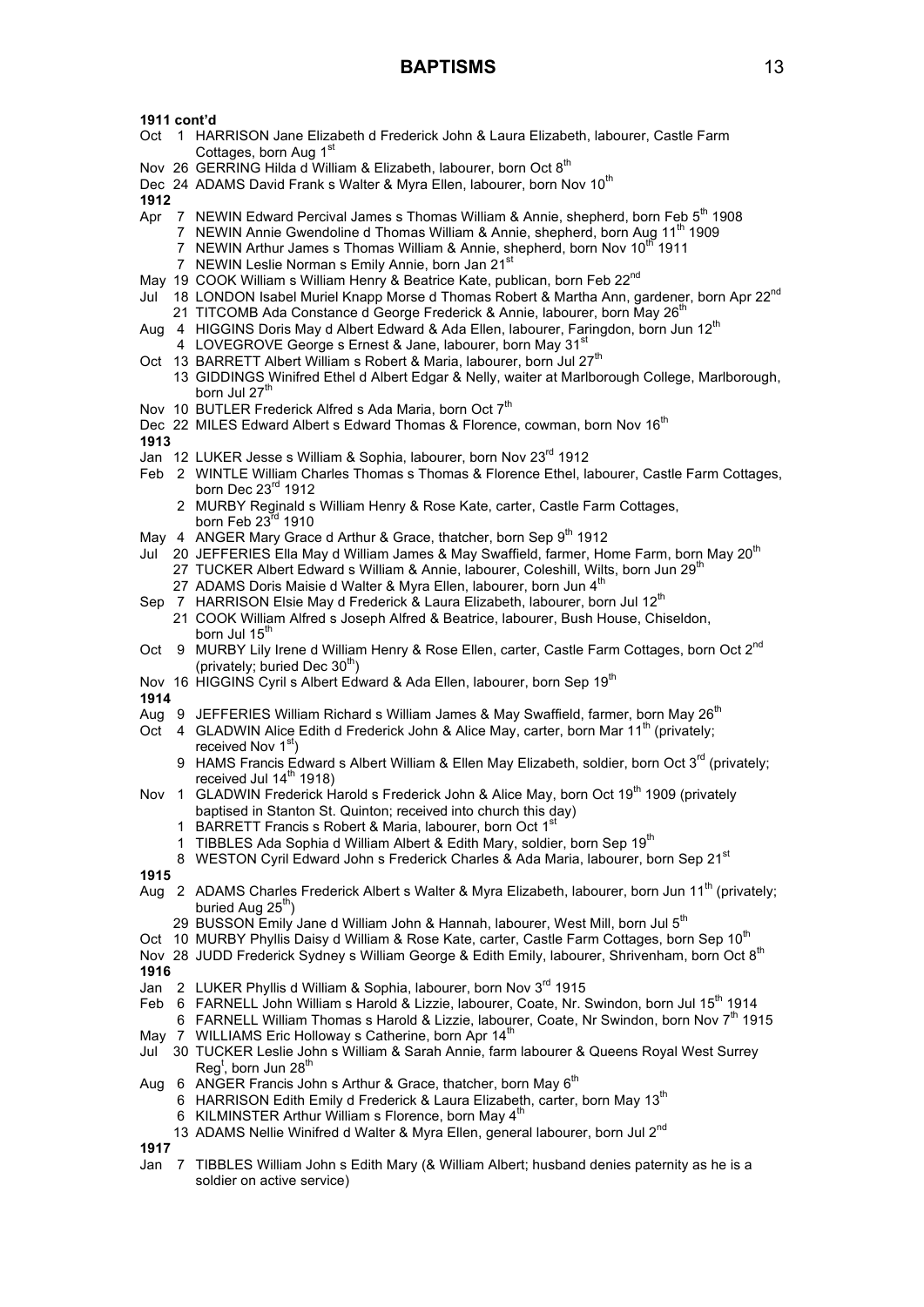- Mar 4 BUSSON Florence Rose d John William & Hannah, carter, born Dec 9<sup>th</sup> 1916
- 4 HIGGINS Elsie Beryl d Albert Edward & Ellen Ada, soldier, born Nov 24<sup>th</sup> 1916 May 6 TITCOMB Cyril Douglas s George Frederick & Annie, labourer, born Mar 27<sup>th</sup>
- 6 DAY Vera Marjorie d Alfred Ernest & Marjorie Caroline, soldier, Theale, Nr Reading, born Feb  $24^{\overline{th}}$

**1918**

- Feb 3 BARRETT Caroline Bertha d Robert & Maria, cowman, born Nov 11<sup>th</sup> 1917
- Mar 11 WESTON Edward William John Beesley s Annie Elizabeth Beesley, born Feb 17<sup>th</sup>
- Apr 7 WYATT Freda Mary d Alfred William & Rose, soldier, born Jan  $13<sup>t</sup>$ 
	- 14 SIMPSON Peggie d Reuben & Ellen, carter, born Mar 25<sup>th</sup>
- Jul 14 COLLETT Oliver Charles s Oliver & Ellen Mary, soldier, born Oct 9<sup>th</sup> 1916
	- 14 HAMS Ivy May d Albert William & Ellen May, soldier, born Jun 1<sup>st</sup> 1914
		- 21 GRIFFIN Florence Gwendolen d Ernest William & Annie Maud, soldier, Stanley, Chippenham, Wilts, born Jun 28<sup>th</sup>
		- 21 ADAMS Dora Phyllis d Walter & Myra Ellen, general labourer, born Mar 5<sup>th</sup>

```
1919
```
Dec 13 ADAMS Edward Felix s Walter & Myra Ellen, general labourer, born Nov 8<sup>th</sup> (privately; received Apr  $18^{th}$  1920)

**1920**

- Feb 8 SIMPSON Dorothy d Reuben & Filen, labourer, born Dec 11<sup>th</sup> 1919
	- 12 FARNELL Tom s Harold & Lizzie, labourer, Castle Farm Cottages, born Feb 9<sup>th</sup> (privately; received Apr  $18^{\text{th}}$ )
- Mar 7 HAMS Elsie Winifred d Albert William & Ellen May, labourer, born Dec 30<sup>th</sup> 1919 28 HICKS Albert George s Ethel May, born Feb  $12<sup>th</sup>$
- May 30 WINTLE Francis Waylen Richens s Florence Ethel, widow, born Mar 9<sup>th</sup>
- 30 WINTLE Queenie May d Florence Ethel, widow, born Mar 9<sup>th</sup> Jun 10 ANGER Arthur Frederick s Percy & Emma Elizabeth, labourer, born Jun 6<sup>th</sup> (privately;
	- received May 12<sup>th</sup> 1922)
		- 13 WALSH Peggy Joan d Alexander William & Gertrude, cheesemonger, The Green, born Oct 19 $^{\text{th}}$ 1919
	- 27 JUDD Gwendolen Grace d William George & Edith Emily, labourer, Shrivenham, born May 15<sup>th</sup>
- Jul 25 WESTON Norah Margaret d Frederick Charles & Ada Maria, labourer, born Jun 9<sup>th</sup>
- Aug 29 GARDNER Denis Edward s Cecil Edward & Daisy Caroline, machinist, 54 Ponting St, Swindon, born Nov 27<sup>th</sup> 1918
- Dec 5 BARRETT Percy Reginald s Robert & Maria, carter, born Nov 4<sup>th</sup>
- 12 WALKER Cicely May d Violet May, born Nov  $9<sup>th</sup>$

**1921**

- May 19 WHITFIELD John William s William & Daisy Annie, farmer, Castle Farm, born Apr 17<sup>th</sup>
- 19 ADAMS Raymond Walter Jesse s Thomas Walters & Mabel, coal merchant, born Mar 26<sup>th</sup> Jun 12 ADAMS Gladys May d George Stephen & Lizette, gas maker, 11 New Road Causeway,
- Staines, born May 29<sup>th</sup>
- Dec 4 FARNELL Norman Harold s Harold & Lizzie, labourer, Castle Farm Cottages, born Aug 15<sup>th</sup> **1922**
- Jan 29 LUKER Ronald Gordon s Henry John & Eveline Kate, labourer, born Jan 2<sup>nd</sup>
- Mar 26 SMITH Denis Harold s Henry George & Leah, farm labourer, Wootton Bassett, born Mar 4<sup>th</sup>
- May 12 ANGER Phyllis Mary d Percy & Emma, labourer, born Apr 3<sup>rd</sup>
	- 12 ANGER Bessie d Percy & Emma, labourer, born Jun 6<sup>th</sup> 1920
- Jun 11 WESTON Phoenix Florence d Frederick Charles & Ada Maria, labourer, born Apr 16<sup>th</sup> **1923**
- Feb 28 WHITFIELD Ina Mary d William & Daisy, farmer, Castle Farm, born Nov 28<sup>th</sup> 1922
- Jun 3 COLE Cecil Astley s Walter & Edith Marion, farmer, Mann's Farm, born Feb 19<sup>th</sup>
- Sep 9 JACKSON Rachael Ellen Mary d John Edward Norman & Kathleen Janie, Clerk in Holy Orders. The Parsonage
- Nov 30 FARNELL Lily May d Harold & Lizzie, farm labourer, Castle Farm Cottages, born Sep 6<sup>th</sup>

- Apr 20 TOWNSEND Alfred Robert George s George & Laura Annie, carter, born Mar 11<sup>th</sup>
- Jun 1 MILES Donald James s Edward Thomas & Florence, cowman, born May 8<sup>1</sup>
	- 1 MILES Gordon John s Edward Thomas & Florence, cowman, born May  $8<sup>th</sup>$

8 WESTON Cecil Charles s Frederick Charles & Ada Maria, labourer, born Apr 20<sup>th</sup>

- **1925**
- Jul 5 BREAKSPEAR Kathleen Dorothy May d Alfred & Elsie Maud, platelayer, born May 10<sup>th</sup>
- 5 LUKER Francis William s Albert William & Ada Ellen, labourer, born May 19<sup>th</sup>
- **1926**
- Feb 14 TOWNSEND Frederick William John s George & Laura Annie, carter, born Sep 15<sup>th</sup> 1925
- May -- FARNELL Raymond Douglas s Harold & Lizzie, labourer, Castle Farm Cottages, born Apr 28<sup>th</sup>
- Sep 5 WESTON Kathleen Joyce d Frederick Charles & Ada \Maria, railway worker, born Jul 21<sup>'</sup>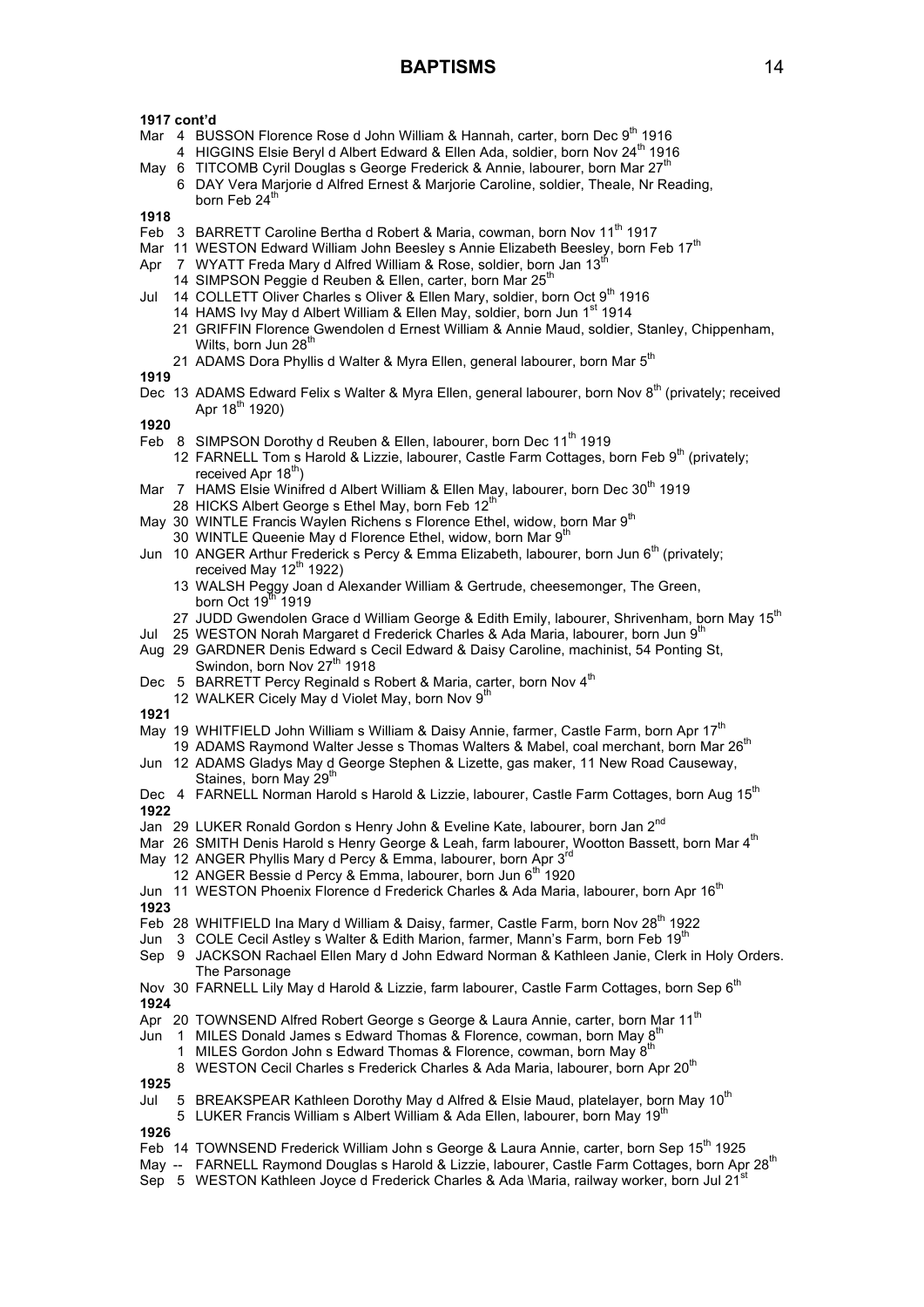**1927**

- Feb 6 ADAMS Frank George s Thomas & Mabel, coal merchant, born Dec 4<sup>th</sup> 1926
- **1928**
- Jan 15 TOWNSEND Reginald Gilbert s George & Laura Annie, labourer, born Dec 26<sup>th</sup> 1927
- May 27 CHILDS Sheila Annie d Rolland William & Annie, cul?filler, Hungerford, born Nov 25<sup>th</sup>
- Aug 5 KNAPP Edwin John s Edward John & Lily Dorothy, labourer, born Mar 30<sup>th</sup>
- Sep 2 GOODMAN Jane d Ernest Arthur & Winifred, engineer, born Oct 19<sup>th</sup> 1924
	- 2 GOODMAN Ida May d Ernest Arthur & Winifred, engineer, born May 29<sup>th</sup>
- Dec 30 WESTON Gladys Ethel d Frederick Charles & Ada Maria, railway worker, born Oct 17<sup>th</sup> **1929**
- Feb 24 SUDDICK Mary Purla d Joseph Maddison & Mary, forester, Wellington Lodge, Shrivenham, born Feb  $2^{nc}$
- Mar 17 GOODMAN Perla d Ernest Arthur & Ivy May, labourer, born Feb 10<sup>th</sup>
- Apr 21 FARNELL Peggy Irene d Harold & Lizzie, labourer, Castle Farm Cottages, born Mar 8<sup>th</sup>
- May 5 ASH Edwin Frederick s Frederick & Doris May, gardener, born Mar 26<sup>th</sup>
- Jun 9 RAWLINGS Ronald Thomas Albert s Reginald George & Emmeline Elizabeth, labourer, born Aug  $13<sup>th</sup>$  1928
- Jul 21 RALPH Alan John s Edward & Laura Annie, farm carter, Uffington, born Apr 21<sup>st</sup> **1930**
- Feb 17 LUKER Frederick Malcolm s Albert William & Ada Ellen, labourer (privately)
- Mar 19 WOOSTER Thomas Albert Sidney s Thomas Walter & Hilda Violet, labourer, 2 Oak Cottages, born Feb  $19<sup>th</sup>$  1928
	- 19 WOOSTER Heather Joan d Thomas Walter & Hilda Violet, labourer, 2 Oak Cottages, born Jul  $7<sup>th</sup>$  1929
	- 19 LUKER Margaret d Albert William & Ada Ellen, labourer, born May 26<sup>th</sup> 1926<br>19 LUKER Olive Daphne d Albert William & Ada Ellen. labourer. born Nov 4<sup>th</sup> 1928
	- 19 LUKER Olive Daphne d Albert William & Ada Ellen, labourer, born Nov  $4<sup>th</sup>$
	- 19 HOLCOMBE Peggy Margaret d Albert Henry & Agnes Dora, labourer, Tythe Farm, Longcot, born Apr  $16<sup>th</sup>$  1928
- May 30 RAWLINGS Pearl d Reginald George & Emmeline Elizabeth, labourer, born May 15<sup>th</sup>
- Aug 17 LUKER Julie Florence Rita? d Henry John & Evelyn Kate, labourer, Lower Bourton, born Jun 21<sup>st</sup>
- 24 GOODMAN Trevor s Ernest Arthur & Ivy May, swimming instructor, High St, born Jul 31<sup>st</sup> Nov 9 JACKSON Sheila Elizabeth d Jesse & Kathleen, cowman
	- 9 CLINCH Enid Margery d Ernest Edward Kinsley & Evelyn Mary, farm labourer, Castle Farm **Cottages** 
		- 16 ANGER Keith Norman s Norman & Edith, builder's labourer, born Oct 24<sup>th</sup>
- **1931**
- Jan 18 TOWNSEND James s George & Laura, carter, Shrivenham, born Dec 18<sup>th</sup> 1930
- Apr 5 TAYLOR Diana Elizabeth d Denis Cadle & Gladys Victoria May, farmer, Shrivenham, born Feb 3<sup>rd</sup>
	- 19 ANGER Anthony s Charles & Edith Fanny, thatcher, Shrivenham, born Mar  $4<sup>th</sup>$
- Jul 5 ORAM Glenville Walter s Frederick Charles & Christine Frances, County Council roadman, born Feb 21st 1924
- Dec 12 LOWE Robert John Rashleigh s John Rashleigh & Phyllis Mary, Clerk in Holy Orders, The Parsonage, born Nov  $5<sup>1</sup>$
- **1932**
- May 22 GOODMAN Patricia Irene d Ernest Arthur & Ivy May, swimming attendant, High St, born Jan 12<sup>th</sup>
- Sep 25 BASSETT Francis Basil Royston s Francis John & Christine Violet Mabel, blacksmith, Highworth, Wilts, born Sep 1<sup>st</sup>

**1933**

- Aug 13 JACKSON Kathleen Rose d Jesse & Kate, cowman, born Jul 20<sup>th</sup>
- Oct 6 KNAPP Mary d Edward John & Lily Dorothy, mason, born Oct 5<sup>th</sup> (privately; received into church Dec 3<sup>rd</sup>)
	- 15 KINGSTON Evelyn Marion d Eric Albert George & Doris May, farm labourer, Stanton Fitzwarren, born May 11<sup>th</sup>
- Dec 3 GOODMAN Ivy Joyce d Ernest Arthur & Ivy May, swimming instructor, born Oct 26<sup>th</sup>

**1934**

- Apr 1 HARMAN Sheila Ann d Sidney Balsome & Mercy Irene Elizabeth, carpenter, 82 Westrop, Highworth, born Feb 20<sup>th</sup>
	- 26 WILKINS Gordon James Fagan s Sidney Joseph & Eva Mary Gladys, labourer, born May  $10^{th}$  1933

- Jun 9 WATERHOUSE William George s William George & Hilda, P.O. Royal Navy, 5 Butcher St, Portsea
- Jul 21 HARMAN Shirley d Sidney Balsome & Mercy Irene Elizabeth, carpenter, 82 Westrop, Highworth, born Mar  $12<sup>th</sup>$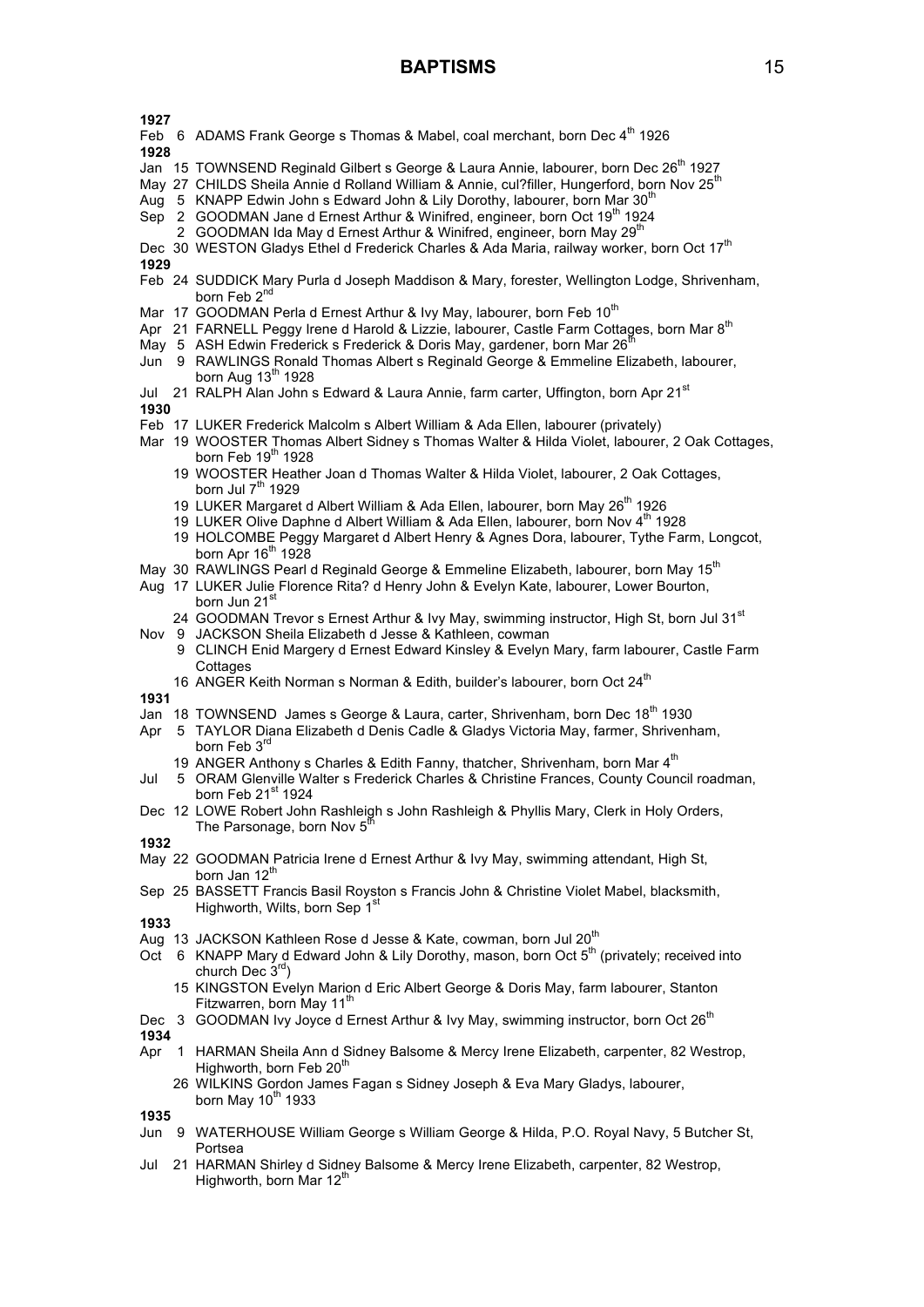- Dec 1 HARVEY Donald Percy s William Henry & Agnes Kate, farm labourer, born Nov 15<sup>th</sup>
- **1936**
- Mar 8 WYATT Alfred William s George & Mary Ann, dairyman, born Oct 28<sup>th</sup> 1891
- Apr 5 JACKSON Stella Mary d Jesse & Kate, labourer, born Feb 11<sup>th</sup>
- Jun 7 RUMMING Doris Ellen Lucy d Arthur & Mary Susannah, labourer, School Lane, Grittleton, Chippenham, Wilts, born Apr  $17<sup>1</sup>$

**1937**

- May 2 WILKINS Patrick s Sidney Joseph & Eva Mary Gladys, labourer, born Apr 1935
- 2 WILKINS David Roy George s Sidney Joseph & Eva Mary Gladys, labourer, born Mar 21<sup>st</sup>
- Dec 19 SAUNDERS Roy Alexander s Arthur Oliver & Ellen Letitia, labourer, born Nov 2<sup>n</sup>

**1938**

- Apr 24 SMITH Catherine Mary d Walter John & Olive Mary, farmer, Manor Farm, born Feb 2<sup>nd</sup>
- Jun 12 ROWLAND Myra Jennifer d Sidney Charles & Doris Maisie, labourer, 6 Thames Lane, Cricklade, Wilts, born Apr 22<sup>nd</sup>
- Aug 28 ANDREWS Wendy Elizabeth Ann d Alfred James & Jane Elizabeth, fishmonger, 20 Northfield Rd, Reading, born Apr 21<sup>st</sup>

**1940**

- Jan 14 WILKINS Brian Alfred William s Sidney Joseph & Evelyn Mary Gladys, labourer, Pain View, born Feb 10<sup>th</sup> 1939
	- 14 ANGER Heather Gwendoline d Cyril & Nellie Gwendoline, thatcher, born Nov 1<sup>st</sup> 1939
- May 5 ELLIS John Wellesley George s George Wellesley & Mary Plaice, Sergeant R.A., 60 Hill Rd, born Mar 19<sup>th</sup>
	- 12 BREADMAN Pamela Annas d Robert William & Elsie Louisa, B.S.M.R.A., 42 Hill Rd, born Apr 4<sup>th</sup>
- Jul 7 FOSTER Peter James Frederick s James William & Daisy Ethel, Sergeant R.A., 12 Watchfield Rd, born Feb 3rd
- Aug 11 GOVAS Leon Robert s Stanley Leonard & Phyllis Ethel, gunner R.A., 89 Oxford Rd, born Mar 27<sup>th</sup>
	- 18 ADAMS Peter William s William Richard & Evelyn Minnie Rose, chauffeur, 24 Mill Lane, Lambourn, born Jun  $8<sup>th</sup>$
- Oct 13 PATIENT June Elizabeth d Harold Frederick James & Doris Ethel Emma, Sergeant R.E., born Sep 20<sup>th</sup>
	- 25 PETCH Stanley John s Stanley William & Jean Rosemary, Sergeant R.A., 7 Watchfield Rd, born Aug 31<sup>st</sup>

- Feb 3 LUKER John s Sylvia Joyce, Hillside Cottage (privately; died Feb  $4<sup>th</sup>$ )
	- 22 ACKLING Graham Frederick s Frederick Raymond & Elsie May, weaver (privately; died Feb  $22^{nd}$ )
- Mar 2 ELTRINGHAM Philip John s Arthur Eric & Doris Alberta Mary, C.Q.M.S.R.E., 1 North St, born Jan 19<sup>th</sup>
- May 16 KEELER Jennifer d Arthur George & Freda Irene, staff Sergeant, 9 Wellington St, born Apr 8<sup>th</sup>
	- 18 CARR John Alfred s Alfred William & Grace Evelyn, soldier, 35 Faringdon Rd, born May 2<sup>1</sup>
	- 18 SWAN Susan Kathleen d Leonard William & Kathleen, soldier, 5 North St, born Mar 12<sup>th</sup>
	- 25 ANDREWS Trevor Frederick James s Alfred James & Jane Elizabeth, soldier, 20 Northfield Rd, Reading, born Nov 23<sup>rd</sup> 1940
- Jun 1 TAYLOR Valerie Jean d Frank & Daisy Lilian, soldier, 18 Watchfield Rd, born Feb 26<sup>th</sup>
	- 15 MAXWELL Patricia June d Alexander William & Ellen Maria, soldier, 24 Wellington Sq, born May 24<sup>th</sup>
		- 15 GOODWIN Susan Fay d Philip Edward & Beryl Rodd, Captain R.E., Church View, Longcot, born May  $25<sup>t</sup>$
		- 25 ROBINSON April Louvaine d Edward Ronald & Marjorie Louvaine, soldier, 24 Wellington Sq, born May 16<sup>th</sup>
	- 29 HAMMONDS Mervyn Albert John s Albert Evelyn & Lilian Annie, airman, West Mill, born Apr 20<sup>th</sup>
- Jul 5 BROADFOOT Kenneth John Hadfield s William Leslie & Dorothy, Captain R.A.M.C., The Orchard, Shrivenham, born Mar 30<sup>th</sup>
	- 6 MANNSELL Victoria Sarah d Mark Stuart Ker & Ruth Hunter, Major R.A., Woodlands, The Mile, Pocklington, Yorks, born May  $25<sup>t</sup>$
	- 27 ANGER Brian John s Cyril & Nellie Gwendoline, thatcher, born Apr 24<sup>th</sup>
- Aug 10 CLELLAND Judith Margaret d Henry Albert & Audrey Mary, C.Q.M.S.R.E., 27 Watchfield Rd, born Jan 16<sup>th</sup>
	- 24 WARREN Dorothy Mary d William James & Mary Jane Whitelaw, W.O.1.R.A., born Apr 24<sup>th</sup>
	- 31 GOMERSALL Kathleen d Edwin & Dorothy Alice, Sergeant R.A., born Jul 12<sup>t</sup>
	- 31 LITTLEALES Anne Kathleen d Henry Samuel & Alice Maud, B.S.M.R.A., born May 2<sup>nd</sup>
- Oct 1 SEAMAN Robert Ronald Harold s Harold Walter & Martha Miriam Blake, Methodist Minister, The Barracks, born May 22<sup>nd</sup> 1914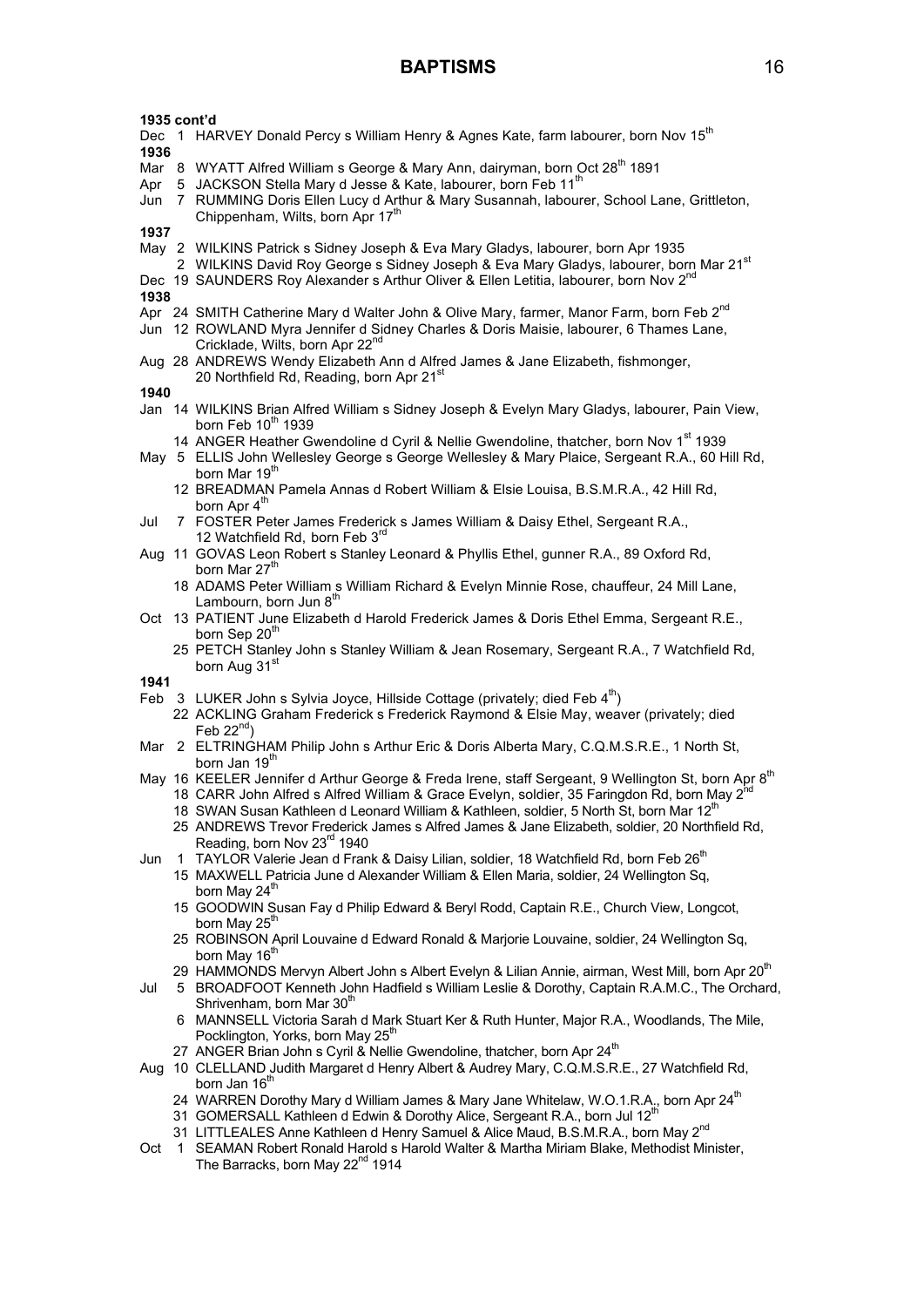- Oct 1 TIBBALLS Gladys Irene d Louis Victor & Dorothy Irene, draughtsman, The Barracks, born Dec  $31<sup>st</sup>$  1923
- Sep 5 BOUGHTON Arthur Rutland s Rutland & Florence, composer, The Barracks, born Jan 15<sup>th</sup> 1910
- Nov 23 AMOR Susan Carol d Horace Charles & Violet Mabel, Captain R.A., The Barracks, born May 9<sup>th</sup> 16 DRAPER Keith Francis s Francis Joseph Herbert & Marjorie, C.Q.M.S.R.E., The Barracks, born Sep 11<sup>t</sup>
- Dec 6 ROBERTSON Anthony David James s William Maxwell & Nancy Bruce, B.B.C. Announcer, born Sep 9<sup>th</sup>
- **1942**
- Jan 15 PATRIDGE Penelope Ann d Frank Walter & Margaret Evelyn, soldier, born Oct 27<sup>th</sup> 1941
- Feb 15 FOSTER Raymond John s James William & Daisy Ethel, B.Q.M.S.R.A., born Jan 23<sup>rd</sup>
- 22 MACCOLLIN Marion d David & Annie Forsythe, Lance Bombardier R.A., born Jan 21<sup>st</sup> Apr 5 WHEELER Kathleen Norma d Norman Sidney & Dorothy Kathleen, carter, West Mills, born Jan  $17^{\text{m}}$ 
	- 5 WICKSON Sheila Ann d Ernest Arthur & Mabel Ellen, weaver, 2 High St, born Jan 17<sup>th</sup>
- May 10 RIDER Sally Elizabeth d Harvey Clifford & Margaret Robeson, Sergeant R.A., born Apr 7<sup>th</sup> 10 SHAW Vivien Margaret d Donald Macdonald & Hilda, Lance Bombardier R.A., born Apr 2<sup>nd</sup>
- Jun 1 MCCRACKEM John s William & Irene, Lance Bombardier R.A., 15 Wellington Sq, born May 27<sup>th</sup>
- Jul 9 PRICE Valerie Elizabeth Marion d Philip James & Mary Elizabeth Violet, Sergeant R.A., Broadleaze Farm, Shrivenham, born May 4<sup>th</sup>
	- 19 PEARSON Leonard Albert s Percy George & Ellen Florence Selina, Gunner R.A., 15 Watchfield Rd, born Jun  $30<sup>th</sup>$
- Sep 23 RICHENS Margaret May d Queenie May, 38 The Gorspath, Radlett, Herts, born Feb 18th 1939

**1943**

- Mar 14 BAXTER Michael George s Gerald Sidney & Lilian Edna, bricklayer, The Square, born Jan 20<sup>th</sup>
- May 23 CHECKFIELD Anne Shirley d Hugh Thomas & Sylvia Joyce, Q.M.S.R.A., Hillside Cottage, born Dec 1st 1942
- Sep 1 ADAMS Terence Edward s Edward Felix & Joan Rita Joyce, aircraft worker, Northford House, born Jul 9<sup>th</sup>
- Nov 28 ROWLAND Heather Joan d Charles Sidney & Doris Maisie, soldier, 16 Thames Lane, Cricklade, born Aug 17
	- 28 FRENCH Jacqueline Ann d Aubrey & Gladys Muriel, electrical artificer Royal Navy, Bakers Lane, Woodford, Northants, born Nov 5<sup>th</sup>

### **1944**

- Jan 9 PRESTON Stella d Bernard & Kate, Police Constable, 5 South St. born Oct 19<sup>th</sup> 1943
- Feb 13 CHECKFIELD Joyce Mary d Hugh Thomas & Sylvia Joyce, Sergeant R.A., Hillside Cottage, born Dec 13<sup>th</sup>
	- 13 WICKSON James Arthur s Ernest Arthur & Mabel Ellen, weaver, 2 High At, born Dec 14<sup>th</sup>
	- 20 BATCHELOR Elizabeth Ann d Walter Henry & Gladys Eva, command R.N., Hill Top Cottage, born Jan  $26<sup>tr</sup>$
- May 30 SANDELL Rodney James s John Henry & Nellie Winifred, aircraft worker, The Hunting Box, born Apr 30<sup>th</sup>
- Jun 15 GREIG Kay Elizabeth d John Niven & Helen Mary, farmer, Castle Farm, born Oct 13<sup>th</sup> 1940
- Nov 5 FAIRLIE Ruth Edith d James Turnball & Edith Mary, L.A.C.R.A.F., Acre House, born Jul 21<sup>st</sup>
- Dec 24 WOOLMAN Geoffrey Harold s Harold & Ellen, civil engineer, 25 Watchfield Rd, born Nov 2<sup>nd</sup>
- **1945**
- Apr 11 RHODES Beryl Winifred d Walter Henry & Edith, clerk, born Nov 21<sup>st</sup> 1932
- 22 LUKER Terence Michael John s Olive Daphne, born Jul 13<sup>th</sup> 1944
- Aug 5 WITCOMB Alan James s Francis William & Mary, tractor driver, West Mill Cottages, born May 31<sup>st</sup>
- Sep 29 GREIG Gail d John Niven & Helen Mary, farmer, Castle Farm, born Sep  $6<sup>th</sup>$
- Nov 1 MACDONALD Jacqueline Ann d Hugh John Charles & Ann, postman, 31 Heathcote Av, Hatfield, Herts, born Mar 20<sup>th</sup>

- Feb 24 ROMER Denise Audrey d Frederick Aubrey & Aimee Gladys, engineer, 33 Watchfield Rd, born Nov  $18<sup>th</sup>$  1945
- Jul 21 KINGSTON Sheila Valerie d Eric Albert & Doris May, farm labourer, 31 Eastrop, Highworth, Wilts, born May 10<sup>th</sup>
- Aug 4 WOOD Joseph William s Joseph Henry & Irene Mabel, Merchant Navy, 15 Hill Rd, born Jun 24<sup>th</sup>
- Sep 5 FORREST Enid Jean d William James & Kathleen Agnes, civil servant (retired), The Barracks, born Feb  $1<sup>st</sup>$  1919
	- 5 GRIFFITHS Christina d Stephen & Agnes, cotton warehouse foreman, 27 Wellington Sq,  $b$ orn Jun 22 $<sup>nd</sup>$  1906</sup>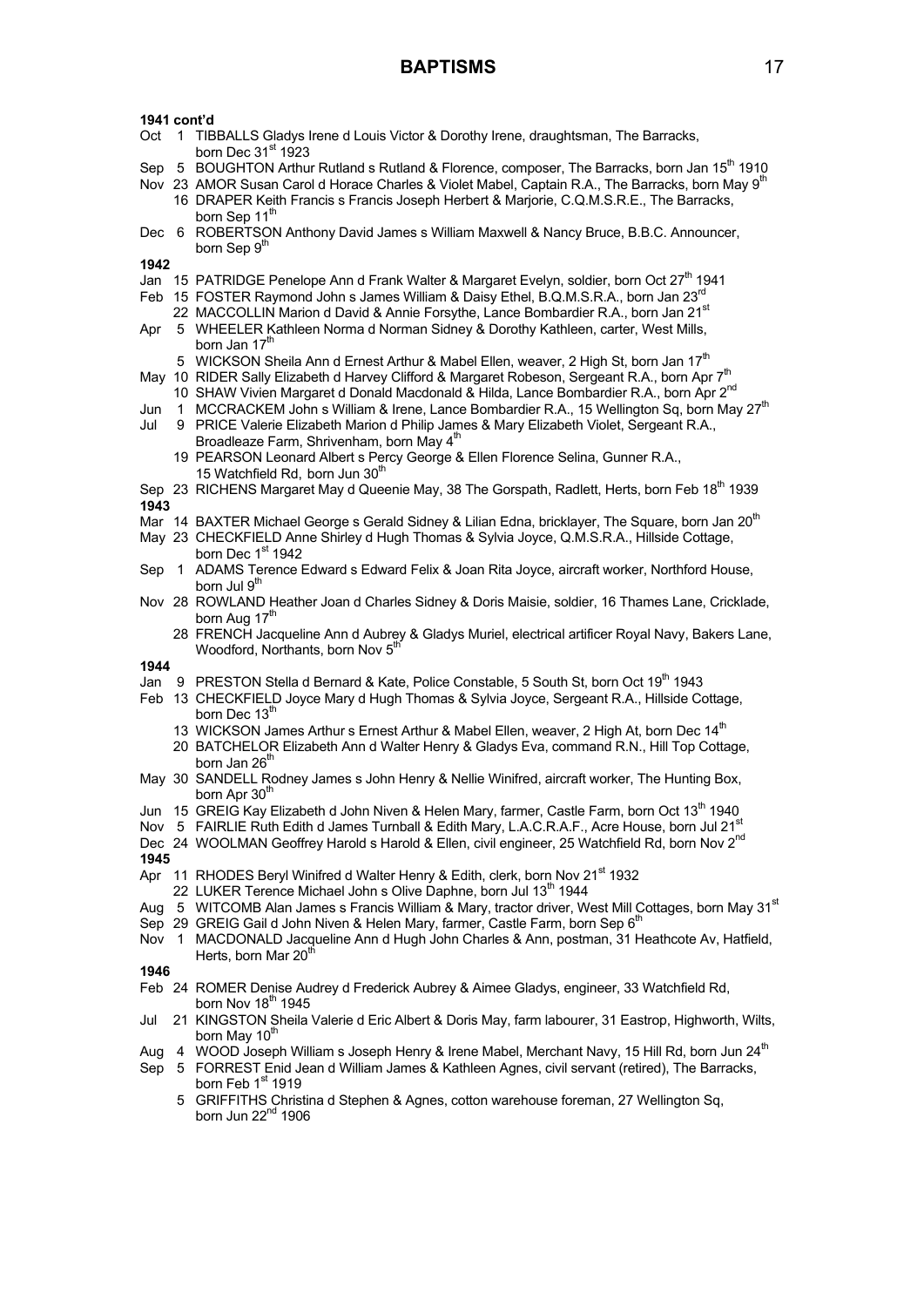| 1858 |                                                                                                  |
|------|--------------------------------------------------------------------------------------------------|
|      | Nov 6 BAXTER x John, 23, bachelor, labourer, s Thomas, labourer                                  |
|      | TOVEY Lucy, 22, spinster, d Richard, labourer                                                    |
|      | W: John x Simmonds; Eliza x Baxter                                                               |
| 1859 |                                                                                                  |
|      | May 13 RUSSELL Joseph, 23, bachelor, dealer, s Thomas, dealer                                    |
|      | CARTER x Elizabeth, 21, spinster, d John, farmer                                                 |
|      | W: Charles Bown; Sarah Russell                                                                   |
| 1860 |                                                                                                  |
|      | Feb 9 CLARKSON Arthur William, 22, bachelor, traveller, Bristol, s Abner, vet                    |
|      | WILSON Eliza Ruth, 22, spinster, d Henry, malster, by licence                                    |
|      | W: Edward Howard Wilson; Emily Ainsman Wilson                                                    |
|      | Jun 11 ROGERS x Joseph, 35, widower, labourer, s William, labourer                               |
|      | BELLINGER Elizabeth, 31, widow, d William ROBINS, labourer                                       |
|      | W: Benjamin x Gerring; Elizabeth x Gerring                                                       |
|      | Aug 25 ANGER x Arthur, 22, bachelor, labourer, s Thomas, farmer                                  |
|      | BAXTER x Mary, 19, spinster, d John, labourer                                                    |
|      | W: Thomas Anger; Jane Anger                                                                      |
|      | Sep 17 BUTLER x John, full age, bachelor, servant, Shrivenham, s John, gardener                  |
|      | POCOCK Charlotte, full age, spinster, d Henry, baker                                             |
|      | W: William Messenger; Ellen Butler                                                               |
|      | Oct 13 JEFFERIES Edmund, under age, bachelor, shoemaker, Highworth, s James, shopkeeper          |
|      | PAGE x Mary Jane, under age, spinster, d Henry, labourer                                         |
|      | W: Alexander x Page; Maria x Page                                                                |
| 1861 |                                                                                                  |
|      | Feb 2 TITCOMB James, full age, bachelor, labourer, s William, labourer                           |
|      | HEWER Ann, full age, spinster, d Thomas, labourer                                                |
|      | W: Aurthur Anger; Emma x Page                                                                    |
|      | Oct 12 THEOBALDS x William, full age, bachelor, labourer, s William, labourer                    |
|      | PAGE x Emma, full age, d Henry, labourer                                                         |
|      | W: James Baxter; Mary Anne x Baxter                                                              |
| 1862 |                                                                                                  |
| Jun  | 8 CARTER x Richard, 24, bachelor, labourer, s Thomas, labourer                                   |
|      |                                                                                                  |
|      | REASON Hannah, 26, spinster, Shrivenham, d Thomas, labourer                                      |
|      | W: William Carter; Elizabeth x Titcombe                                                          |
|      | Jun 23 STONE Robert, 25, bachelor, labourer, s William, labourer                                 |
|      | LAY Eliza, 22, spinster, d William, labourer                                                     |
|      | W: Thomas Knapp; Sarah Ann Stone                                                                 |
|      | Oct 23 STONE John Alfred, 19, bachelor, butcher, s Joseph, butcher                               |
|      | CARTER Elizabeth Anne, 19, spinster, d William, dealer                                           |
|      | W: Thomas Carter; Elizabeth Ann Constable                                                        |
|      | Dec 16 YEATES Edward, 21, bachelor, labourer, s Jonathan, dealer                                 |
|      | BARNES Jane, 20, spinster, d Moses, sawyer                                                       |
|      | W: Eliza x Johnson; Henry x Berne                                                                |
| 1863 |                                                                                                  |
|      | Feb 21 READ x Joseph, 23, bachelor, labourer, s John, carpenter                                  |
|      | SIMMS Elizabeth Ann, 21, spinster, d William Dabney, labourer                                    |
|      | W: Thomas Read; Esther Read                                                                      |
| Jul  | 11 MESSENGER William, 22, bachelor, butterman, s William, painter                                |
|      | BUTLER Ellen, 25, spinster, Shrivenham, d John, labourer                                         |
|      | W: William x Butler; Mary Butler                                                                 |
|      | Aug 30 STEVENS x Thomas, 30, bachelor, labourer                                                  |
|      | PAGE x Maria, 18, spinster, d Henry, labourer                                                    |
|      | W: Alexander x Page; Mary Jane x Jeffries                                                        |
|      | Oct 12 BAXTER James, 23, bachelor, labourer, s Thomas, labourer                                  |
|      | JOHNSON Elizabeth, 19, spinster, d Moses, labourer                                               |
|      | W: Joseph x Anger; Jemima Baxter                                                                 |
| 1864 |                                                                                                  |
|      | Jan 17 GREENAWAY James, 21, bachelor, labourer, s Thomas, labourer                               |
|      | WARMAN Sarah, 20, spinster, d William, labourer                                                  |
|      | W: Richard x Carter; Mary Warman                                                                 |
|      | Mar 27 PAGE x Alexander, 26, bachelor, labourer, s Henry, labourer                               |
|      | SAULICE x Ann, 20, spinster, labourer, d James, labourer<br>W: Thomas x Stevens; Maria x Stevens |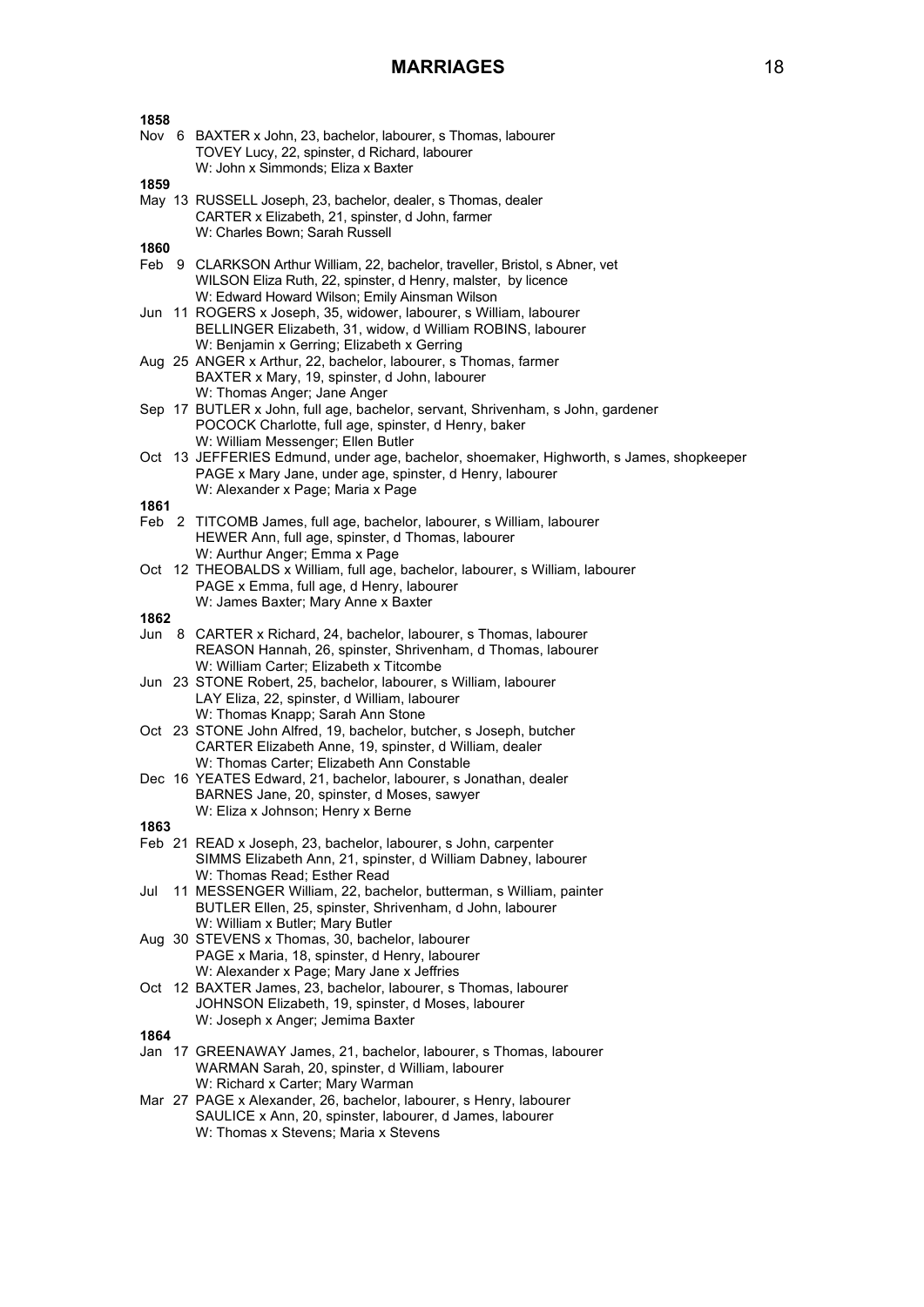| 1865 |                                                                                                                                                                                                    |
|------|----------------------------------------------------------------------------------------------------------------------------------------------------------------------------------------------------|
|      | Feb 25 FULCHER George, 21, bachelor, mason, s Henry, coachman<br>MACMILLAN Ann, 21, spinster, housemaid, d Alexander, sailor<br>W: Tho <sup>s</sup> Knapp; Martha Knapp                            |
|      | Feb 25 WATTS x William, 26, bachelor, labourer, Leigh, Glos, s William, labourer<br>LAY Jane, 28, spinster, housemaid, d William, labourer<br>W: Robert Stone; Eliza Stone                         |
|      | Jun 19 COX x William, 21, bachelor, labourer, South Marston, s Ambrose, labourer<br>BAXTER x Elizabeth, 20, spinster, labourer, d Thomas, labourer<br>W: John Mooring; Lucy x Cox                  |
|      | Nov 18 BAXTER x Charles, 22, bachelor, labourer, s Thomas, labourer<br>FRASER x Jessie, 24, spinster, cook, d James, shoemaker<br>W: John Mooring; Mary Anne Wyatt                                 |
| 1866 |                                                                                                                                                                                                    |
|      | Apr 7 MOSS William, 27, bachelor, labourer, s Thomas, labourer<br>SIMMONDS x Wilmot, 37, widow, d Richard TOVEY, labourer<br>W: William x Tibbalds; Harriet x Stevens                              |
|      | Dec 22 HEAD x John, bachelor, labourer, s Edward, labourer<br>WARMAN Mary, 18, spinster, d William, labourer<br>W: John x Pusey; Mary Head                                                         |
| 1867 |                                                                                                                                                                                                    |
|      | Feb 16 HEWER x William, 21, bachelor, labourer<br>HEATH x Martha, 22, spinster, d Henry Baxter, labourer<br>W: William x Godwin; Jane x Stratton                                                   |
| Jul  | 14 EBSWORTH x William, 57, widower, labourer, s Robert, labourer<br>ANGER x Phoebe, 48, widow, d William TITCOMB, labourer<br>W: David x Titcomb; Thursa Hewer                                     |
|      | Oct 12 ROGERS x John, 19, bachelor, labourer, s Joseph, labourer<br>COX x Elizabeth, 21, widow, d Thomas BAXTER, labourer<br>W: James x Baxter; Thursa Hewer                                       |
| 1868 |                                                                                                                                                                                                    |
|      | Sep 6 TITCOMBE William, 21, bachelor, labourer, s David, labourer<br>HEWER Thursa, 22, spinster, d Thomas, labourer<br>W: Edward x Morse; Clara x Hewer                                            |
|      | Nov 3 EMBLING Enos, 23, bachelor, labourer, Littleworth, s Francis, labourer<br>STRATTON Sarah, 23, spinster, d James, labourer<br>W: James x Stratton; Jane Simpson                               |
|      | Nov 3 HEWER x James, 21, bachelor, groom, s Jonathan, labourer<br>RICHARDSON Jane, 20, spinster<br>W: George x Webb; Sarah Webb                                                                    |
|      | Nov 5 ADAMS Levi, 19, bachelor, labourer, s William, labourer<br>CLACK Mary Ann, 17, spinster, d Joseph, labourer<br>W: Thomas Stevens; Jane Clack                                                 |
| 1869 |                                                                                                                                                                                                    |
|      | Feb 22 UNDERWOOD John Charles, 23, bachelor, fishmonger, s John, butler<br>EADE Elizabeth Emily, 22, spinster, d George, coachsmith<br>W: Adam Underwood; Anne Elizabeth Underwood                 |
| 1870 | May 10 ORTON Owen, 31, bachelor, Clerk in Holy Orders, Normanton on Soar, Notts, s John S.,                                                                                                        |
|      | gentleman<br>ROGERS Olivia Harriet, 22, spinster, d Thomas Oliver, Clerk in Holy Orders<br>W: John Swaffield Orton; James Hughes; Matilda Harriet Skurray; Margaret Emily Geraldine<br>Cledricium? |
| 1871 |                                                                                                                                                                                                    |
|      | May 21 TITCOMBE x David, 45, widower, labourer, s William, labourer<br>EWINGTON x Mary Ann, 45, widow, d Thomas BLAGROVE, labourer<br>W: James Titcombe; Phoebe x Ebsworth                         |
|      | May 23 POCOCK David, 25, bachelor, mason, s David, poulterer<br>CROOK Anna, 25, spinster, d Thomas, labourer<br>W: Thomas Knapp; Martha Knapp                                                      |
|      | Nov 18 ADAMS Thomas, 19, bachelor, labourer, s George, labourer<br>MORSE x Mary, 23, spinster, d William, labourer<br>W: George Morse; Mary Jane Newport                                           |
| 1872 |                                                                                                                                                                                                    |
|      | Feb 25 WEBLEY John, 22, bachelor, labourer, Bourton-on-ye-Water, Glos, s William, labourer<br>BAXTER Ellen, 22                                                                                     |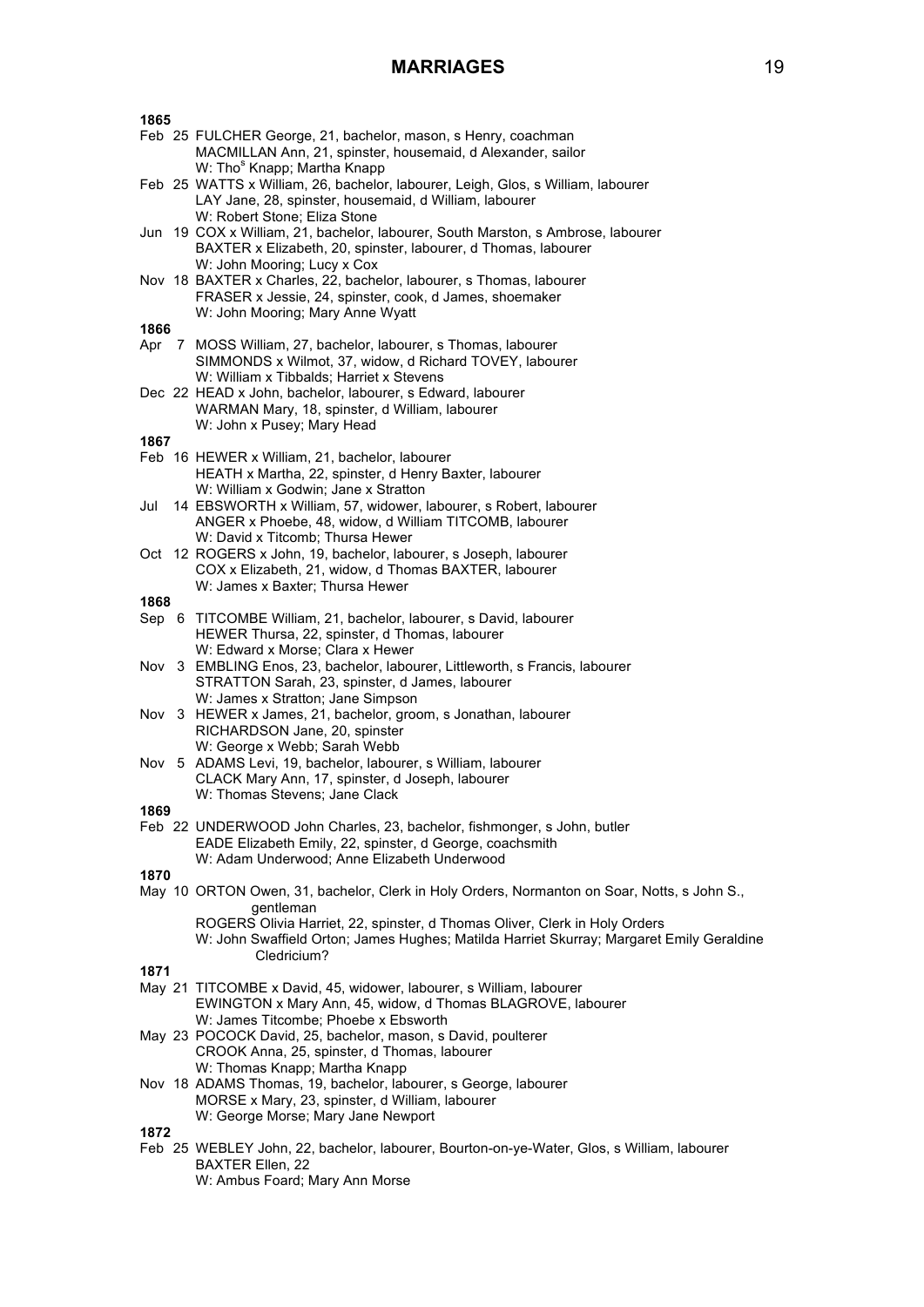| 1872 cont'd |                                                                                                                        |
|-------------|------------------------------------------------------------------------------------------------------------------------|
|             | May 2 KNAPP John, 21, bachelor, mason, s James, mason                                                                  |
|             | HILL Mary Jane, 26, spinster, d John, zinc worker                                                                      |
|             | W: James Knapp; Mary Hill                                                                                              |
|             | Aug 17 MURBY Uriah, 32, widower, labourer, s John, labourer                                                            |
|             | ROWLAND Elizabeth, 31, spinster, St John's, Lewis, Sussex, d William, tailer                                           |
|             | W: William x Rowlands; Ann Knapp                                                                                       |
| 1873        |                                                                                                                        |
|             | Oct 14 BOULTON Edwin, 20, bachelor, labourer, Blunsden, Nr Highworth, s Robert, labourer                               |
|             | MORSE Elizabeth, 21, spinster, d Thomas, labourer                                                                      |
|             | W: Mary Ann Morse; Edward Morse<br>Oct 15 SMITH William, 26, bachelor, coachman, Market Lavington, s Abraham, labourer |
|             | KNAPP Martha, 25, spinster, d Thomas, Parish Clerk                                                                     |
|             | W: Thomas Knapp; Elizabeth Knapp                                                                                       |
|             | Nov 29 ROBERTS John, 26, bachelor, hurdlemaker, Great Coxwell, s Daniel, hurdlemaker                                   |
|             | BAXTER Susanna, 21, spinster, d Robert, labourer                                                                       |
|             | W: Elizabeth Roberts; Robert x Baxter                                                                                  |
|             | Dec 21 WIRDNAM x Henry, 31, widower, groom, s Richard, labourer                                                        |
|             | GERRING Emma, 30, spinster, d James Stevens, labourer                                                                  |
|             | W: George Wyatt; Mary Ann Stevens                                                                                      |
| 1874        |                                                                                                                        |
|             | Apr 30 READE John, 21, bachelor, labourer, s John, labourer                                                            |
|             | BAXTER Annie, 21, spinster, d Henry, shepherd                                                                          |
|             | W: James Reade; Elizabeth Davey?                                                                                       |
|             | Sep 21 TEBBEY William, 35, widower, groom, Rendlesham, Suffolk, s James, coachman                                      |
|             | KNAPP Martha, 22, spinster, servant, d James, mason, by licence                                                        |
|             | W: James Knapp; Lucy Knapp<br>3 GARDENER Thomas, 23, bachelor, labourer, s William, labourer                           |
| Oct         |                                                                                                                        |
|             | AINGER Jane, 22, spinster, d John, labourer<br>W: Thomas Carter; Alice Gardner                                         |
|             | Oct 17 READE James, 25, bachelor, labourer, s James, labourer                                                          |
|             | CHUSLEY Sarah Bartin, 21, spinster, Marston, d Paul, labourer                                                          |
|             | W: William x Chusley; Jane Elizabeth Reade                                                                             |
|             | Dec 16 EDWARDS Andrew, 25, bachelor, grocer, Godalming, Surrey, s William (deceased)                                   |
|             | KNAPP Lucy, 29, spinster, d James, mason                                                                               |
|             | W: Fanny Forest; Ja <sup>s</sup> Knapp                                                                                 |
| 1875        |                                                                                                                        |
| Jul         | 28 FOOT x Samuel, 23, bachelor, labourer, Lyddiard Millicent, Wilts, s Edward, labourer                                |
|             | BAXTER Agnes, 21, spinster, d Thomas, labourer                                                                         |
|             | W: Charles x Page; Emil Baxter                                                                                         |
|             | Nov 27 WORNHAM x James, full age, bachelor, labourer, s Jonathan, labourer                                             |
|             | MORSE Mary Ann, full age, spinster, d Thomas, labourer                                                                 |
|             | W: Eliza Moss; William Wyatt                                                                                           |
|             | Dec 25 WYATT George, 23, bachelor, labourer, s William, labourer                                                       |
|             | STEVENS Mary Ann, 23, spinster, d James, labourer<br>W: David Pocok; Mary Ann Knapp                                    |
| 1876        |                                                                                                                        |
|             | Mar 15 KNAPP William, 20, bachelor, bricklayer, s James, bricklayer                                                    |
|             | REEVES Elizabeth, 21, spinster, d Henry, baker                                                                         |
|             | W: John Knapp; Rosa Reeves                                                                                             |
| Oct         | 8 MORTIMER Henry Durham, 22, bachelor, groom                                                                           |
|             | CARTER Jane, 19, spinster, d Richard, labourer                                                                         |
|             | W: Thomas Carter; Charlotte Pocock                                                                                     |
| 1877        |                                                                                                                        |
|             | Jan 28 ANGELL Henry, 23, bachelor, groom, Christ Church, Mary-le-Bone, s Eli, carpenter                                |
|             | BEACHEY x Ann, 21, spinster, d Joseph, carter                                                                          |
|             | W: Thomas Simmonds; Eliza Beachey                                                                                      |
|             | Sep 22 FOWLER William Mark, 24, bachelor, labourer, s William, labourer                                                |
|             | CHICK Selina Thirza, 22, spinster, d John, mason                                                                       |
|             | W: Mr Ellerd?; Jane Hayden<br>Oct 30 HICKMAN Thomas, 24, bachelor, farmer, Bishopton, Wilts, s William, farmer         |
|             | BALLARD Margaret Elizabeth, 23, spinster, d Nathaniel, woolstapler, by licence                                         |
|             | W: Joseph Hickman; Sarah Ballard                                                                                       |
| 1878        |                                                                                                                        |
|             | Feb 26 PRESCOTT Louis George, 22, bachelor, bricklayer, s Henry, mason                                                 |
|             |                                                                                                                        |
|             | KNAPP Elizabeth, 26, spinster, d Thomas, bricklayer<br>W: Tho <sup>s</sup> Knapp; Mary Ann Knapp                       |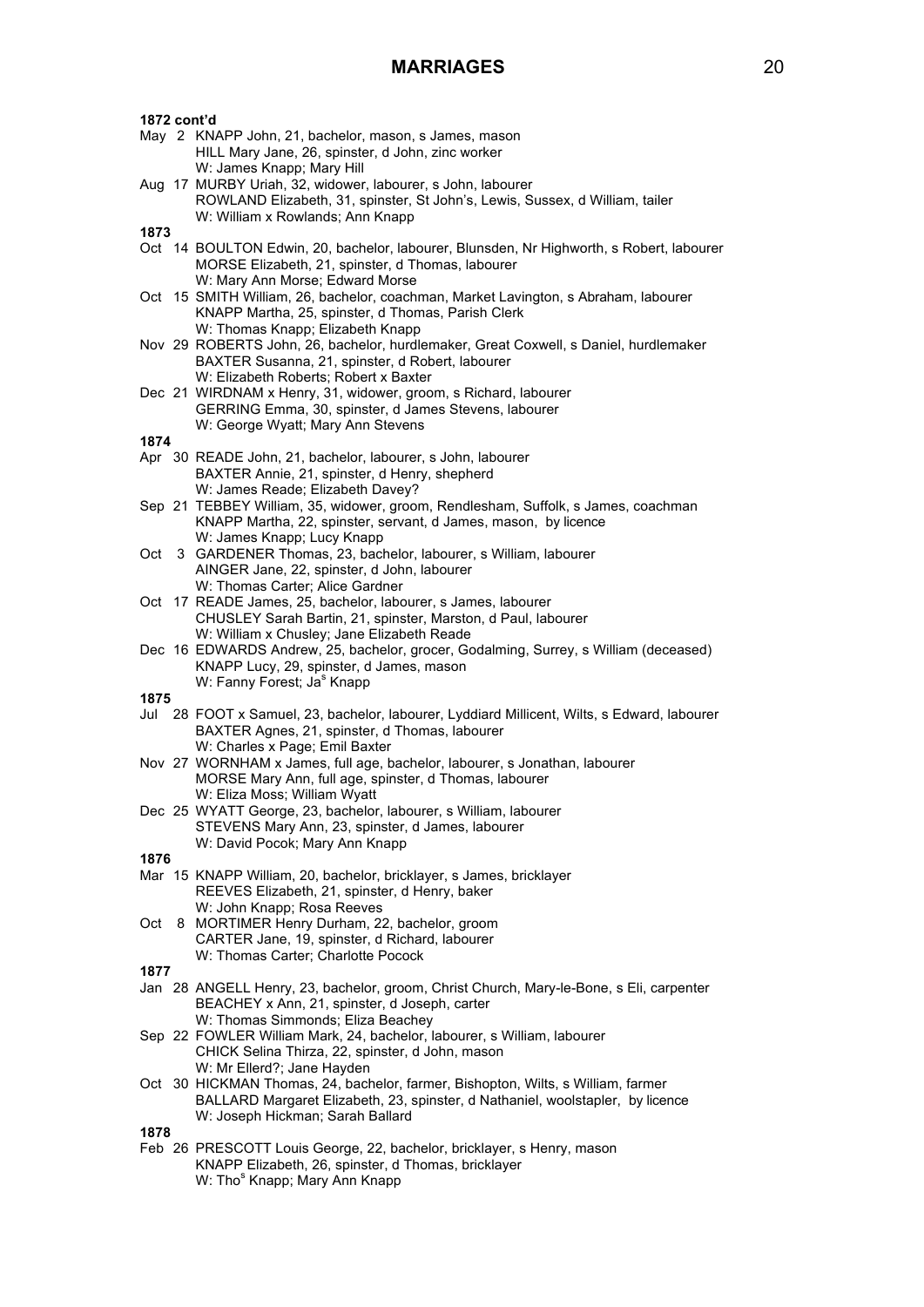|      | 1878 cont'd |                                                                                                            |  |  |  |
|------|-------------|------------------------------------------------------------------------------------------------------------|--|--|--|
|      |             | Nov 9 TITCOMB Charles, 20, bachelor, labourer, s John, shepherd                                            |  |  |  |
|      |             | STEVENS x Elizabeth, 22, spinster                                                                          |  |  |  |
|      |             | W: John Butler; Elizabeth Titcomb                                                                          |  |  |  |
|      |             | Nov 16 CARTER Thomas, 21, bachelor, labourer, s Thomas, labourer                                           |  |  |  |
|      |             | ANGER Lucy, 18, spinster, d John, labourer                                                                 |  |  |  |
|      |             | W: William Anger; Emily Pocock                                                                             |  |  |  |
|      |             | Nov 16 EAGLES Jessiah, 26, bachelor, labourer, Sevenhampton, s Charles, carpenter                          |  |  |  |
|      |             | BEECHEY Eliza Ann, 25, spinster, d Joseph, labourer                                                        |  |  |  |
|      |             | W: Joseph x Beechey; Jane Beechey                                                                          |  |  |  |
|      |             | Dec 10 MORSE Edward, 27, bachelor, labourer, s Thomas, labourer                                            |  |  |  |
|      |             | KNAPP Mary Ann, 25, spinster, d Thomas, bricklayer                                                         |  |  |  |
|      |             | W: Isabella Knapp; Tho <sup>s</sup> Knapp                                                                  |  |  |  |
| 1879 |             |                                                                                                            |  |  |  |
|      |             | Apr 16 KNAPP x William Thomas, 21, bachelor, bricklayer, St George the Martyr, Smithwark,                  |  |  |  |
|      |             | s Thomas, bricklayer                                                                                       |  |  |  |
|      |             | JONES Sarah, 25, spinster, d William, wheelwright                                                          |  |  |  |
|      |             | W: Tho. Knapp; Isabella Knapp                                                                              |  |  |  |
|      |             | May 20 TIMMS Thomas Harris, 32, bachelor, builder, Swinbrook, Oxon, s James, builder                       |  |  |  |
|      |             | WEBB Hannah, 23, spinster, d Frederick, smith                                                              |  |  |  |
|      |             | W: George Maisey; Mary Webb                                                                                |  |  |  |
| 1881 |             |                                                                                                            |  |  |  |
|      |             | Jan 8 WYATT Charles Thomas, 22, bachelor, labourer, s William, labourer                                    |  |  |  |
|      |             | BOOTH Sarah Jane, 25, spinster, Great Coxwell, d George, labourer                                          |  |  |  |
|      |             | W: Frederick George Booth; Charlotte Wyatt                                                                 |  |  |  |
| Apr  |             | 3 MASON George Henry, 23, bachelor, labourer, Stratton St Margaret, Wilts, s Charles Price,                |  |  |  |
|      |             | tailer                                                                                                     |  |  |  |
|      |             | SMITH Catherine, 22, spinster, d William, shepherd                                                         |  |  |  |
|      |             | W: William x Smith; Emily Smith                                                                            |  |  |  |
| Jun  |             | 8 GODWIN Francis William, 20, bachelor, wheelwright, Bampton, Oxon, s William, wheelwright                 |  |  |  |
|      |             | DUCKETT Emily Ann, 23, widow                                                                               |  |  |  |
|      |             | W: David Pocock; Isabella Knapp                                                                            |  |  |  |
| 1883 |             |                                                                                                            |  |  |  |
|      |             |                                                                                                            |  |  |  |
|      |             |                                                                                                            |  |  |  |
|      |             | Jun 6 FIELDER Thomas, 35, bachelor, farmer, Waldron, Sussex, s Thomas, farmer                              |  |  |  |
|      |             | HICKMAN Mary Ann, 36, spinster, d William, farmer                                                          |  |  |  |
|      |             | W: Thomas Hickman; Sarah Hickman                                                                           |  |  |  |
| Jul  |             | 14 HATTO William, 21, bachelor, labourer, s Charles, shoemaker                                             |  |  |  |
|      |             | GERRING Sarah Ann, 19, spinster, d Benjamin, labourer                                                      |  |  |  |
|      |             | W: Lydia Hatto; Thomas Beechey                                                                             |  |  |  |
| Jul  |             | 25 COLLEY George, 25, bachelor, Post Office clerk, 304 Lancaster Rd, Watchfield, s Fred <sup>k</sup> Fras, |  |  |  |
|      |             | carriage proprietor                                                                                        |  |  |  |
|      |             | WYATT Elizabeth, 22, spinster, d William, labourer                                                         |  |  |  |
|      |             | W: Charlotte Wyatt; Caroline Wyatt                                                                         |  |  |  |
| Jul  |             | 26 FAIRTHORNE Frederick Thomas, 36, bachelor, brewer, s John, farmer                                       |  |  |  |
|      |             | HATTO Amelia, 19, spinster, d Charles, shoemaker                                                           |  |  |  |
|      |             | W: Charles Hatto; Annie Hatto                                                                              |  |  |  |
|      |             | Oct 13 CARTER x Richard, 52, widower, labourer, s Robert, labourer                                         |  |  |  |
|      |             | THORNE Mary, 46, widow, d William KEMBREY, labourer                                                        |  |  |  |
|      |             | W: Thomas Carter; Lucy Carter                                                                              |  |  |  |
| 1884 |             |                                                                                                            |  |  |  |
|      |             | Mar 15 WHEATLEY David, 25, bachelor, labourer, s Joseph, labourer                                          |  |  |  |
|      |             | TITCOMBE Jane Eliz <sup>th</sup> , 20, spinster, d James, labourer                                         |  |  |  |
|      |             | W: William Titcombe; Elizabeth x Theobalds                                                                 |  |  |  |
| Jul  |             | 19 ANGER William, 26, bachelor, machineman, s John (deceased), labourer                                    |  |  |  |
|      |             | BEECHEY Jane, 23, spinster, d Joseph, labourer                                                             |  |  |  |
|      |             | W: Joseph x Beechey; Elizabeth Beechey                                                                     |  |  |  |
| Aug  |             | 2 ANGER x Thomas, 22, bachelor, labourer, s Thomas, labourer                                               |  |  |  |
|      |             | SIMMONDS Emily, 20, spinster, d William, labourer                                                          |  |  |  |
|      |             | W: Thomas Simmonds; Emily Fowler                                                                           |  |  |  |
|      |             | Aug 18 NICHOLSON Charles, 25, bachelor, bookbinder, 9 Bishops Rd, N. Brixton, s James,                     |  |  |  |
|      |             | bookbinder                                                                                                 |  |  |  |
|      |             | SMITH Jane, 22, spinster, d William, shepherd                                                              |  |  |  |
|      |             | W: Louisa Mortimer; William x Smith                                                                        |  |  |  |
|      |             | Sep 13 CARTER William, 23, bachelor, gardener, s Thomas, labourer                                          |  |  |  |
|      |             | SPURWAY Ellen, 28, spinster, servant, d William, woodturner<br>W: Caroline Wyatt; E. Hodkinson             |  |  |  |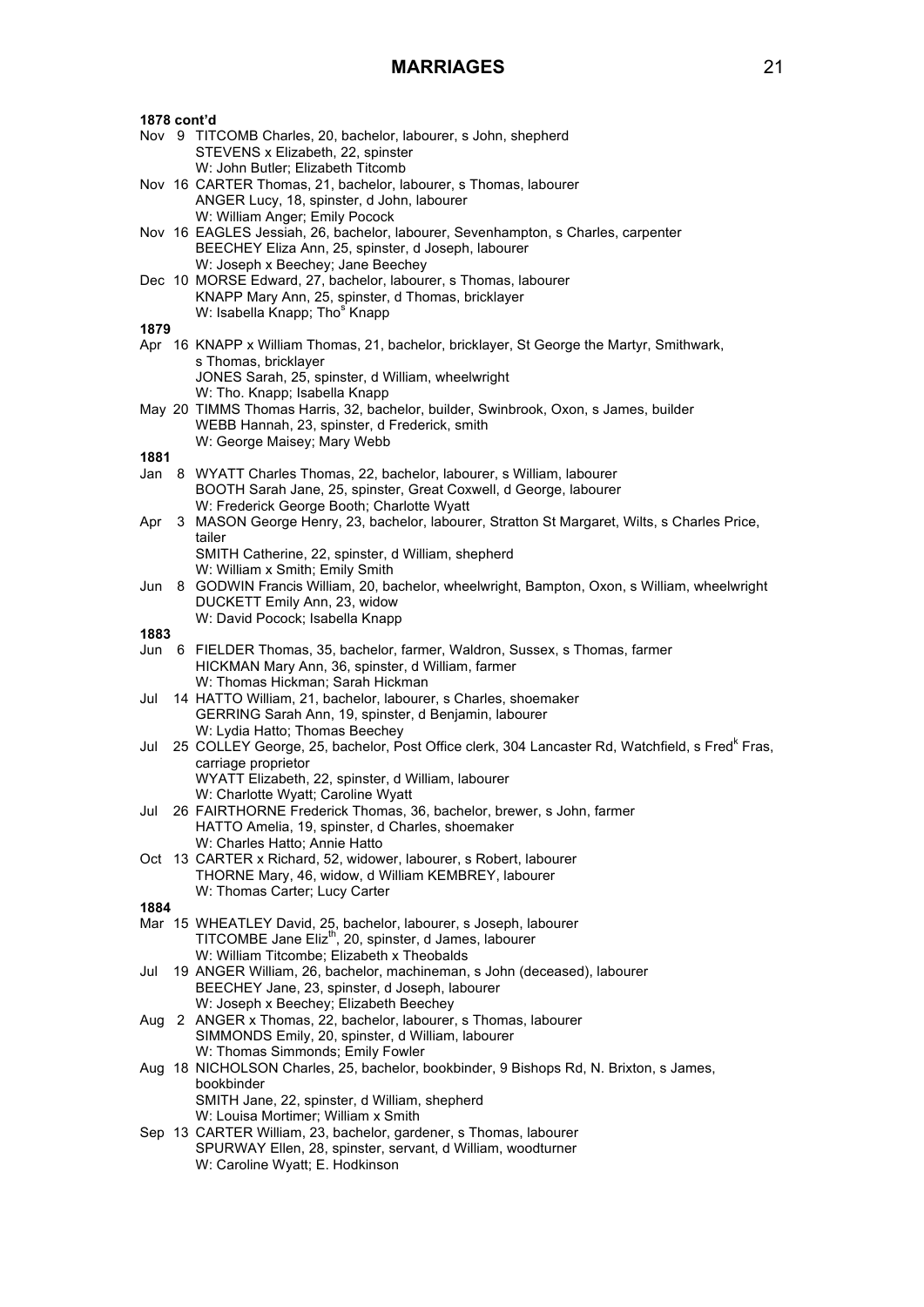| 1884 cont'd   |                                                                                                                                                                                                                           |
|---------------|---------------------------------------------------------------------------------------------------------------------------------------------------------------------------------------------------------------------------|
|               | Oct 25 TITCOMB x John, 23, bachelor, groom, s John, shepherd<br>FOWLER Eliza, 19, spinster, d John, carter<br>W: William Baxter; Mary Jane Skinner                                                                        |
| 1885          |                                                                                                                                                                                                                           |
|               | Apr 18 CARTER x John, 50, widower, labourer, s Thomas, (deceased), labourer<br>LAWRENCE Elizabeth, 51, widow, Bourton, d John POWELL, corn merchant<br>W: Thomas Anger; Ann x Hayden                                      |
|               | Nov 21 BAXTER x Henry James, 23, bachelor, carter, s James, labourer<br>PAGE Jane Elizabeth, 20, spinster, d Alexander, labourer                                                                                          |
|               | W: David Herredge Judd; Jane Elizabeth Baxter                                                                                                                                                                             |
| 1886          |                                                                                                                                                                                                                           |
|               | Jan 23 PAGE x Charles, 34, bachelor, carter, s Henry, groom<br>TASKER Martha, 27, spinster, d Stephen, blacksmith<br>W: Ann x Wilmot; Frank William x Hams                                                                |
|               | Apr 28 COX William Henry, 26, bachelor, gardener, s Henry, labourer<br>BAXTER Sarah Jane, 25, spinster, d Henry, labourer<br>W: W. Fluck; J. Cox                                                                          |
|               | May 15 BAXTER Alfred, 21, bachelor, labourer, s James, labourer<br>JUDD x Ann Sophia, 22, spinster, d James, groom<br>W: James Judd; Sarah Ann Midenhall                                                                  |
|               | Jun 26 CARTER John, 23, bachelor, labourer (formerly soldier), s John, labourer<br>EDWARDS Amy Annie, 27, spinster, d Charles, fitter<br>W: Maria Carter; C. x Carter                                                     |
| Oct           | 9 TITCOMBE William Thomas, 25, bachelor, gardener, s James, labourer<br>LUKER Mary Jane, 22, spinster, d William, soldier<br>W: William Anger; Selina Wicks                                                               |
| 1887          |                                                                                                                                                                                                                           |
|               | Nov 29 WEBB William, 21, bachelor, blacksmith, s Frederick, blacksmith<br>WELLS Ellen Jane, 23, spinster, d Walter James, jeweller                                                                                        |
|               | W: John Beachey; Sarah Ann Webb<br>Dec 24 BEACHEY Thomas, 24, bachelor, labourer, s Joseph, labourer<br>WEBB Sarah Ann, 24, spinster, dressmaker, d Frederick, blacksmith                                                 |
|               | W: Ellen Jane Webb; William Webb                                                                                                                                                                                          |
| 1888          |                                                                                                                                                                                                                           |
|               | Apr 14 READE James, 39, widower, labourer, s James, labourer<br>GODWIN Sophia, 36?, widow, d William WARMAN, labourer<br>W: Jane Godwin; Edward Mortimer                                                                  |
| May           | 9 COX George William, 22, bachelor, miller, s Henry, labourer<br>READE Ellen Belinda, 22, spinster<br>W: Minnie Watts; Benjamin Lay                                                                                       |
|               | Nov 14 TITCOMB x Joseph Frederick, 26, bachelor, shepherd, s John, shepherd<br>STEVENS Sophia, 24, spinster, d James, malster<br>W: David Henry Titcomb; Ada Elizabeth Wirdnham                                           |
| 1889          |                                                                                                                                                                                                                           |
|               | Feb 16 MORTIMER Edward, 23, bachelor, labourer, s Edwin, labourer<br>GODWIN Jane Rebecca, 22, spinster, d William, hawker                                                                                                 |
| Aug           | W: James Reade; Jane Wilson<br>3 FEREMAN James Albert, 39, bachelor, farmer, s James, farmer<br>PORTER Emily Mary, 26, spinster, d Benjamin, farmer, by licence<br>W: Benjamin Porter; Blanche Porter                     |
|               |                                                                                                                                                                                                                           |
| 1890<br>Feb 8 | JUDD David, 23, bachelor, labourer, s James, groom<br>BAXTER Jane Elizabeth, 21, spinster, d James, labourer<br>W: Alfred Baxter; Elizabeth Judd                                                                          |
| Apr           | 5 BUTLER Alfred Thomas, 29, bachelor, labourer (formerly soldier), s Edwin, labourer<br>LAWRENCE Annie Maria, 24, spinster, Bourton, d George, labourer                                                                   |
|               | W: Sophia Butler; William Lawrence<br>Oct 11 SMITH Thomas, 20, bachelor, labourer, s William, shepherd<br>SAVORY (SAVOURY in signature) Alice Jane, 20, spinster, d Frank, farm bailiff<br>W: Alfred Smith; Sophia Butler |
| 1891          |                                                                                                                                                                                                                           |
|               | May 30 LUKER William, 22, bachelor, labourer, s William<br>BUTLER Sophia, 22, spinster, d Edwin, labourer<br>W: E. Butler; Laura A. Anger                                                                                 |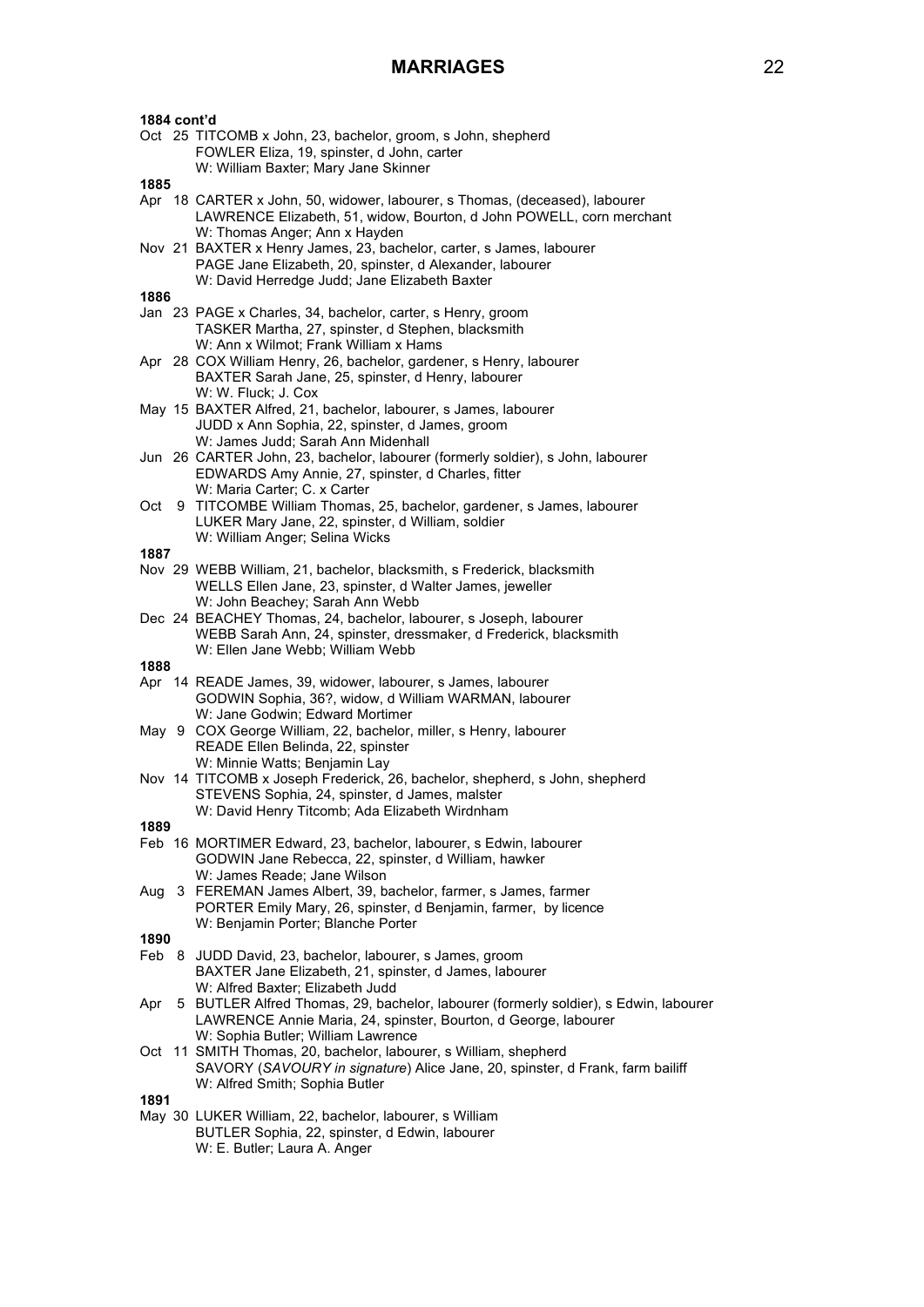| 1891 cont'd |                                                                                                                        |
|-------------|------------------------------------------------------------------------------------------------------------------------|
|             | Jun 20 SMITH Alfred, 24, bachelor, labourer, s William, shepherd                                                       |
|             | YERBURY Emma, 25, spinster, d Samuel, painter                                                                          |
|             | W: W. Butler; M. Butler                                                                                                |
|             | Oct 24 BEECHEY William, 24, bachelor, shepherd, s George, carter                                                       |
|             | BUTLER x Fanny, 23, spinster, d Edwin, labourer                                                                        |
|             | W: Edwin Butler; Maggie Butler                                                                                         |
|             | Dec 6 PAGE Charles, bachelor, labourer                                                                                 |
|             | STONE Emily, spinster                                                                                                  |
|             | W: Adam Henry Page; Elizabeth Page                                                                                     |
|             | (At side of Register this note in pencil - For correct entry see duplicate Register from which all                     |
| 1892        | copies should be made)                                                                                                 |
|             | Jun 27 BAILEY William, 24, bachelor, labourer, s John, labourer                                                        |
|             | JOHNSON Emily Jane, 19, spinster, d Robert, labourer                                                                   |
|             | W: Alfred Smith; Charlotte Fowler                                                                                      |
|             | Dec 26 BALLINGER Edmund, 21, bachelor, labourer, Shrivenham, s Thomas, labourer                                        |
|             | JUDD Elizabeth, 22, spinster, d James, labourer                                                                        |
|             | W: Alfred Baxter; Kate Judd                                                                                            |
| 1893        |                                                                                                                        |
|             | Feb 8 BETTERTON John, 29, bachelor, gamekeeper, Hampstead Norris, s David, labourer                                    |
|             | WYATT Charlotte, 34, spinster, d William, road contractor                                                              |
|             | W: William Wyatt; Frederick Wyatt                                                                                      |
|             | Dec 25 TITCOMBE James, 23, bachelor, cowman, s James, roadman                                                          |
|             | JUDD Clara, 19, spinster, d James, shepherd                                                                            |
|             | W: Henry David x Judd; Kate Judd                                                                                       |
| 1894        |                                                                                                                        |
|             | May 19 GERRING James William, 26, bachelor, labourer, s Benjamin (deceased), labourer                                  |
|             | BEECHEY Elizabeth, 21, spinster, d George, labourer                                                                    |
|             | W: William Hatto; Annie Beechey                                                                                        |
| 1895        |                                                                                                                        |
|             | Dec 28 TITCOMBE x James, 32, bachelor, labourer, s John, shepherd                                                      |
|             | GODWIN Harriet Annie, 19, spinster, d William (deceased), hawker                                                       |
| 1896        | W: James Reade; Lettie Wichall                                                                                         |
|             | Mar 30 BRAIN John Wells, 31, bachelor, farmer, Sherborne, Glos, s Edward, farmer                                       |
|             | PORTER Blanche Esther, 24, spinster, d Benjamin, gentleman, by licence                                                 |
|             | W: James Albert Fereman; Benjamin Porter; Elizabeth Ann Anns?; --- Brain                                               |
|             | Dec 26 COOK George, 23, bachelor, labourer, s William, platelayer                                                      |
|             | BEECHEY Annie Louisa, 24, spinster, d George, labourer                                                                 |
|             | W: Kate Beechey; A. Cook; George Beechey                                                                               |
| 1897        |                                                                                                                        |
|             | Jan 9 STRAW Lewis Arthur, 25, bachelor, groom, s Henry, carpenter                                                      |
|             | PINCHIN Annie, 30, spinster, cook, d Robert Gilbert, shepherd                                                          |
|             | W: Frederick Richard Busby; Emily Annie Page?                                                                          |
|             | Feb 7 ROBEY Robert Anthony, 22, bachelor, gamekeeper, Coleshill, s Francis, gamekeeper                                 |
|             | BEECHEY Mercy Caroline, 23, spinster, d Joseph, labourer                                                               |
|             | W: John Beechey; Agnes Mary Robey                                                                                      |
| Apr         | 17 POCOCK Thomas Herbert, 25, bachelor, bricklayer, s David, bricklayer                                                |
|             | STANLEY Sophia, 25, spinster, servant, Fifield, Oxon, d William, coachman                                              |
|             | W: Anna Isabel Pocock; George Pocock                                                                                   |
|             | Oct 27 BAXTER John, 23, bachelor, labourer, s James, labourer                                                          |
|             | ENSTONE Louisa, 24, spinster, d Joseph, labourer                                                                       |
|             | W: Thomas Frederick Mortimer; Mary Enstone                                                                             |
| 1898        |                                                                                                                        |
| Apr         | 7 WARREN Sidney, 29, bachelor, groom, Swindon, s Stephen, carrier                                                      |
|             | FOWLER Charlotte, 22, spinster, d John, carter                                                                         |
|             | W: William Baxter; Eliza Titcombe<br>Dec 31 DIXON James, 29, bachelor, carpenter, Foxham, Wilts, s Eleazar, blacksmith |
|             | CREW Amelia, 18, spinster, d William (deceased)                                                                        |
|             | W: Emily Crew; Jene? Reason                                                                                            |
| 1899        |                                                                                                                        |
|             | Mar 25 EBSWORTH Albert, 33, bachelor, labourer, Shrivenham, s Henry, labourer                                          |
|             | TIBBLES Charlotte, 26, spinster, d William, labourer                                                                   |
|             | W: William Tibbles; Eliza Kilminster                                                                                   |
|             |                                                                                                                        |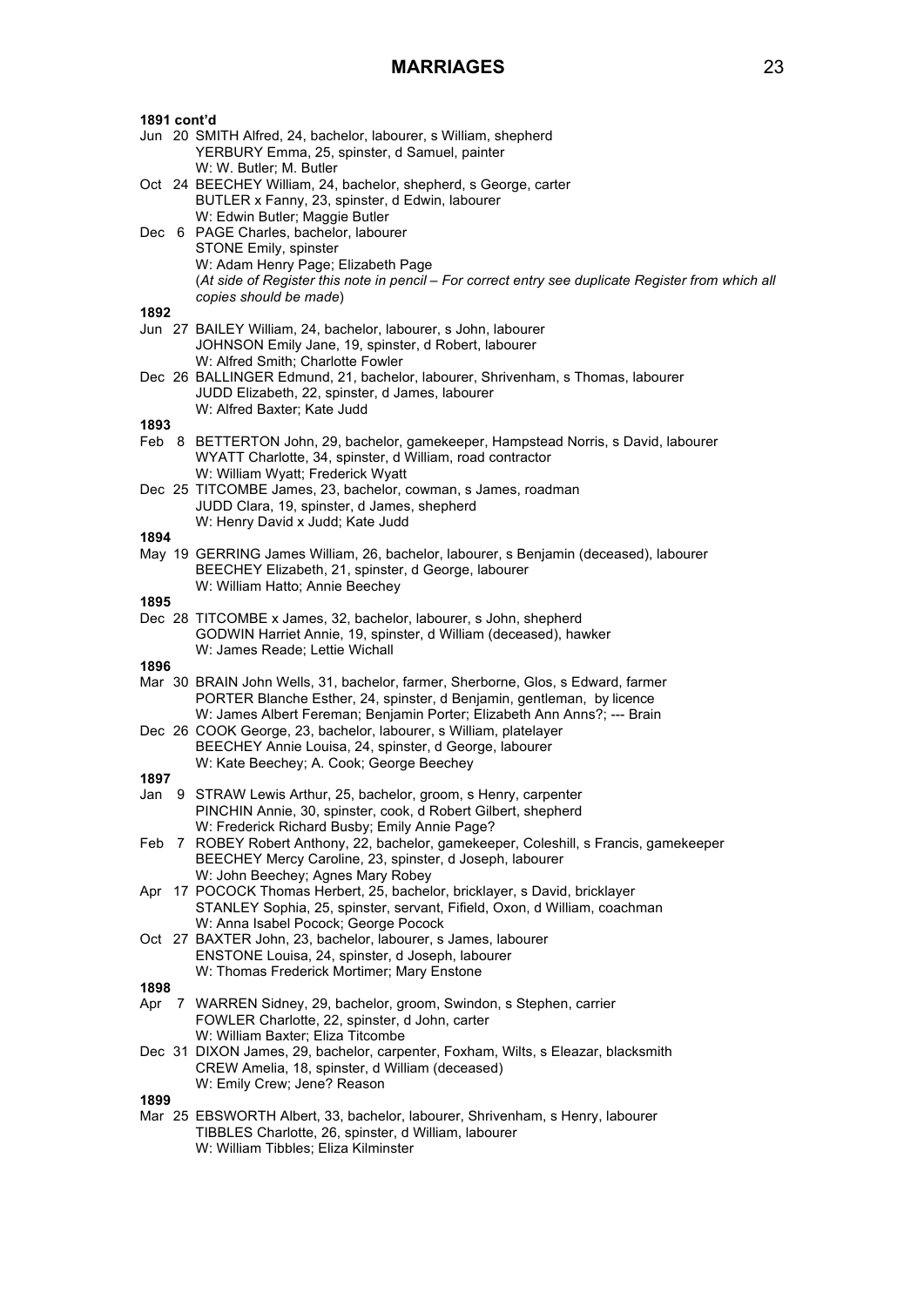| 1899 cont'd |                                                                                                                                                                                                                                                  |
|-------------|--------------------------------------------------------------------------------------------------------------------------------------------------------------------------------------------------------------------------------------------------|
| Jul         | 5 HONOUR Thomas, 28, bachelor, butler, Birstall, Leics, s Gabriel, undertaker<br>ENSTONE Mary, 28, spinster, d Joseph, carter<br>W: Ellen Enstone; Frank Taylor                                                                                  |
|             | Aug 19 PEACEY Robert, 23, bachelor, groom, Bourton, s Henry, sexton<br>CREW Emily Maria, 25, spinster, d William (deceased), labourer<br>W: Robert Francis Reason; Mary Ellen Peacey                                                             |
|             | Nov 4 ROGERS William Thomas, 23, bachelor, labourer, s John, carter<br>WORNHAM Ellen, 22, spinster, d James, labourer<br>W: Alice Wornham; William Henry Eagles                                                                                  |
|             | Nov 20 MORTIMER Thomas Frederick, 24, bachelor, policeman, Reading, s Edwin, labourer<br>LOVEGROVE Lucy Louisa, 22, spinster, d Charles, labourer<br>W: John Lovegrove; Emily Mortimer                                                           |
| 1900        |                                                                                                                                                                                                                                                  |
|             | May 12 MILLARD Arthur Cecil, 22, bachelor, labourer G.W.R., s Sydney, cloth weaver<br>JUDD Kate, 27, spinster, d James, shepherd<br>W: James Judd; Elard Titcomb                                                                                 |
| Jul         | 28 POCOCK David Basil, 23, bachelor, baker, s David, builder<br>COOK Mary Ellen, 22, spinster, d John, baker<br>W: Thomas Herbert Pocock; Anna Isabel Pocock                                                                                     |
|             | Oct 13 ANGER Arthur, 30, bachelor, thatcher, s Arthur, thatcher<br>GREENING Grace, 25, spinster, d William Douglas, labourer                                                                                                                     |
|             | W: William Anger; Edith Ellen Anger; Frances Wyse<br>Oct 27 BUTLER John, 34, widower, labourer, s John, coachman<br>JUDD Mary Jane, 39, widow, d Thomas LOVEGROVE, labourer                                                                      |
| 1901        | W: George Mapson; Sophia Mapson                                                                                                                                                                                                                  |
| Apr         | 6 CARTER Percy, 22, bachelor, labourer in G.W.R. Works, s Thomas, labourer<br>MORTIMER Annetta Mary, 21, spinster, d Edward, labourer                                                                                                            |
|             | W: John Mortimer; Joseph Carter; Charlotte Mortimer<br>Apr 10 COX Albert Edwin, 31, bachelor, caretaker, Marylebone, London, s Joseph, blacksmith<br>SIMMONDS Mary, 29, spinster, d Thomas, bricklayer<br>W: Thomas Simmonds; Charlotte Simmonds |
|             | May 22 KILMINSTER James, 32, bachelor, labourer, s James, bricklayer<br>TIBBLES Eliza, 28, spinster, d William, labourer<br>W: William Luker; Sophia Luker                                                                                       |
| Jun         | 1 HEAD Thomas, 23, bachelor, labourer, s John, labourer<br>MILES Florence, 20, spinster, d Thomas, labourer<br>W: Edward Miles; Anne Miles                                                                                                       |
| 1902        |                                                                                                                                                                                                                                                  |
|             | Feb 8 LAWRENCE John, 21, bachelor, groom, Liddington, Wilts, s Henry, butcher<br>CARTER Sarah Jane, 26, spinster, d Thomas, labourer                                                                                                             |
|             | W: Joseph Carter; Mary Kenyon<br>Dec 23 TRINDER William George, 22, bachelor, stone mason, s William, butcher<br>ANGER Edith Ellen, 25, spinster, d Arthur, thatcher<br>W: Arthur Anger; Elsie Trinder                                           |
| 1904        |                                                                                                                                                                                                                                                  |
|             | Jan 23 BARRETT Robert, 27, bachelor, gardener, Shrivenham, s Francis, labourer<br>TIBBLES Maria, 24, spinster, d William, labourer<br>W: Thomas Frederick Lewis; Annie Barrett                                                                   |
|             | Jan 30 MORTIMER x Edward, 65, widower, labourer, s William (deceased), labourer<br>GREENING Maria Eliza, 52, spinster, d John (deceased), blacksmith<br>W: William Anger; Annie Simmonds                                                         |
|             | May 7 TITCOMB George Frederick, 27, bachelor, labourer, s James, labourer<br>SIMMONDS Annie, 25, spinster, d Thomas, bricklayer<br>W: Elizabeth Simmonds; John Balley                                                                            |
| 1905        |                                                                                                                                                                                                                                                  |
|             | Mar 11 TANT Thomas Charles, 26, bachelor, gamekeeper, Holme, Huntingdon, s William, thatcher<br>SKINNER Martha Ann, 28, spinster, d David, masoner<br>W: George Henry Tant; Adelina Skinner                                                      |
| Jul         | 11 HOWES Arthur Beard, 24, bachelor, porter, Hornsey, London, s Ernest, greengrocer<br>HAMS Annie, 26, spinster, d Frank, labourer<br>W: Ernest James Howes; Mahala Emma Howes                                                                   |
| 1906        | Oct 22 GRIFFIN Ernest William, 22, bachelor, fishmonger, Swindon, s Mark William, fishmonger                                                                                                                                                     |
|             | CHIVERS Annie Maud Cullen, 26, spinster, d Uriah, decorator<br>W: Uriah Chivers; Edith Griffin; Edith Chivers; Fred Chivers                                                                                                                      |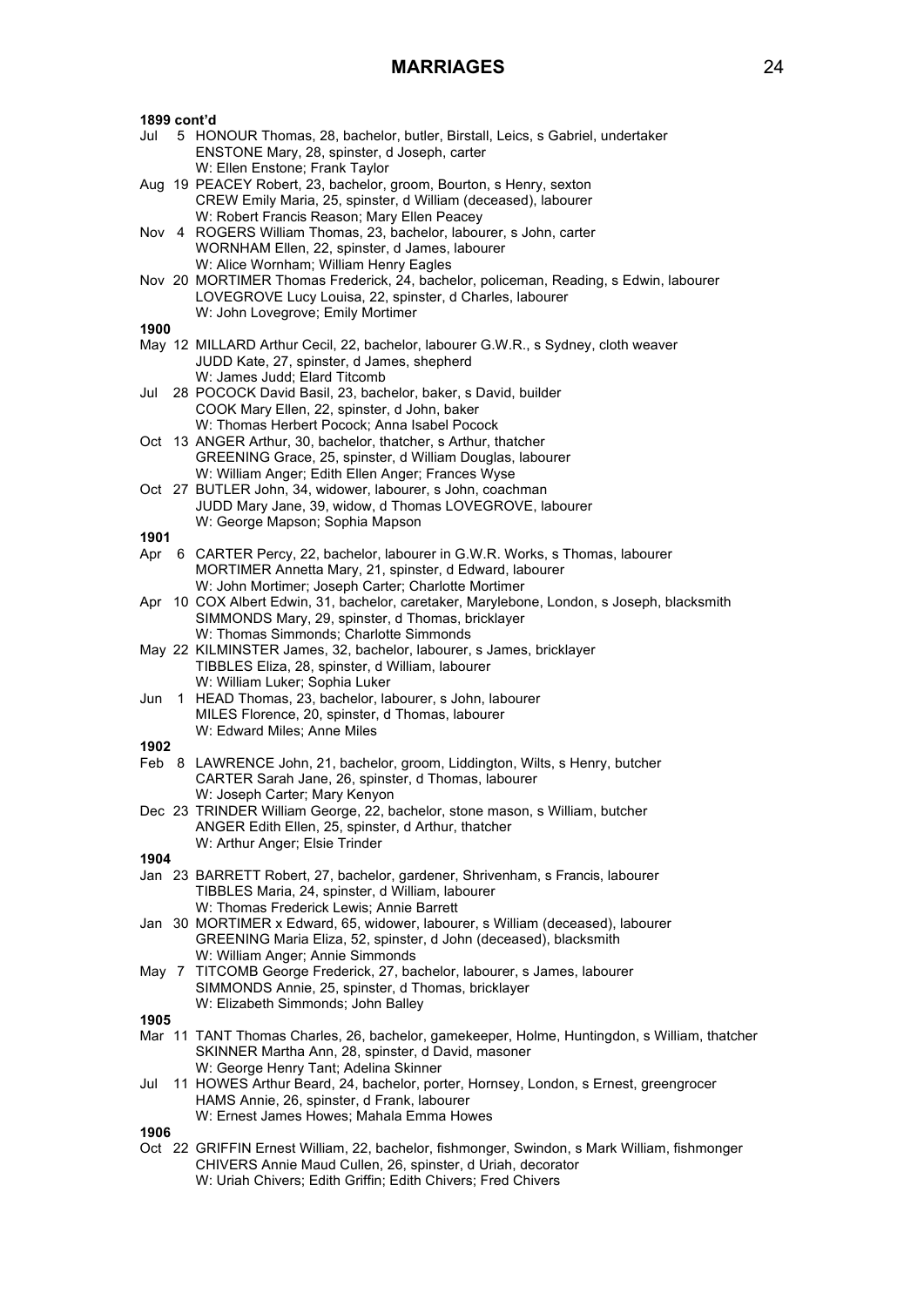| 1906 cont'd |                                                                                                                                                                                                  |
|-------------|--------------------------------------------------------------------------------------------------------------------------------------------------------------------------------------------------|
|             | Nov 24 HILL William Albert, 26, bachelor, matmaker, Highworth, Wilts, s Alfred, postman<br>TITCOMBE Charlotte, 21, spinster, d John, cowman<br>W: Sophie Titcombe; John x Titcombe               |
| 1907        |                                                                                                                                                                                                  |
|             | Apr 2 STONEBRIDGE Edgar George, 31, bachelor, engineer, Bedford, s Frederick, engineer<br>ENSTONE Ellen, 31, spinster, d Joseph, carter<br>W: John Baxter; Lydia Enstone                         |
|             | Apr 20 LOVEGROVE John, 31, bachelor, labourer, s Charles, labourer<br>BAXTER Maud, 23, spinster, d William, labourer                                                                             |
|             | W: John Baxter; Nellie Simmonds                                                                                                                                                                  |
| 1908        | Jan 11 PETTIFORD Jesse Walter George, 24, bachelor, poster malcci? G.W.R., Gorse Hill, Swindon,                                                                                                  |
|             | s Jesse, engineer<br>JORDAN Ellen, 25, spinster, d Jonathan, publican                                                                                                                            |
|             | W: Frederick Pettiford; Edith Daisy Pettiford                                                                                                                                                    |
| Feb         | 1 WINTLE Thomas, 27, bachelor, groom, s Thomas, labourer<br>WYATT Florence Ethel, 21, spinster, d Charles Thomas, gardener                                                                       |
|             | W: Charles T. Wyatt; Daniel W. Boulton; M. Painter                                                                                                                                               |
| Jul         | 4 HOLMES Stanley, 25, bachelor, gardener, Brentford, Middx, s William Henry, coachman<br>TITCOMBE Sophia, 23, spinster, d John, labourer                                                         |
|             | W: William Fowler; Ada Simmonds; Elizabeth Sarah Gerring<br>Nov 14 GREENAWAY John Edward, 29, bachelor, bootmaker, Weybridge, Surrey, s George,<br>retired gardener                              |
|             | SKINNER Adelina Urenia, 25, spinster, d David, builder<br>W: Mary Jane Skinner; William Edwin Adams                                                                                              |
| 1909        |                                                                                                                                                                                                  |
|             | Feb 13 WRIGHT John, 31, bachelor, man servant, St Anselm's Parish, London, s William (deceased),<br>innkeeper                                                                                    |
|             | SIMMONDS Charlotte, 34, spinster, d Thomas, bricklayer<br>W: Thomas Simmonds; Mary Hewett                                                                                                        |
|             | Sep 25 CARTER David, 26, bachelor, traveller, s Thomas, machinist<br>JONES Florence Ellen, 26, spinster, d Edwin (deceased), plummer<br>W: Wilfred Arthur Jones; Ethel May Carter                |
| 1910        |                                                                                                                                                                                                  |
|             | Apr 9 LOVEGROVE Ernest, 19, bachelor, labourer, s Charles, labourer                                                                                                                              |
|             | PAINTON Jane, 23, spinster, domestic servant, Shrivenham, d John, labourer<br>W: Matthew Forest; Bessie Forest                                                                                   |
|             | Oct 29 TUCKER William, 26, bachelor, labourer, Coleshill, Wilts, s William, labourer<br>ANGER Sarah Annie, 25, spinster, d Thomas, labourer<br>W: Thomas x Anger; Lizzie Anger                   |
| 1911        |                                                                                                                                                                                                  |
|             | Aug 19 HIGGINS Albert Edward, 23, bachelor, labourer, Faringdon, s Albert, labourer<br>HAMS Ada Helen, 20, spinster, d William Frank, labourer                                                   |
|             | W: Alice Elizabeth Carter; Ethel May Carter<br>Dec 26 WELLS George Stephen, 27, bachelor, carman, Egham, Surrey, s George, gardener<br>BAXTER Lizette, 19, spinster, d Alfred, carter            |
|             | W: Edward T. Miles; Florence Baxter                                                                                                                                                              |
| 1912        |                                                                                                                                                                                                  |
|             | Feb 4 LONDON Thomas Robert, 27, bachelor, gardener, Staines, Middx, s William, labourer<br>MORSE Martha Ann, 19, sp, d Edward (deceased), labourer                                               |
|             | W: Thomas Herbert Pocock; Fanny Isabel Morse<br>Feb 17 MILES Edward Thomas, 31, bachelor, cowman, s Thomas, carter<br>BAXTER Florence, 22, spinster, d Alfred, carter                            |
|             | W: John Luker; Mary Baxter                                                                                                                                                                       |
| Apr         | 30 LANGRIDGE Herbert, 33, bachelor, painter, Chailey, Sussex, s James (deceased), carpenter<br>ENSTONE Lydia, 35, spinster, d Joseph (deceased), labourer                                        |
| Jun         | W: John Baxter; Louisa Baxter<br>8 COLLETT Alfred Levi, 24, bachelor, G.W.R. employee, s William Levi, corporation employee                                                                      |
|             | Swindon<br>WYATT Gladys Maria, 21, spinster, d Charles Thomas (deceased), gardener<br>W: Charles Shaw; Marjorie Wyatt                                                                            |
| Jul         | 30 SLADE Sydney James, 26, bachelor, gardener, Egham, Surrey, s Charles Frederick, miller<br>BAXTER Mary Elizabeth, 26, spinster, cook, d Alfred, carter<br>W: Edward Thomas Miles; Edith Baxter |
|             |                                                                                                                                                                                                  |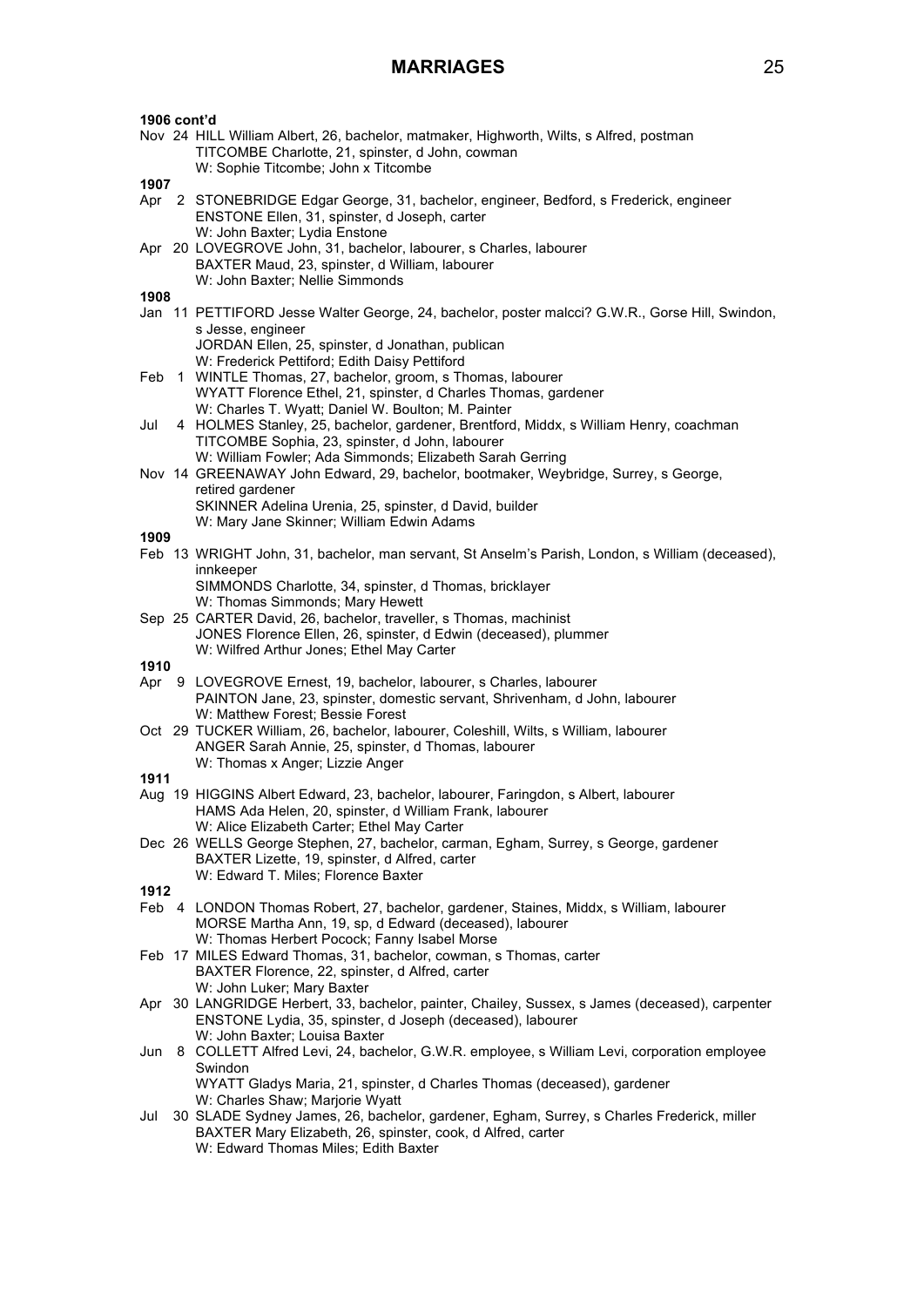| 1912 cont'd | Dec 21 DAY Alfred Ernest, 24, bachelor, labourer, Englefield, Berks, s William, labourer<br>WYATT Marjorie Caroline, 23, spinster, d Charles Thomas (deceased), gardener                              |
|-------------|-------------------------------------------------------------------------------------------------------------------------------------------------------------------------------------------------------|
|             | W: Edward James Day; Minnie Elizabeth Wyatt                                                                                                                                                           |
| 1913        |                                                                                                                                                                                                       |
|             | Jun 14 WESTON Frederick Charles, 23, bachelor, labourer, s Charles Edward, labourer<br>BUTLER Ada Maria, 22, spinster, d Alfred Thomas, labourer<br>W: France War. Polley; Florence Baldwin           |
| Aug         | 4 WILTSHIRE William James, 24, bachelor, carriage finisher, Acton, s James John, carriage                                                                                                             |
|             | finisher<br>CHIVERS Marion Eleanor, 24, spinster, d Uriah, decorator<br>W: Annie Chivers; Esther Wiltshire; Edith Chivers; Sidney Wiltshire                                                           |
| 1914        |                                                                                                                                                                                                       |
|             | Aug 5 TIBBLES William Albert, 27, bachelor, soldier, s John Luckett, labourer<br>LUKER Edith Mary, 19, spinster, d William, labourer                                                                  |
|             | W: William Luker; Rose Smith                                                                                                                                                                          |
|             | Dec 26 JUDD William George, 23, bachelor, labourer, s Frederick, groom & gardener<br>BAXTER Edith Emily, 21, spinster, d Alfred, carter<br>W: Edward Thomas Miles; Florence Emily Horne               |
| 1915        |                                                                                                                                                                                                       |
|             | May 22 BUSSON John William, 23, bachelor, carter, West Mill of this parish, s George, carter<br>MERCHANT Hannah, 22, spinster, West Mill of this parish, d William George, carter                     |
|             | W: William George x Merchant; Rosetta Carter<br>Aug 2 LOVELOCK William Oliver, 39, widower, carpenter, Milton Lilbourne, Wilts, s George, smith<br>POCOCK Anna Isabel, 33, spinster, d David, builder |
|             | W: David Pocock; Eliza Taylor; Kate Berrett                                                                                                                                                           |
| 1916        |                                                                                                                                                                                                       |
|             | Apr 22 SIMPSON Reuben, 25, bachelor, labourer, Sevenhampton, Highworth, Wilts, s Henry, cowman<br>WALKER Ellen Jane, 24, spinster, d Henry, shepherd                                                  |
|             | W: Charles W. Walker; Florence Walker; Albert Whiting; Alice Simpson<br>Jun 24 RYMAN James, 48, widower, groom, Christ Church, Swindon, Wilts, s Charles (deceased),<br>haulier                       |
|             | CREW Caroline, 37, spinster, d William (deceased), gardener<br>W: Robert Peacey; Jane Veen                                                                                                            |
|             | Dec 30 LUKER Henry John, 24, bachelor, soldier, s Henry John, roadmender<br>BAXTER Eveline Kate, 22, spinster, d Alfred, carter, by licence<br>W: Arthur Percy Luker; Kathleen Looker                 |
| 1917        |                                                                                                                                                                                                       |
|             | Jun 20 WYATT Alfred William, 25, bachelor, soldier, Lance Corporal, Royal Berks, Chiseldon, Wilts,                                                                                                    |
|             | s George, dairyman                                                                                                                                                                                    |
|             | SMITH Rose, 22, spinster, d Alfred, cowman                                                                                                                                                            |
|             | W: George Wyatt; M. R. Trotman; M. L?. Trotman<br>Oct 24 BLAKE Sidney Charles, 25, bachelor, carter, Aston Upthorpe, Berks, s William (deceased),                                                     |
|             | labourer                                                                                                                                                                                              |
|             | HATTO Annie Elizabeth, 26, spinster, d William, labourer<br>W: Edith Emily Hatto; Lucy Elizabeth Titcomb                                                                                              |
|             | Nov 25 HEARN Leonard, 21, bachelor, soldier, R. F. A., Shrivenham & BORN E. F. France, s Henry                                                                                                        |
|             | James, farm labourer<br>KILMINSTER Florence, 22, spinster, d James, cowman, by licence                                                                                                                |
|             | W: Bessie E. Bourton; David Pocock                                                                                                                                                                    |
| 1918        |                                                                                                                                                                                                       |
| Jan         | 5 CARTER George, 28, bachelor, gunner, St Mary, Woolwich, s Thomas, machineman<br>GROVES Minnie, 27, spinster, d Savory (deceased), carpenter                                                         |
|             | W: Arthur Carter; Ethel May Carter; Mabel Annie Groves<br>Jun 22 SMITH Alfred, 45, widower, cowman, s William (deceased), shepherd                                                                    |
|             | WILLIAMS Catherine, 36, spinster, d John (deceased), blacksmith<br>W: George Wyatt; Gladys Collett; Minnie E. Wyatt                                                                                   |
| Aug         | 4 STICKLEY Richard Theodore, 24, bachelor, soldier, 1 <sup>st</sup> Royal Berks, Faringdon, s John,<br>farm labourer                                                                                  |
|             | BROGDEN Violet Emily, 21, spinster, d John Thomas, farm labourer                                                                                                                                      |
| 1919        | W: Harry John Warren; Thirza Naomi Stickeley                                                                                                                                                          |
|             | Jan 27 BROGDEN George Albert (otherwise Edward George), 23, bachelor, soldier, 2 <sup>nd</sup> /4 <sup>th</sup> Hants,                                                                                |
|             | s John Thomas, carter<br>LAMPORT Alice Fletcher, 25, spinster, Ash, Surrey, d George, labourer, by licence                                                                                            |
|             | W: Edward Brogden; Laura Butler; Violet Stickley                                                                                                                                                      |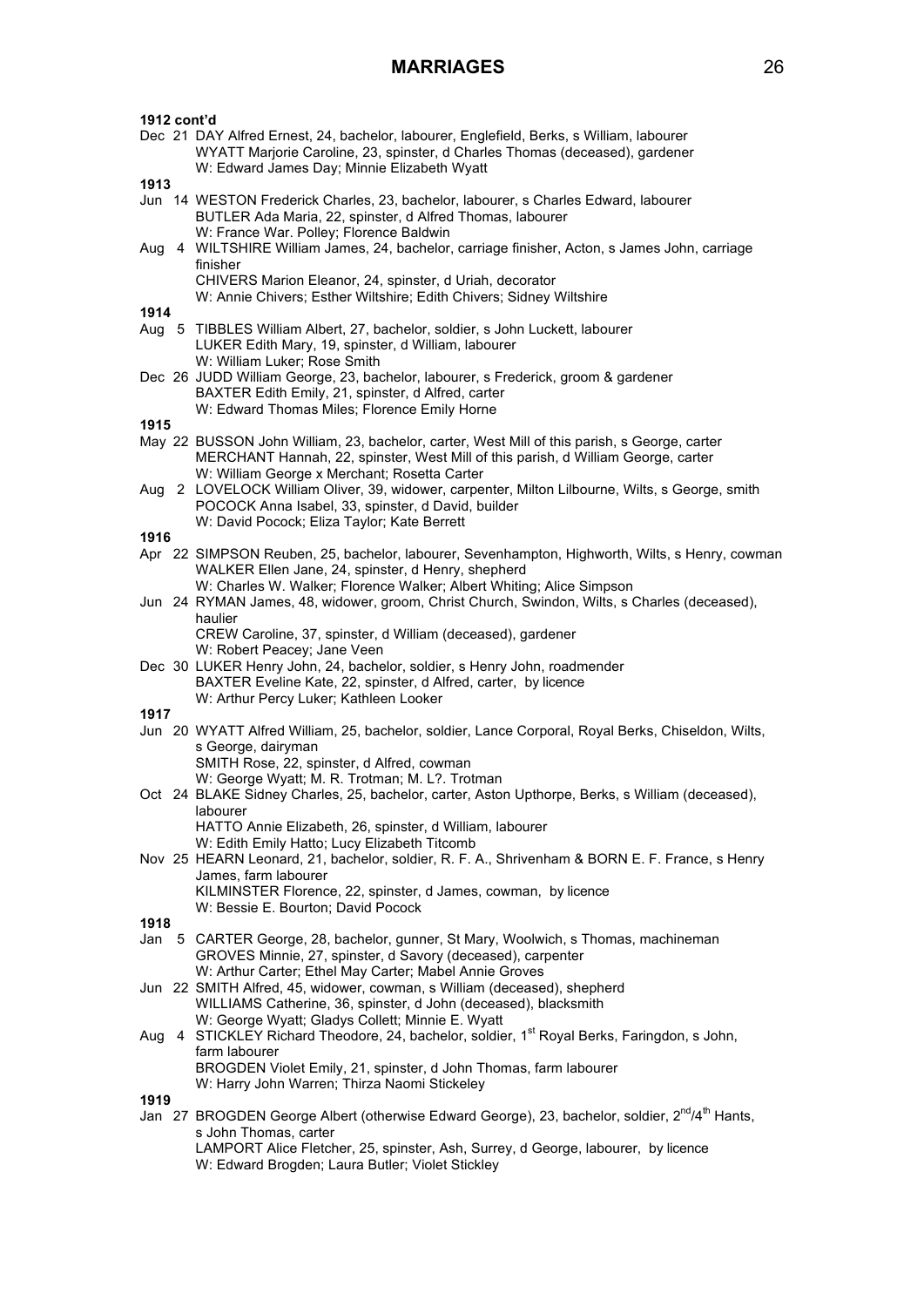| 1919 cont'd |                                                                                                                                                                                                                   |
|-------------|-------------------------------------------------------------------------------------------------------------------------------------------------------------------------------------------------------------------|
| Jul         | 5 PINNOCK George, 37, bachelor, farm labourer, Shellingford, s George, carter<br>MILES Violet Elsie, 29, spinster, d Thomas, carter<br>W: William Rowland; Nellie Miles                                           |
|             | Aug 23 TOWNSEND George, 39, widower, labourer, s Robert John, labourer<br>BUTLER Laura Annie, 28, spinster, d Alfred Thomas, labourer<br>W: Eva Fanny Hams; Frances Cox; Frederick Weston                         |
|             | Dec 26 LUKER Albert William, 26, bachelor, labourer, s William, labourer<br>HIGGINS Ada Ellen, 28, widow, d Francis Frank HAMS, labourer<br>W: Albert William Hams; Nancy Cox                                     |
| 1920        |                                                                                                                                                                                                                   |
|             | Jan 31 ADAMS Thomas, 38, bachelor, coal merchant, s Thomas (deceased), groom<br>SIMMONS Mabel, 28, widow, Shrivenham, d Frank Edward WILLS, retired engineer<br>W: T? A. Baldwin; L. V. Baldwin                   |
| Apr         | 3 BROGDEN Edward Ernest, 24, bachelor, labourer, s John Thomas, labourer<br>COVE Mabel, 23, spinster, d Albert, carter<br>W: E. G. Brogden; A. F. Brogden                                                         |
| 1921        |                                                                                                                                                                                                                   |
|             | Oct 8 SMITH Henry George, 23, bachelor, labourer, Wootton Bassett, Wilts, s George (deceased),<br>labourer<br>TITCOMBE Leah, 20, spinster, d James, labourer                                                      |
| 1922        | W: M. W. Titcombe; A. K. Titcombe                                                                                                                                                                                 |
|             | Jan 14 PILL John, 37, bachelor, labourer, Shellingford, Faringdon, s George, labourer<br>MILES Nellie Rosetta, 28, spinster, d Thomas, labourer<br>W: William Thomas Pill; Mary? Miles                            |
| 1924        |                                                                                                                                                                                                                   |
|             | Apr 21 BAXTER Albert Edward, 36, bachelor, carter, s Alfred, carter<br>WALKER Florence Elizabeth, 29, spinster, d Henry (deceased), shepherd<br>W: Beatrice A. Hedges; Mary Slade; Elijah Walker                  |
|             | Jun 12 WOODMAN Frank Cecil, 24, bachelor, wheelwright, 137 Rosebery St, Swindon, s Frank John,<br>trimmer G.W.R. works<br>TITCOMB Edith Mary, 23, spinster, d John, farm labourer                                 |
|             | W: William John Woodman; Nellie Alice Woodman                                                                                                                                                                     |
| 1926        | Sep 25 SMITH Alfred, 33, bachelor, carman, Stralford?, Essex, s Alfred Henry, labourer                                                                                                                            |
|             | CARTER Ethel May, 33, spinster, d Thomas, labourer<br>W: Annie May Smith; Walter Redverd? Carter                                                                                                                  |
|             | Dec 28 CHILDS Roland William, 38, bachelor, clothier, Hungerford, s William Charles,<br>draper's manager<br>GODWIN Annie, 26, spinster, d George William, ex inspector of police                                  |
|             | W: John Charles Willis; George Evan Godwin                                                                                                                                                                        |
| 1928        | Apr 30 WILLIS John Charles, 27, bachelor, engineer, East Tiverton, Bath, s Edward Charles, engineer<br>GODWIN Gladys, 30, spinster, d George William, ex inspector of police                                      |
|             | W: Mary Willis; George Evan Godwin<br>Dec 26 CROSS William John, 23, bachelor, gardener, Sandford S. Martin, Oxford, s Ernest,<br>farm labourer                                                                   |
|             | BAXTER Rebe May, 25, spinster, d Alfred, farm labourer<br>W: Gerald Sidney Baxter; Ethel Cross                                                                                                                    |
| 1929        |                                                                                                                                                                                                                   |
|             | Sep 14 MILES Ernest Albert, 57, widower, West Mill of this parish, s James (deceased)<br>EMBLING Mary Jane, 56, spinster, West Mill of this parish, d Enos (deceased)<br>W: Frank Embling; Alice Elizabeth Walker |
|             | Dec 14 HARVEY William Henry, 52, widower, farmer, s James (deceased)<br>TITCOMBE Agnes Kate, 30, spinster, d James, farm labourer<br>W: Edwin Harvey; F. L. Harvey                                                |
| 1930        |                                                                                                                                                                                                                   |
| Jul         | 12 JONES James Henry Samuel, 27, bachelor, mechanic, s James Archer, labourer<br>WHEELER Nelly (Nellie in signature) Elizabeth, 24, spinster, d George, publican<br>W: George Edward Jones; Selina Annie Wheeler  |
| 1931        |                                                                                                                                                                                                                   |
| Aug         | 1 BASSETT Francis John, 23, bachelor, blacksmith, Highworth, s Frank, blacksmith<br>ORAM Christina Violet Mabel, 22, spinster, domestic servant, d Frederick Charles,<br>roadman County Council                   |

W: Frederick Charles Oram; Sidney James Lovegrove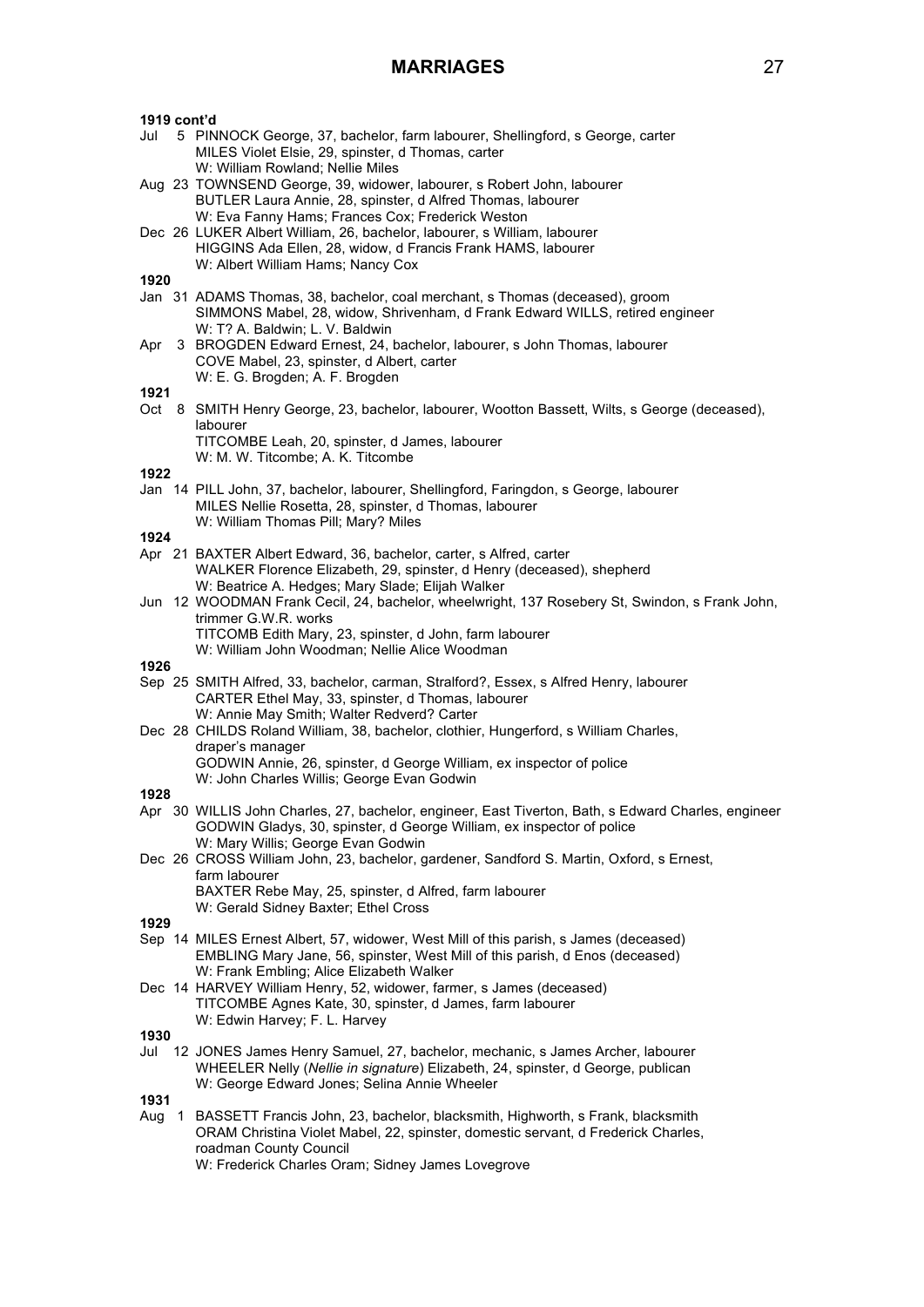| 1932<br>1933 | Mar 26 HICKS Frederick Thomas James, 38, widower, worker on railway, s William (deceased)<br>PAYNE Mercy Ethel, 36, widow, d Thomas MILES (deceased)<br>W: Margaret Evelyn Miles; Edward Guy Pearce |
|--------------|-----------------------------------------------------------------------------------------------------------------------------------------------------------------------------------------------------|
|              | Apr 15 HARMAN Sidney Balsome, 26, bachelor, handyman, Rose Cottage, s Septimus (deceased),                                                                                                          |
|              | baker<br>WELSTEAD Mercy Irene Elizabeth, 19, spinster, 59 Bath Rd, Swindon, d Charles Frederick<br>(deceased), farm labourer<br>W: Megan Welstead; J. R. C? Harman                                  |
| 1934         | May 19 MILES Albert Henry, 21, bachelor, farm labourer, Carswell Marsh, Buckland, s Henry,                                                                                                          |
|              | farm labourer<br>BARRETT Florence May, 25, spinster, d Robert, farm labourer                                                                                                                        |
|              | W: Carol Barrett; Robert Barrett<br>Dec 26 RUMMING Arthur, 24, bachelor, farm labourer, Newland Farm, Grittleton, Wilts, s Ernest                                                                   |
|              | William, bailiff<br>SPRATT Mary Susannah, 22, spinster, West Mill of this parish, d Oliver, farm labourer<br>W: Oliver Spratt; Fred Rumming                                                         |
| 1936         | Oct 3 BAXTER Gerald Sidney, 30, bachelor, labourer, s Alfred, farm labourer                                                                                                                         |
|              | HYATT Lillian Edna, 23, spinster, d George, mason                                                                                                                                                   |
|              | W: Violet Hyatt; E. Jefferies<br>Dec 26 ANDREWS Alfred James, 24, bachelor, fishmonger, 20 Northfield Rd, Reading, s James                                                                          |
|              | (deceased), fishmonger<br>HARRISON Jane Elizabeth, 25, spinster, d Frederick John, farm labourer, by licence                                                                                        |
|              | W: F. R. Ackling; F. J. Harrison                                                                                                                                                                    |
| 1937         |                                                                                                                                                                                                     |
|              | Nov 27 STANBROOK Ernest John, 20, bachelor, gardener, 114 Southmoor Rd, Oxford, s George,<br>shepherd<br>WYATT Evelyn Winifred, 27, spinster, d George, carpenter                                   |
|              | W: George Wyatt; Charles Stanbrook                                                                                                                                                                  |
| 1938         | Feb 19 LAWRENCE Cyril Francis, 21, bachelor, gardener, Cleveland Farm, Longcot, s William Henry,                                                                                                    |
|              | G.W.R. packer                                                                                                                                                                                       |
|              | HIGGINS Elsie Beryl, 21, spinster, d Albert Edward, hay tyer<br>W: A. C. Buckland; C. Higgins                                                                                                       |
|              | Dec 26 ACKLING Frederick Raymond, 28, bachelor, weaver, 27 Waverley Terrace, Highworth, Wilts,<br>s William, painter                                                                                |
|              | HARRISON Elsie May, 25, spinster, d Frederick, roadman                                                                                                                                              |
|              | W: R. G. Greengrass; R. G. Hicks                                                                                                                                                                    |
| 1939         | Apr 15 MOORE Arthur, 36, bachelor, gardener, The Gardener's Cottage, The Close,                                                                                                                     |
|              | Stratton St Margaret, s Francis Dodsworth (deceased), bailiff<br>ADAMS Dora Phyllis, 21, spinster, d Walter (deceased), thatcher                                                                    |
|              | W: Alfred Hector Adams; Cecil Moore                                                                                                                                                                 |
|              | Sep 9 SMITH George Henry, 26, bachelor, baker's roundsman, 32 Charles St, Tring, s Harry<br>(deceased), labourer                                                                                    |
|              | ANGER Mary Grace, 27, spinster, d Arthur, thatcher                                                                                                                                                  |
| 1940         | W: H. S. Horwood; N? Anger                                                                                                                                                                          |
|              | Jan 13 PARTRIDGE Walter Frank, 23, bachelor, meat porter, 12 Gordon Gardens, Swindon, s Percy                                                                                                       |
|              | (deceased), van driver<br>MILES Margaret Evelyn, 23, spinster, d Edward Thomas, farm labourer, by licence                                                                                           |
|              | W: Edward Thomas Miles; P. Partridge; J. Miles<br>Feb 17 HARRISON Bertram Francis Donald, 30, bachelor, Battery Sergeant Major R.A., Beckett Park,                                                  |
|              | Shrivenham, s Edward, carpenter<br>SUTTON Mona Irene, 23, spinster, 24 Hill Rd, d Alfred, foreman bricklayer<br>W: Charles Evans; M. - Smallwood                                                    |
|              | Mar 23 DAVIS Horace Francis, 23, bachelor, stoker Royal Navy, 125 Ridgefield Rd, Oxford, s George                                                                                                   |
|              | Joseph (deceased), Oxford Corporation employee<br>HARRISON Edith Emily, 23, spinster, d Frederick, roadman, by licence                                                                              |
| Jun          | W: Cyril George Faulkner; N. Bennett<br>1 SCHOFIELD Charles, full age, bachelor, gunner R.A., Belford Barracks, Shrivenham,                                                                         |
|              | s William, fitter engineer<br>MAYLED Mollie Borthwick, full age, spinster, A.T.S., 11 Hill Rd, d Oliver, grocer                                                                                     |
|              | W: D. Lawrence; Oliver Mayled                                                                                                                                                                       |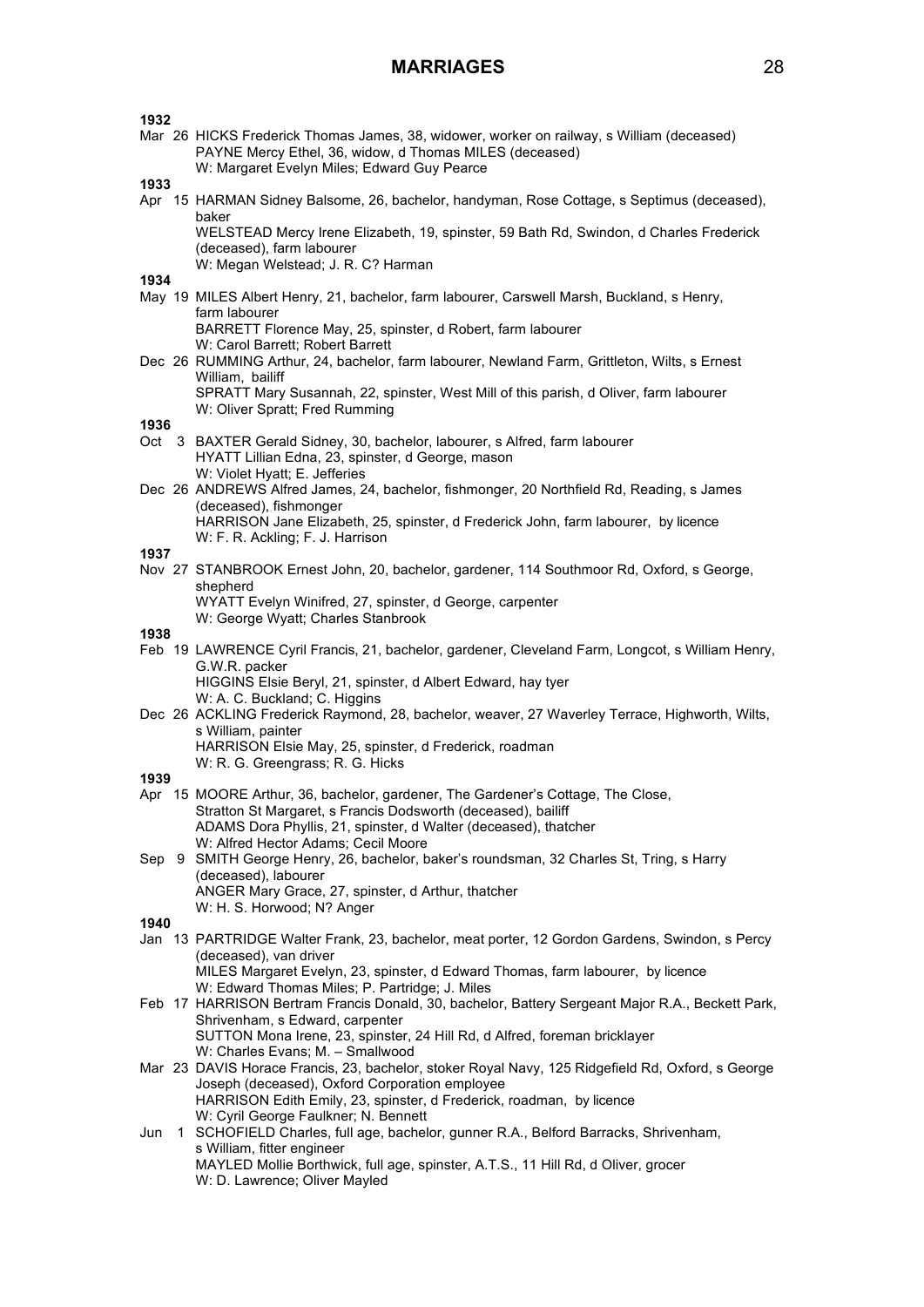### **1940 cont'd**

Jun 29 WEBB Aubrey John, 22, bachelor, gunner R.A., Watson Barracks, Shrivenham, s William John, storekeeper

JENKINS Margaret Nancy, 20 yrs 11 mths, spinster, A.T.S., 39 Hill Rd, d Albert, photographer W: F. Wright: T. Rickus

- Aug 10 JOHNSON Walter Percy, 46, widower, Lt. R.A., Bower Copse Camp, s Richard Ethelbert (deceased), solicitor PODMORE Dorothy Jean, 21, spinster, hairdresser, 5 Windsor Av, Anlaby, E.Yorks, d James, chemist, by licence W: Moira Tingey; J. Frankish Tingey
- Oct 19 SANDELL John Henry, 22, bachelor, gunner R.A., Beckett Stables, Shrivenham, s Henry James, signalman ADAMS Nellie Winifred, 24, spinster, d Walter (deceased), thatcher W: W. R. Adams; E. J. H. Titcomb
- Nov 2 OSORIO Fernando Colaco, 33, bachelor, cadet R.A., Beckett Park, s David Colacio, company director WADE Violet Doris, 32, spinster, d William, accountant, by licence
- W: Dina Colaco Osorio; Annie Wade Dec 21 JONES Matthew Harold Frank, 22, bachelor, gunner R.A., Watson Wing, The Barracks, s Matthew, boilerman JACOBS Mary, 18, spinster, A.T.S., 2 Folly Crescent, d Thomas Charles (deceased), tailor W: Eva Ash; D. Firay?

### **1941**

- Jan 11 ADAMS Edward Felix, 21, bachelor, Pioneer A.M.P.C., s Walter (deceased), thatcher SANDELL Joan Rita Joyce, 18, spinster, Beckett Stables, Shrivenham, d Henry James, signalman, by licence W: Henry James Sandell; W. J. Adams
- Aug 9 WHEELER Norman Sidney, 19, bachelor, carter, West Mill Cottage, s Tom, cowman RICHENS Dorothy Kathleen, 21, spinster, Rose Tree Cottage, Clanfield, d Edward, small holder
	- W: Ivy Wheeler; F. G. E. Hall
- Aug 29 SCOTT William, 21, bachelor, airman, s William, retired Police Constable HEAD Alice Mary, 17, spinster, 18 Park Av, Highworth, d Ernest, weaver W: S. Duncan; V. Turner
- Sep 3 WILCOX Arthur Lansdown, 37, bachelor, B.S.M. Royal Artillery, s Henry George, bricklayer BELCHER Margaret Florence, 24, spinster, Private A.T.S., d John Stephen, A.R.P.Warden, by licence
	- W: Herbert William Broster; Frank Charles Howe?
- Sep 8 GRIFFITHS Alfred, 22, bachelor, gunner R.A., Watson Barracks, Shrivenham, s Alfred, general labourer AVELING Marjorie Constance, 21, spinster, Private A.T.S., 19 Folly Cres, d Francis, milkman

W: Leslie Crooks; William John Childri

Sep 26 CHILTON William John, 27, bachelor, Private Royal Berks Reg<sup>t</sup>, Shrivenham, s William John (deceased), brewer MALE Mary, 19, spinster, Private A.T.S., Shrivenham, d Robert John, gardener

W: Alfred Griffiths; Thomas Rickus

- Nov 29 RICKUS Reuben Thomas Edward, 23, bachelor, Lance Bombardier Royal Artillery, Shrivenham garrison, s Alfred Thomas, lighterman STEVENS Martha, 21, spinster, Private A.T.S., Shrivenham garrison, d Victor John, farmer W: Edith Stevens; Walter Henry Dyer? Belling
- Dec 24 CHECKFIELD Hugh Thomas, 30, bachelor, B.Q.M.S. R.A., The Barracks, s Alfred (deceased), jeweller LUKER Sylvia Joyce, 19, spinster, Hillside Cottage, d Albert William, G.W.R. labourer W: C. F. Lawrence; S. D. Luker
- **1942**
- Jun 30 CHADD Albert Thomas James, 24, bachelor, Private R.A.O.C., 3 Medwin St, Ferndale Rd, Clapham, s Benjamin Edward, kiln operator MORRIS Rose Anne, 21, spinster, Private A.T.S., 127 Havant Rd, Sidcup, Kent, d Robert, carman Southern Railway W: Esther Mary Bryan; John Matthew Reeth
- Jul 3 PAGE Leonard, 21, bachelor, Private R.A.O.C., Faversham, Kent, s Arthur (deceased), farm labourer BRAY Daisy Maud, 21, spinster, Private A.T.S., d Joseph, miner, by licence W: Reginald Kemp; Marjorie Jefferson Crowe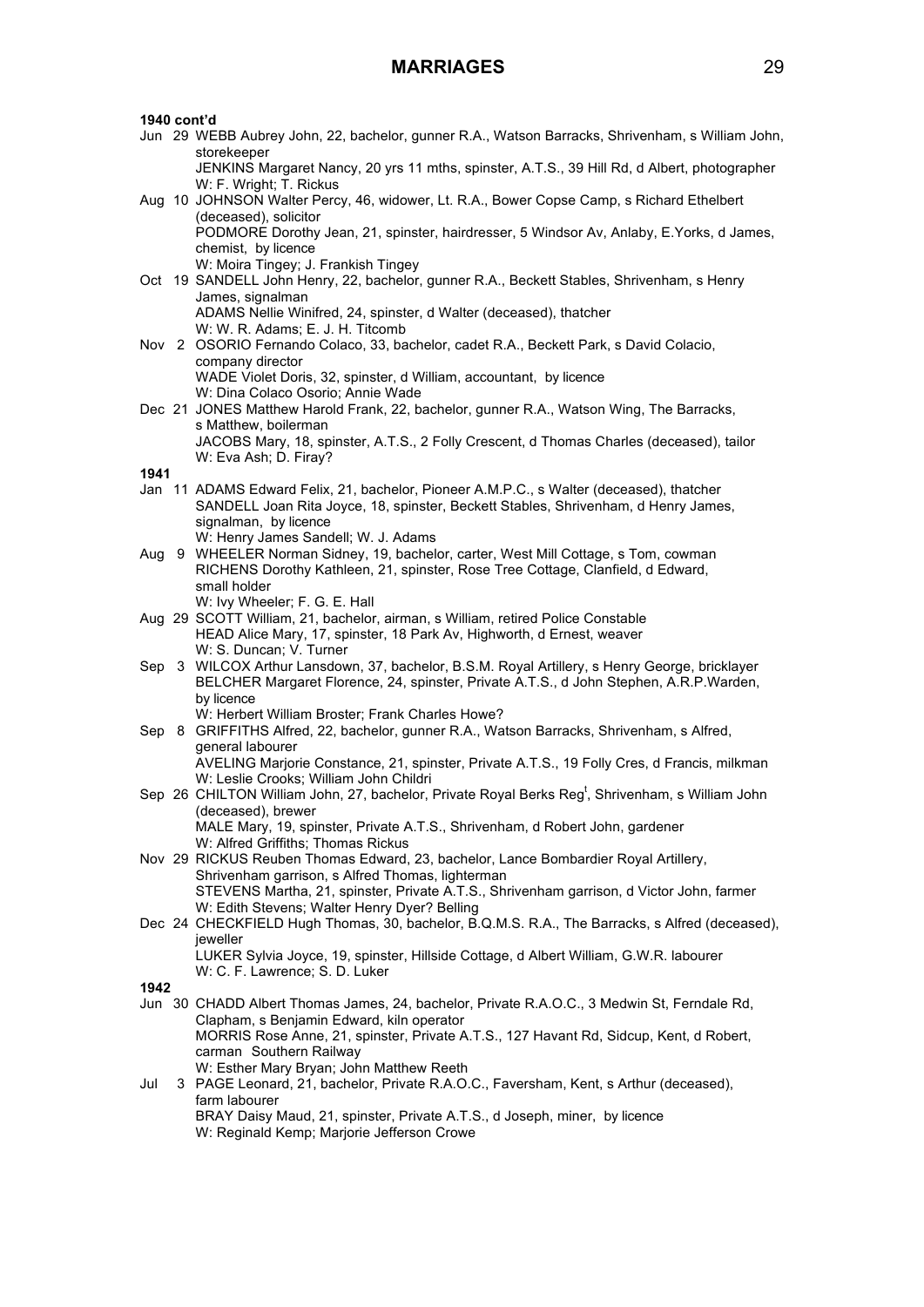- Sep 2 PORTER Aubrey John Godfrey, 35, bachelor, independent, Blandford Lodge, Hamilton Rd, Reading, s John Tuckwell (deceased), independent JEFFERIES Gladys Mabel, 33, spinster, The Grange, d Walter Edward (deceased), farmer, by licence
	- W: E. M. Jefferies; Charlotte Godfrey Porter
- Oct 1 BATCHELOR Walter Henry, 23, bachelor, Royal Navy A.B., Skewen, Wales, s Henry John, signalman

ADAMS Gladys Eva, spinster, 21, Shrivenham, d Walter (deceased), by licence W: Walter John Adams; E. M. Benford; Frederick John Batchelor; Myra Ellen Adams

- **1944** Feb 22 FAIRLIE James Turnbull, 11, bachelor, L.A.C. R.A.F. Station, s John Hunter (deceased), clerk HARVEY Edith Mary, 18, spinster, Acre House, d Edwin Charles John, small holder W: Richard E. Pauling; Violet G. Harvey; E. C. J. Harvey
- Jun 12 RATCLIFFE Gordon Eric, 23, bachelor, Flight Sergeant R.A.F., an R.A.F. Station, s Albert Edward, works foreman ATHERTON Betty, 18, spinster, 20 Watchfield Rd, d Philip Charles, barrack warden W: Richard Edwin Rogers; Edith Emily Eliza Atherton
- Jun 14 TWIDALE Harry, 28, bachelor, Flight Lieutenant R.A.F., an R.A.F. Station, s Walter Edwin (deceased), leather merchant HINDLEY Edna Haydock, 24, spinster, High St, d Albert Holliday, retired, by licence W: J. Crowther?: Peter Wendley?

### **1945**

- Jan 1 STANLEY George Thomas, 26, bachelor, C.Q.M.S., Royal Berks Reg<sup>t</sup>, The Close, Longcot, s George William (deceased) LUKER Eileen Maisie, 23, spinster, Hillside Cottage, d Albert William (deceased), G.W.R., by licence W: C. F. Lawrence; O. T. Alsop?
- Jan 13 HAMILTON Harry Frederick, 23, bachelor, Sergeant U.S. Army, The Barracks, Shrivenham, s Charles, fireman KNAPP Dorothy Mary, 24, spinster, High St, d Edward John, mason, by licence W: E. Knapp; Norbert K. Owens
- Apr 2 JONES George John, 29, bachelor, farm labourer, The Old Post Office, Kingston Lisle, s George, ordnance labourer CURTIS June Rose, 19, spinster, d William Charles, G.W.R. signalman W: Charles Terence Jones; Mabel Ruth Faulkner
- Jul 30 LIMMER Victor George, 22, bachelor, L.A.C. R.A.F., 14 Hamel Drive, Cregaghe, Belfast, s George Henry, Post Office engineer NALLY Kathleen Edith, 22, sp, Post Office, d Thomas Patrick (deceased), Staff Sergeant R.A.S.C., by licence W: F. Nally; H. J. Wiltshire
- Dec 1 LONGLAND Cedric James, 31, bachelor, Major R.A.M.C., The Grange, s Frank, civil servant CRIPPS Helen Mary, 25, spinster, 40 Stanmore Rd, Edgbaston, Birmingham, d John Ivory, Minister of Religion, by licence W: Daisy L. Longland; John Ivory Cripps
- **1946**
- Sep 28 HILLMAN Lewis Joseph John, 26, bachelor, chemist, Lascotts Rd, Bowes Park, London, s Nathaniel, insurance agent GOODING Kathleen Anderson, 23, spinster, 54 Hill Rd, d George Brown, civil servant W: Dora Hillman; F. Gooding
- Oct 12 SHEPPARD Douglas Herbert Samuel, 22, bachelor, bricklayer, 39 West Hill Rd, Ryde, I.O.W., s Frederick Arthur, engineer BARRETT Winifred Joyce, 18, spinster, 4 Council Houses W: E. Barrett; A. Sheppard

- Feb 18 STEPEHENSON Dennis Harold, 21, bachelor, Sergeant R.A.O.C., 9 Folly Cres, s Harold, W.D. Police Sergeant HARWOOD Beatrice Maud, 21, spinster, The Barracks, Shrivenham, by licence W: Leonard R. Monk; Deryck M. Martin
- Aug 2 COYLE Charles Douglas, 23, bachelor, labourer as. M.C.S., 32 Hill Rd, s William Richard, civil servant WESTPHAL Gisela, 21, spinster, 32 Hill Rd, d Adolf, bank clerk W: William Robert Coyle; Robert James Coyle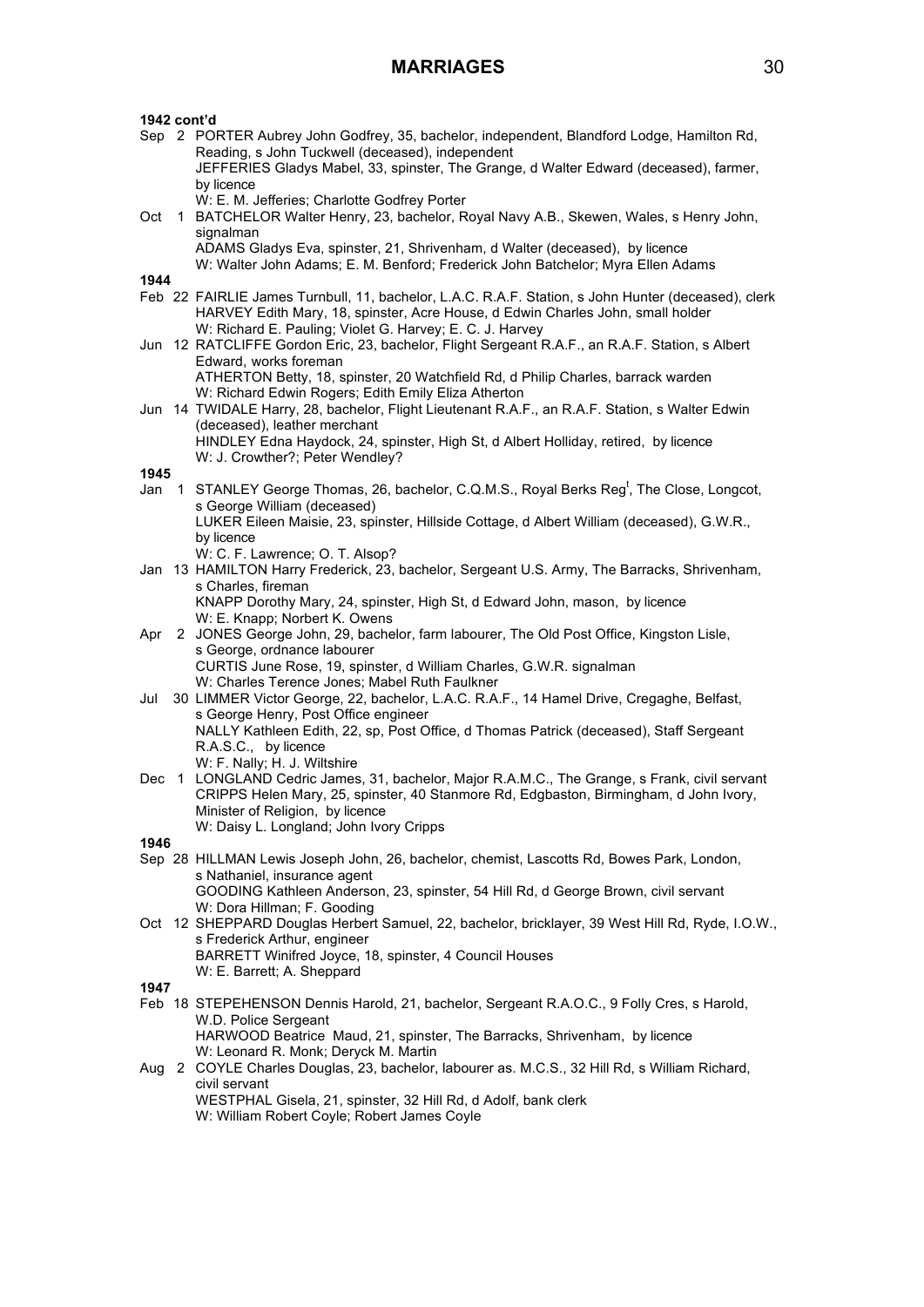**1948**

Mar 27 EDIS Eric Victor, 22, bachelor, A.C.1 R.A.F., R.A.F. Station South Cerney, Glos, s Francis, male nurse

HARVEY Betty Rosetta, 25, spinster, d Edwin Charles, small holder, by licence W: E. L. M. Edis; E. J. Harvey

**1949**

- Feb 5 BARTRUM Stuart George Cromb, 31, bachelor, Warrant Officer R.T.R., 29 Wellington Sq, s George (deceased), engineer KIDD Audrey Dorothy, 21, spinster, 29 Wellington Sq, d George Herbert, Army Officer, by licence W: E. Carnell?; D. Kidd
- Jul 30 STEVENS Harold James, 39, bachelor, W.O.2. R.E.M.E., Catterick Camp, Yorks, s James, W.O.2. R.G.A. retired STEVENS Lillian Freda, 33, widow, 59 Folly Cres, d Frederick George TAYLOR, builder W: V. J. H.? Emery; T. J.? Feris?

**1950**

- Feb 18 CLARKSON John Bracegirdle, 54, widower, commercial traveller, Burnham House, Burnley Rd, Ainsdale, Lancs, s Charles Cappe (deceased), insurance agent GODFREY Gladys, 48, spinster, d Francis, grocer W: j. G. Bracegirdle Clarkson; Francis Godfrey; E. Godfrey
- Jul 22 NEWTON Edgar Bean, 33, bachelor, horticulturist, 17 Ilchester Place, Kensington, W.14, s Edgar Archibald (deceased), company director MAITLAND Elizabeth Leontine, 31, spinster, Hollow Way, Great Coxwell, d John Edward (deceased), company director, by licence W: M. E. G. Newton; -----
- Aug 7 CURTIS William Thomas, 22, bachelor, driver, The Square, s William Charles, railway signalman PARKER Avril Doreen, 20, spinster, 33 Wellington Sq, d Thomas Henry, Staff Sergeant R.A.
- W: W. C. Curtis; T. H. Parker; A. Parker Nov 25 BUTLER George Thomas, 21, bachelor, L.A.C. R.A.F., 17 Storley Rd, Coventry, s Victor Samuel, electrical engineer COLLETT Helen Mary, 19, spinster, d Oliver, Berks C.C. employee
	- W: O. C. Collett; M. C. Butler

**1951**

Mar 26 WRAY John Thomas, 23, bachelor, electrician, 144 Swinton Rd, Swinton, Lancs, s William, groundsman

ATHERTON Yvonne Edith, 20, spinster, 20 Watchfield Rd, d Philip Charles, barrack warden W: B. Ratcliffe; G. E. Ratcliffe

- Jul 14 COYLE Robert James, 30, bachelor, scientific assistant, 32 Hill Rd, s William Robert (deceased), clerical officer HARRISON Maureen Joyce, 22, spinster, High St, d Maurice William, school caretaker W: M. W. Harrison; C. D. Coyle
- Dec 15 STIMPSON Oliver George, 29, bachelor, cinema projectionist, Civilian Staff Club, s Oliver Owen (deceased), gardener WOOTTON Joyce Margaret, 20, spinster, 29 Watchfield Rd, d Bertram George, accountant W: B. G. Wooton; Margaret E. Wootton

**1952**

Feb 16 SPEIRS Donald Alexander, 21, bachelor, Corporal 1, R.A.S.C., R.A.F. Station, s Edward, steel worker

WALTON Beryl, 21, spinster, Zebra Camp, d Joseph William Brown, steel worker, by licence W: M. Spence; F. Meadows?

**1953**

Dec 19 DAGGER Roy Ernest, 26, bachelor, radio mechanic, 1 Salvana St, Weymouth, Dorset, s William Ernest, business manager BENNETT Daphne Muriel, 18, spinster, 4 Watchfield Rd, d Leonard George, Corporal 1., Royal Berks Reg<sup>t</sup>

(*this entry had a line put through it and CANCELLED written through it*)

**1954**

Jun 25 PORTER Geoffrey Brian, 26, bachelor, civil servant, R.M.C.S., s John Guy, civil servant KNIGHT Mabel Kathleen, 24, spinster, civil servant, 62 Hill Rd, d Frederick John, civil servant W: Michael Harry Porter; Constance Patricia Powenby

**1955**

Apr 2 BARSTOW William Reginald, 22, bachelor, storekeeper, 10 Cross St, Southport, Lancs, s William Stimson, hospital driver BUCKLAND Barbara Jean, 23, spinster, Hillside Cottage, d Alfred Charles, boiler attendant W: A. B. Buckland; W. S. Barstow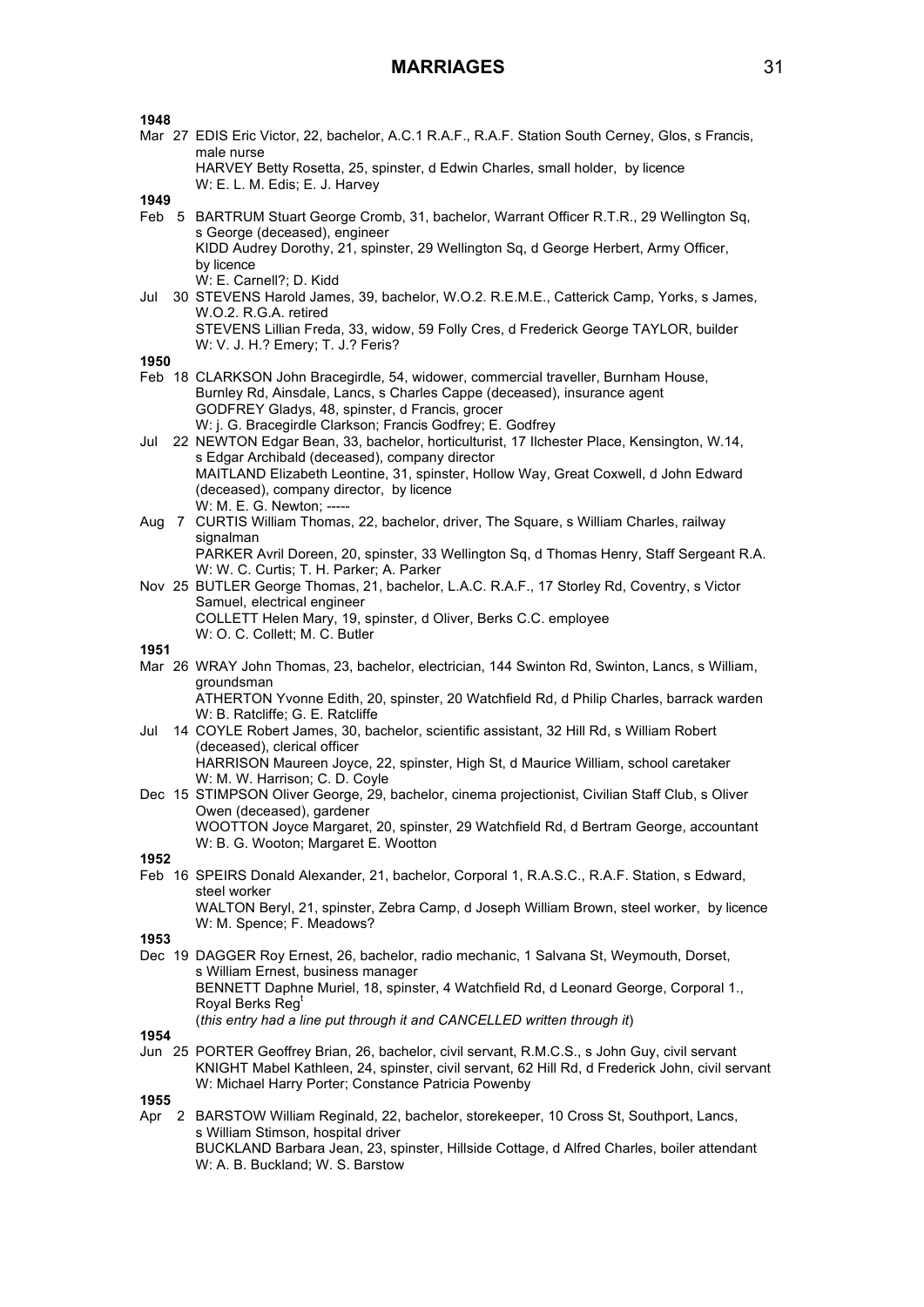| 1956 |                                                                                                           |
|------|-----------------------------------------------------------------------------------------------------------|
|      | Mar 24 PALMER Frederick Harold, 44, bachelor, civil servant, R.M.C.S., s Reginald Ernest                  |
|      | (deceased), soldier                                                                                       |
|      | SAVORY Betty Gladys, 34, widow, 46 Watchfield Rd, d Edwin George PRICE, civil servant                     |
|      | W: D. G. Paice; K. M. Goldworthy                                                                          |
|      | Mar 31 LUNT Ronald, 30, bachelor, M/C shop inspector, 22 Beech Av, Rodbourne Cheney, Swindon,             |
|      | s George Alfred (deceased), fruit salesman                                                                |
|      | WILCE Jean, 25, spinster, 18 Hill Rd, d Morris Blond, W.W.C. inspector                                    |
|      | W: M. B. Wilce; K. G. Keogh                                                                               |
| 1957 |                                                                                                           |
|      | Jul 27 CARTER Albert Clive, 23, bachelor, assistant experimental officer, Northford House, s Albert       |
|      | (deceased), railway signalman                                                                             |
|      | LEE Mildred, 24, spinster, 7 Short St, d Albert Postle, workshop engineer                                 |
|      | W: J. M. Fergusson; K. Lee                                                                                |
|      | Nov 9 BUNCE John, 21, bachelor, plater, 19 Idstone Rd, Ashbury, s Arthur, labourer                        |
|      | STEVENSON Anne Rosemary, 19, spinster, 11 Barrington Rd, d Troylie Allen, labourer                        |
|      | W: T. A. Stevenson; E. A. Bunce                                                                           |
| 1958 |                                                                                                           |
|      | Jan 11 MCQUEEN Ian Nelson, 21, bachelor, Corporal 1, Army Catering Corps, R.M.C.S.,                       |
|      | s William Nelson, managing director                                                                       |
|      | BEVAN Jacqueline Pamela, 23, spinster, 25 Watchfield Rd, d James Purcell, Clerk of Works                  |
|      | W: J. P. Nash; Jean McQueen                                                                               |
|      | Mar 22 HARVEY Donald Percy, 22, bachelor, driver salesman, 2 Barrington Rd, s William Henry               |
|      | (deceased), stoker                                                                                        |
|      | OBEE Joyce, 18, spinster, 2 Barrington Rd, d Derrick Basil (deceased), painter                            |
|      | W: L. Goodman; Derrick D. Obee                                                                            |
|      | Mar 28 FOWLER Gilbert John, 40, bachelor, motor mechanic, Spring Cottage, Lyddington, Wilts,              |
|      | s John (deceased), farmer                                                                                 |
|      | MANTLE Marguerite Victoria, 47, widow, 14 Watchfield Rd, d William Isaiah George LEWIS                    |
|      | (deceased), pottery research worker, by licence                                                           |
|      | W: G. A. Hare; H. W. Grove                                                                                |
|      | Mar 29 PAGE Aubrey William, 28, bachelor, driver's mate, 24 Eastrop Hill, Highworth, Wilts, s Albert      |
|      | (deceased), garage hand<br>ALLEN Gwendoline Ruby, 25, spinster, 3 Barrington Rd, d Arthur, motor mechanic |
|      | W: A. Allen; G. A. Vincent?                                                                               |
| Jul  | 5 LANCASTER David Nathan, 27, bachelor, factory worker, Kingsdown Lane, Blunsden,                         |
|      | Swindon, Wilts, s George Herbert (deceased), baker                                                        |
|      | WILLIS Margaret Rose, 25, spinster, factory worker, 28 Barrington Rd, d Oswald John,                      |
|      | factory worker                                                                                            |
|      | W: R. H. Akers; - W. Pinnegar                                                                             |
|      | Aug 30 LYNN Patrick, 27, bachelor, painter & decorator, 3 Cherry Orchard, Great Coxwell, s William,       |
|      | mess orderly                                                                                              |
|      | LITTLEFIELD Brenda, 18, spinster, shop assistant, 38 Hill Rd, d Edward William,                           |
|      | instructor mechanic                                                                                       |
|      | W: Edward William Littlefield; William Lynn                                                               |
|      | Oct 11 COLLETT Mervyn, 25, bachelor, builder, Langford, Nr Lechlade, Glos, s Harold, builder              |
|      |                                                                                                           |

WOOTTON Lorna Beatrice, 21, spinster, audit clerk, 29 Watchfield Rd, d Bertram George, civil servant

W: B. G. Wootton; M. E. Wootton; H. Collett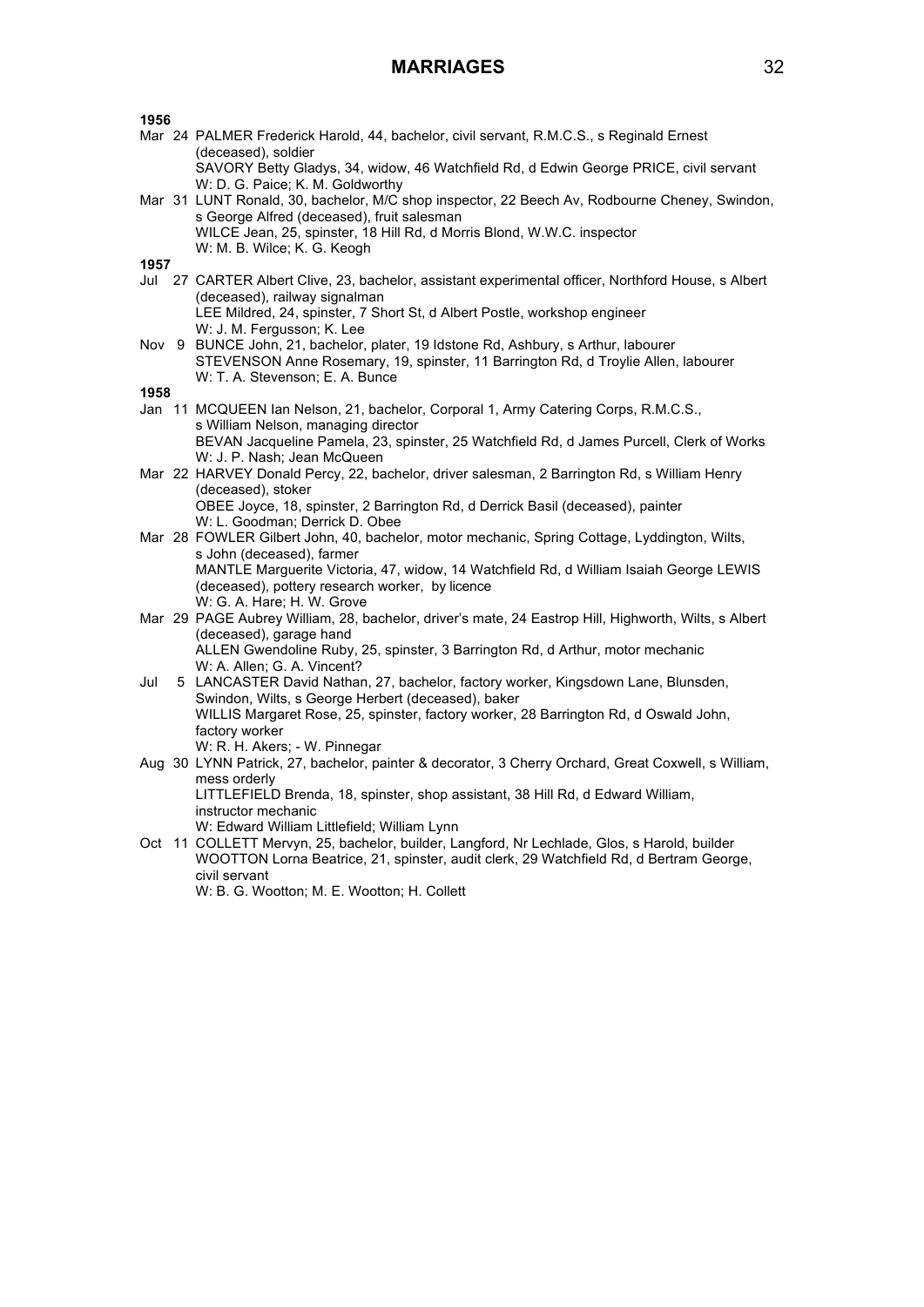**1861** Sep 8 MOSS George, 11 mths Oct 15 CARTER Thomas, 72 Nov 20 THEOBALDS William Henry, 12 days **1862** May 11 BEECHY Elizabeth, 6 29 CLACK Joseph, 41 Jun 24 ANGER John, 53 Nov 24 CARTER Richard, 78 28 CARTER George William 3 mths Dec 30 GERING Charles, 10 mths **1863** Jan 7 KNAPP James, 22, Wokingham May 3 BAXTER Caroline, 16 Jul 12 MORSE Eliza, 22 21 HOLDER Thomas, 73, Faringdon Union Aug 23 SIMMONDS Mary, 68 **1864** Jan 10 FOWLER Adelaide, 3 Mar 16 ANGER Richard, 5 mths 27 LLOYD William, 48 Jun 19 STEVENS William Henry, 36 Aug 4 BOWDEN Mary, 74 Oct 12 ROGERS Joseph Dec 21 BOWDEN George, 46 28 CARTER Anthony, 8 **1865** Mar 5 ANGER Charles , 1 year 4 mths 30 GODWIN William , 5 week s Apr 3 WYATT William, 8 mths Jun 28 SIMMONDS John, 37 Oct 12 TITCOMB Martha Jane, 9 mths 15 PAGE Sarah Jane, 16 mths Dec 23 READE Arthur, 3 mths **1866** Oct 17 STEVENS William, 73 Dec 7 CARTER Emily, - mths **1867** Mar 31 SLY or MONK Edwin, 23 Apr 17 LAY Martha, 22 Jul 17 NOBES Joses, 76 Oct 12 ANGER Joseph , 1 week **1868** Jan 12 SMITH Ellen Mar 19 WARMAN Elizabeth, 66 Sep 18 BAXTER Frank, 15 Nov 1 CARTER Mary Jane Dec 13 TITCOMB Thomas **1869** Apr 1 STEVENS Elizabeth, 9 1 STEVENS Laura, 2 29 READE Emily, 6 mths May 2 STEVENS George, 6 Aug 22 TITCOMB Mary Jane, – mths 31 ALLEN Elizabeth, 70 Sep 19 STEVENS Elizabeth, 46 25 CARTER Percy, 15 mths Oct 23 EUINGTON John, 59 **1870** Feb 20 TITCOMB Elizabeth, 47 Apr 22 HOLYOAK John, 54 28 ANGER Jane, 1 year May 12 STEPHENS James, 79 17 TIBBALDS Mary, 77 Aug 28 TIBBLE William, 11 mths Sep 14 ADAMS Frederic William, 5 days 19 READE Caroline Edith, 11 mths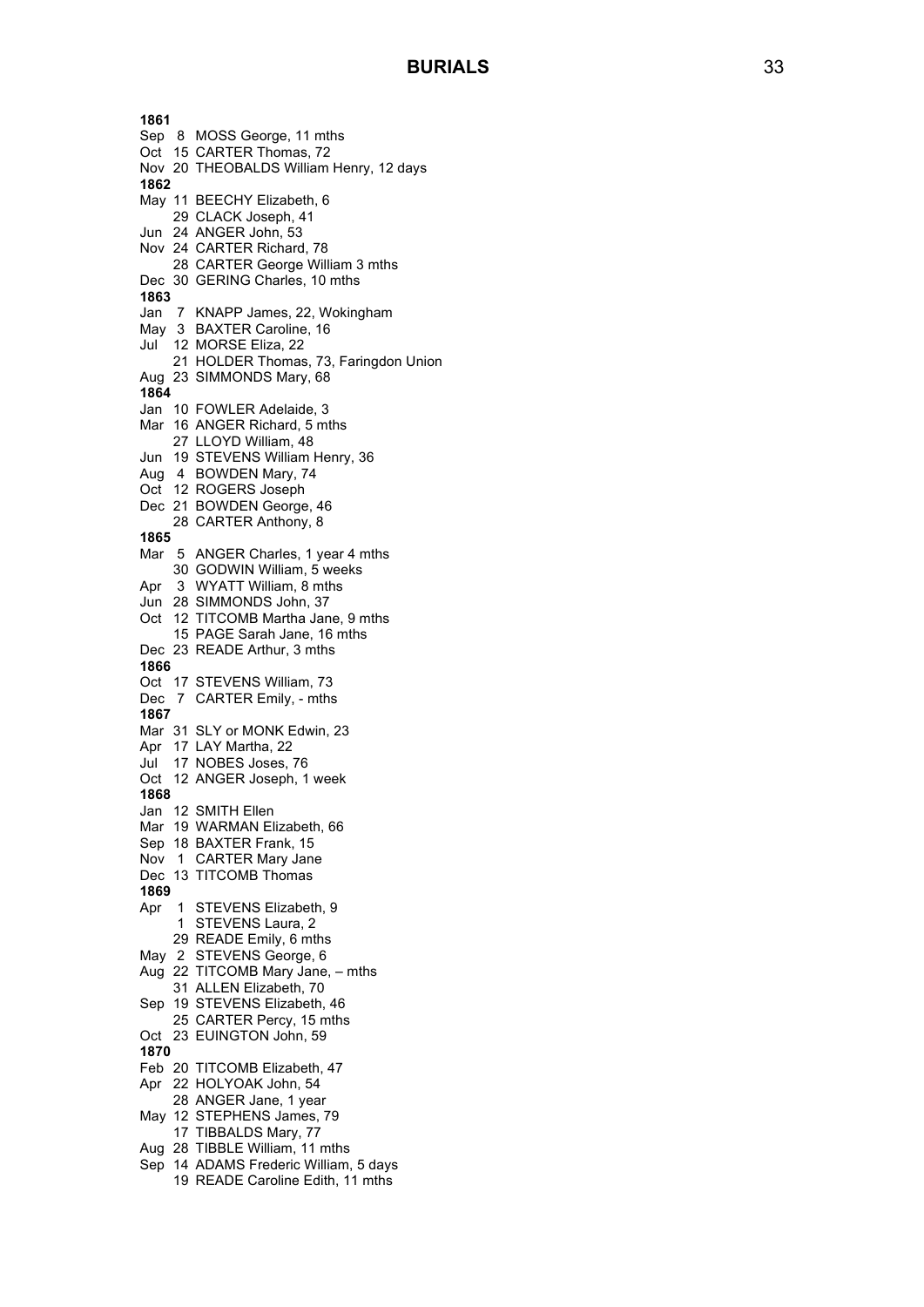**1870 cont'd** Dec 8 BOWDER John, 80 30 JEFFRIES Edward, 59 **1871** Jan 7 STEVENS William, 10 days Jun 7 READE Albert George, 7 mths 15 SIMMONS Jane Elizabeth, 14 Sep 11 STEVENS Hannah, 70 Oct 12 GRIDGEMAN George, 9 mths 29 STEVENS Mana, 26 **1872** Sep 3 BAXTER John, about 69 20 GERRING Thomas, 14 Oct 10 TAYLOR Mary, 64 **1873** Mar 26 WARMAN William, 75 29 PAGE William, 3 week s May 15 THORN Ann Jul 20 SIMMONDS Mary Ann, 19 Nov 12 NICHOLS James, 84 **1874** Apr 23 STONE Fanny, 70, Faringdon Aug 5 WILLOUGHBY Sarah, 19 6 ANGER Thomas, 3 week s 25 SKINNER Mary, 57 Nov 15 CARTER Robert, 85 **1875** Jan 28 HEWER Thomas, 8 Apr 14 GARDENER George Frederick, 8 week s Sep 5 READE Edwin Walker, 2 week s Oct 29 READE Walter William Paul, 12 days Nov 29 MONK or SLY William, 78 **1876** Oct 16 READ James, 74 Nov 13 WILLIAMS Charles, 63 **1877** Apr 20 SIMMONS Mary, 72 24 WEBB John, 77 Jul 13 BOWDEN Ann, 55, Faringdon Workhouse Aug 31 COX Thomas, 14 Dec 11 READE Thomas, 46 **1878** Mar 9 LAMBOURNE Mary Ann, 5 12 STEVENS Thomas, 50 14 LAMBOURNE Louisa, 22 mths Jul 23 DUCKETT Frank, 23, Stanton, Wilts Aug 23 SIMMONDS Sarah, 51 Nov 30 MORSE William, 55 Dec 22 BAXTER Mary Elizabeth, 11 mths **1879** Jul 27 PAGE Elizabeth, 61 **1880** Feb 12 BAXTER Thomas, 74 Jun 27 CARTER John, 7 week s Sep 17 PAGE Sarah, 7 Dec 9 MORSE Jane, 60 **1881** Jan 22 STEVENS Sophia, 65, Swindon Mar 3 TITCOMBE Edward Charles, 5 week s 15 GODWIN Edith Mary, 17 mths 28 DAVIS Mary, 68 Oct 18 WYATT Albert Edward, 10 Dec 23 READE Sarah Barton, 28 31 WYATT Walter George, 20 week s **1882** Mar 14 GARDINER Nellie, 3 15 STEVENS James, 62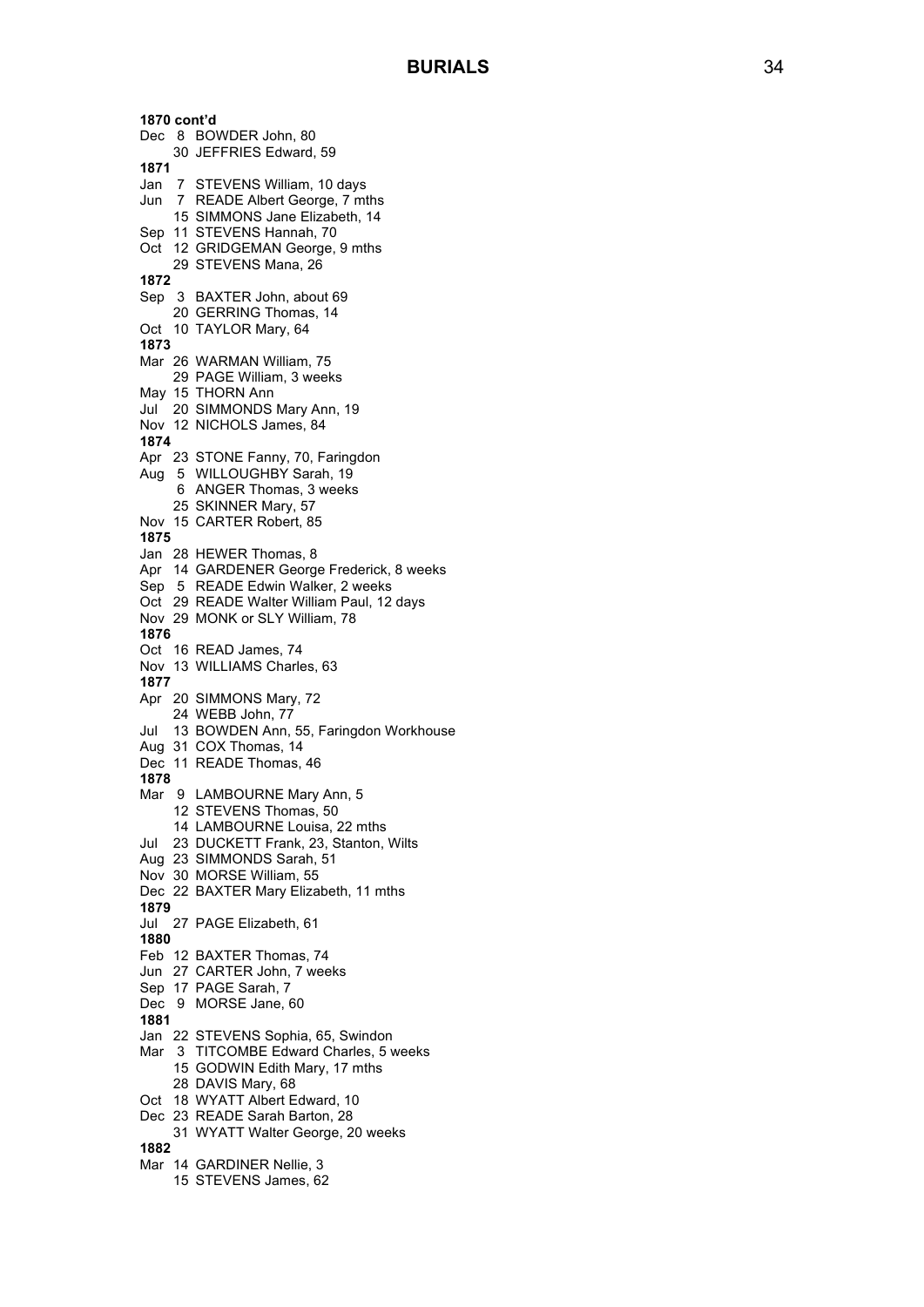**1882 cont'd** Oct 13 HEWER Thomas, 70 Dec 22 THEOBALDS Charles, 7 mths **1883** Jan 27 TITCOMBE David, 8, Faringdon Union Feb 15 CARTER Elizabeth, 62 Jul 6 HEWER George, 3 Aug 17 THEOBALDS Elizabeth, 77 Oct 7 HEWER James Thomas, 35 22 WEBB Eliza, 54 No v 19 BAXTER Mary, 80, Faringdon Union **1884** Apr 28 ADAMS Thomas, 36 May 2 READE Elizabeth, 41 29 SLY Henry, 61 Aug 21 BAXTER John, 3 4 23 CARTER Louisa, 53 Oct 7 WYATT Fred<sup>k</sup> W<sup>m</sup>, 8 mths **1885** Jan 2 EBSWORTH William, 76 18 BAXTER Henry, 62 Mar 13 INGRAM Bernard George, 11 mths May 24 SIMMONDS Elizabeth, 17 Jun 1 THEOBALDS Emily Rose Ellen, 7 week s 11 READE Annie Louisa, 17 mths Oct 24 JEFFERIES Emily, 59 Nov 8 PAGE Alexander, age not known **1886** Jan 16 WEBB Hannah, 88 Mar 18 ANGER Thomas, 52 Apr 4 HEWER Sarah, 70 6 READE Elizabeth, 78 May 9 WERNHAM Fanny, 11 mths 13 WYATT Mary Elizabeth, 7 week s 25 MONK Ann, 75, Faringdon Workhouse Jun 6 MORSE Elizabeth, 69 27 HATTO William, 2 days Sep 4 POCOCK Elizabeth, 54, Longcot Nov 6 MILBURN Caroline, 43 Dec 14 ANDERSON Mary, 88 **1887** Jan 27 SEALEY Charles, 3 week s Mar 19 BAXTER David Ernest Judd, 18 mths Apr 7 GODWIN Charles Frederick, 9 mths 17 WORNHAM George Thomas, 22 mths May 15 GODWIN William, 45 Jul 14 TAYLOR Paul, 83, Faringdon Workhouse **1888** Feb 18 READE Mary, 6 mths Dec 17 IRVING Susanna h, 62 **1889** Nov 14 STEVENS William, 4 mths, Faringdon Workhouse **1890** Mar 10 SELLWOOD Elizabeth, 80 Apr 28 WORNHAM Jane, 7 mths Jul 29 CREW George Henry, 11 mths Oct 15 TITCOMBE Sophia, 25 Nov 21 CARTER Elizabeth Ann, 18 mths 30 BAXTER Harriet, 77 **1891** Feb 2 TITCOMBE Amy, 19, Field Farm, Longcott May 21 WHEELER Arthur John, 6 mths , Castle Farm **1892** Jan 15 TWINE Jason Edwards, 65 19 ANGER Laura, 22 Mar 4 GERRING Benjamin, 63 Oct 28 HAZELL William, 71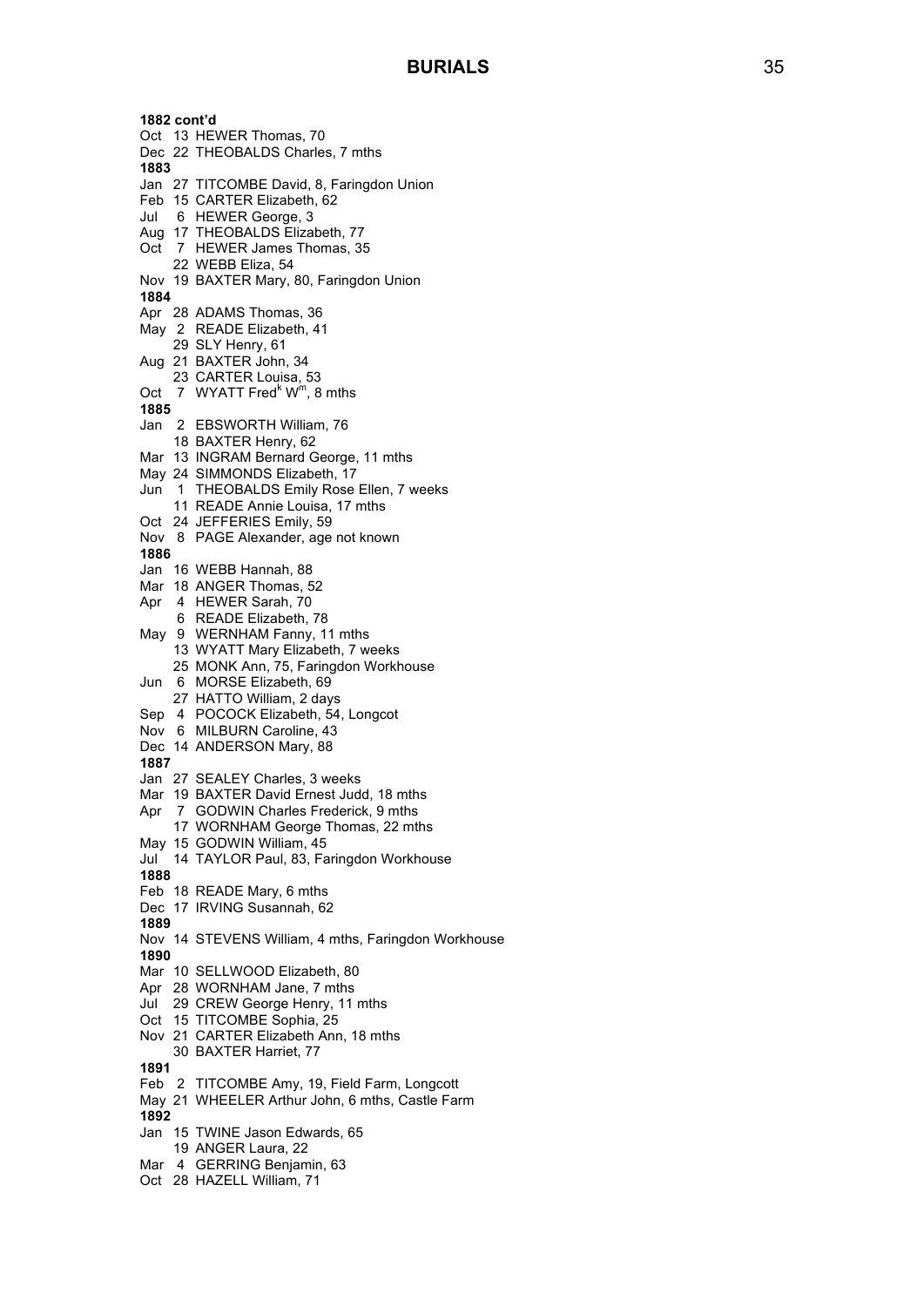**1892 cont'd** Oct 28 BAXTER Thomas, 82 Dec 20 CLACK Eliz<sup>th</sup>, 76 **1893** Jan 17 WILLIAMS Lucy, 76 Mar 13 PAGE Ann, 49 May 13 SIMMONDS John, 96 Jul 28 CARTER Rhoda Ann, 30 Aug 28 MORSE George Reginald, 3 ½ mths Nov 27 TITCOMBE Elizabeth Ann, 4 ½ years **1894** Mar 3 WYATT Sarah, 64 Oct 7 MORSE Edward, 47 Dec 1 GODWIN Ernest Harold Edward, 10 mths **1895** Jan 9 BAXTER George, 7 week s 10 SMITH Matilda, 65 Feb 6 TITCOMBE Mabel Agnes, 3 mths Apr 17 MORSE Thomas, 86, West Mill Farm May 16 SLY Sarah, 60, Faringdon Workhouse Jun 24 JUDGE Elizabeth, 35, Ashbury Jul 27 BALLINGER Ethel May, 10 mths Oct 30 FOWLER Maria, 71 Nov 10 BAXTER Charles, 81 **1896** Mar 22 CREW William, 46 Sep 10 PATIENT Thomas, 76 Oct 7 CARTER William, 78, Faringdon Workhouse Dec 9 LIGNUM Lydia, 48, Ashdown Park, Ashbury 26 MORSE Orpah, 13 **1897** Jul 13 COX Mary, 65 **1898** Mar 7 MANNERS Alfred, 58 May 27 ENSTONE Sarah Ann, 31, London Jul 20 HAZELL Sarah, 75 Sep 14 KNAPP David Herbert, 4 mths Nov 15 KEYLOCK Annie, 9 mths Dec 30 SIMMONDS Charlotte, 60 **1899** Jan 31 WILLIAMS James Francis, 60, London 31 WILLIAMS Hannah, 45, London Mar 21 TIBBLES Jacob, 77 Apr 25 HOBBS Jeanette, 34, London Jul 26 WALKER Frederick, 1 Aug 29 WILLIAMS Frederick James, 2 mths, Swindon Sep 23 READ Elizabeth, 68, 47 Haydon St, Swindon **1900** Mar 8 CULLEN Rosana, 94 May 18 CARTER Charles, 1 year 9 mths , Faringdon Workhouse Oct 5 ADAMS Mary, 50 28 FOWLER William, 74, Swindon **1901** Jan 18 LAY Elizabeth, 93 Jun 8 WALKER Percy James, 1 26 SIMMONDS William, 73 Aug 11 TIBBLES Martha Maria, 6 mths Sep 11 WITCHALL Isaac, 60, Faringdon Union 12 BUTLER Mar y Jane, 38 23 BUTLER John, 35 Nov 9 BEECHEY Caroline, 65 **1902** Feb 7 WELLS Walter James, 68 26 BAXTER Robert, 78 May 10 STEVENS Richard, 84 14 GERRING Walter 17 CHIVERS Irene Doris, 8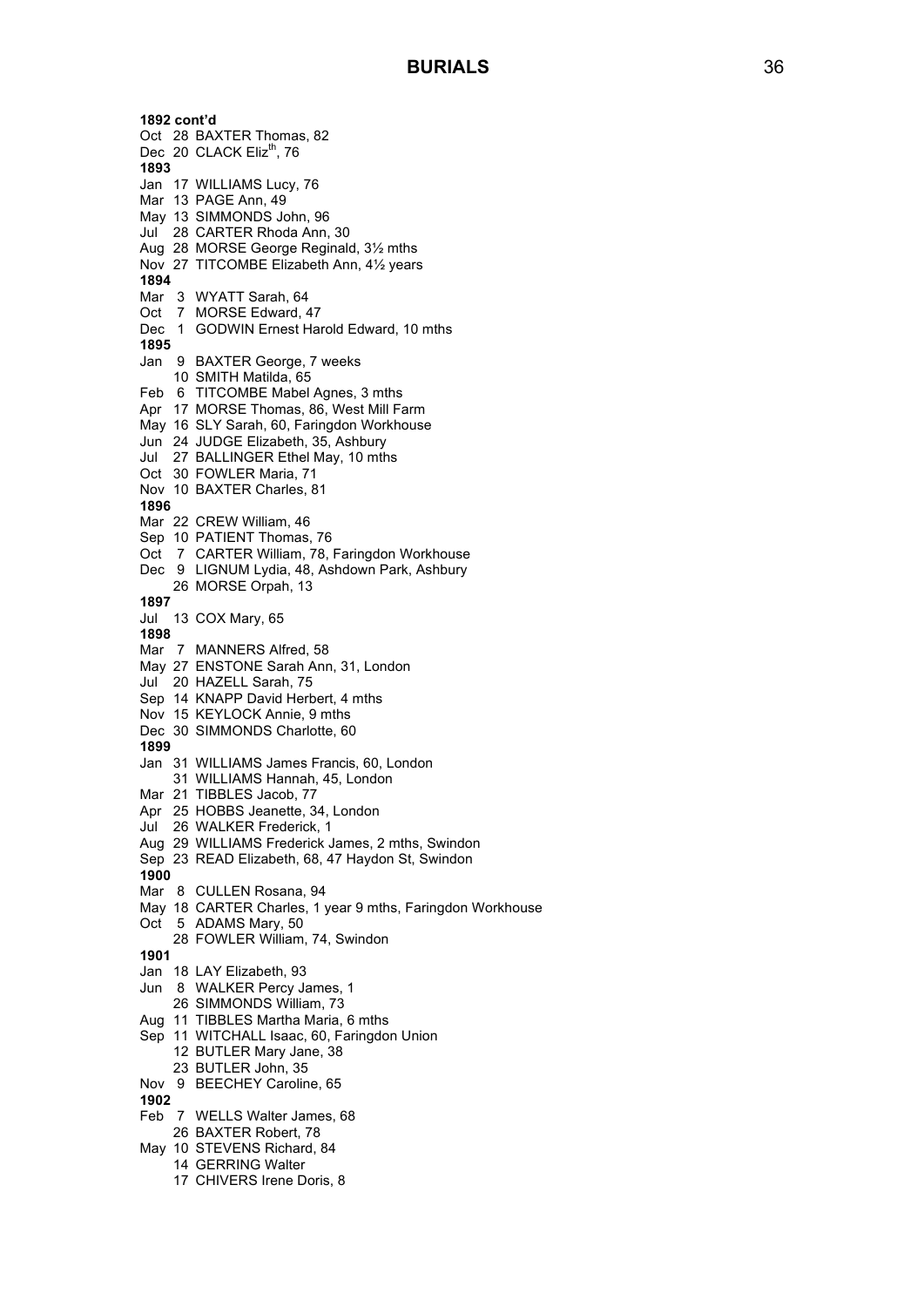**1903** Jan 3 CARTER Elizabeth, 67 Sep 3 BORETON Dorcas Ellen, 1, West Mill **1904** Feb 13 LUKER Jesse, 4 weeks Aug 6 KNAPP Thomas, 77 6 FOWLER John, 83 **1905** Jan 17 FOWLER Charlotte, 81 Feb 22 WIRDNHAM Emma, 61, Little Coxwell Oct 26 ADAMS Charles, 4 mths **1906** Nov 10 LUKER Edwin Charles, 9 **1907** Jan 17 KNAPP Ann, 82 Feb 9 TRINDER Arthur William, 6 mths, 46 Victoria Rd, Cirencester Apr 25 BETTERTON Arthur James, 25 May 15 INDGE Reginald John, 1 mth, Tuck Mill Jun 22 WELSTEAD i.e. MILES Beatrice Louisa, 7 mths 28 TITCOMBE Thomas, 86, Faringdon Workhouse 26 HATTO Charles Benjamin, 5 days **1908** Jan 30 TITCOMBE John, 75 Feb 10 CARTER Clara, 40 24 SMITH William, 77 May 2 GEE Lilian May, 3, Castle Farm Cottages Jul 22 POCOCK John, 75 Aug 25 TITCOMBE Hannah, 70 **1909** Jan 20 BAXTER Doris Gwendoline, 3 May 29 CARTER Richard, 77, Faringdon Workhouse Jun 5 CARTER Thomas Norris, 79 Jul 14 SHUREY Florence Maud, 12 mths, Castle Farm Cottages Oct 27 GROVES Frederick, 12 **1910** Feb 25 MANNERS Caroline, 72 Mar 31 EBSWORTH Phoebe, 89 Aug 4 NEWIN Reginald, 3 days Nov 27 TITCOMB Arthur Alexander, 5 weeks **1911** Mar 9 HEARNE Edith Doris, 5 weeks, Tuck Mill Jul 18 SIMMONDS Ann, 69 Aug 10 CARTER John, 77, Shrivenham Sep 28 WYATT William, 83 **1912** Jan 24 TWINE Mary Ann, 80 29 WYATT Charles Thomas, 53 Feb 6 TITCOMB James, 83 14 ENSTONE Joseph, 82 20 POCOCK Anna, 65 Apr 2 HATHERAL Maria, 70 May 22 PITT Eliza, 79 Sep 18 BEECHEY Joseph, 80 **1913** Mar 10 GERRING Elizabeth, 81, Faringdon Workhouse Infirmary, died Mar 6<sup>th</sup> 26 GROVES Savory, 57 May 27 READE James, 62 Sep 30 TITCOMB Ann, 72, Faringdon Workhouse Infirmary Dec 30 MURBY Lily Irene, 2 mths, Castle Farm Cottages **1914** Feb 12 JEFFERIES Ella May, 8 mths Jun 8 NORRIS Thomas, 85, 1 Redcliffe St, Swindon Aug 13 BAXTER Isabella, 84, Faringdon Workhouse Infirmary Sep 22 STONE Robert, 78, died Sep 18th Nov 11 SPRATT Elizabeth, 68, Strattonborough Castle Farm Cottages, died Nov 6<sup>th</sup> 28 THEOBALD (known as TIBBLES) William, 80, died Nov  $24<sup>th</sup>$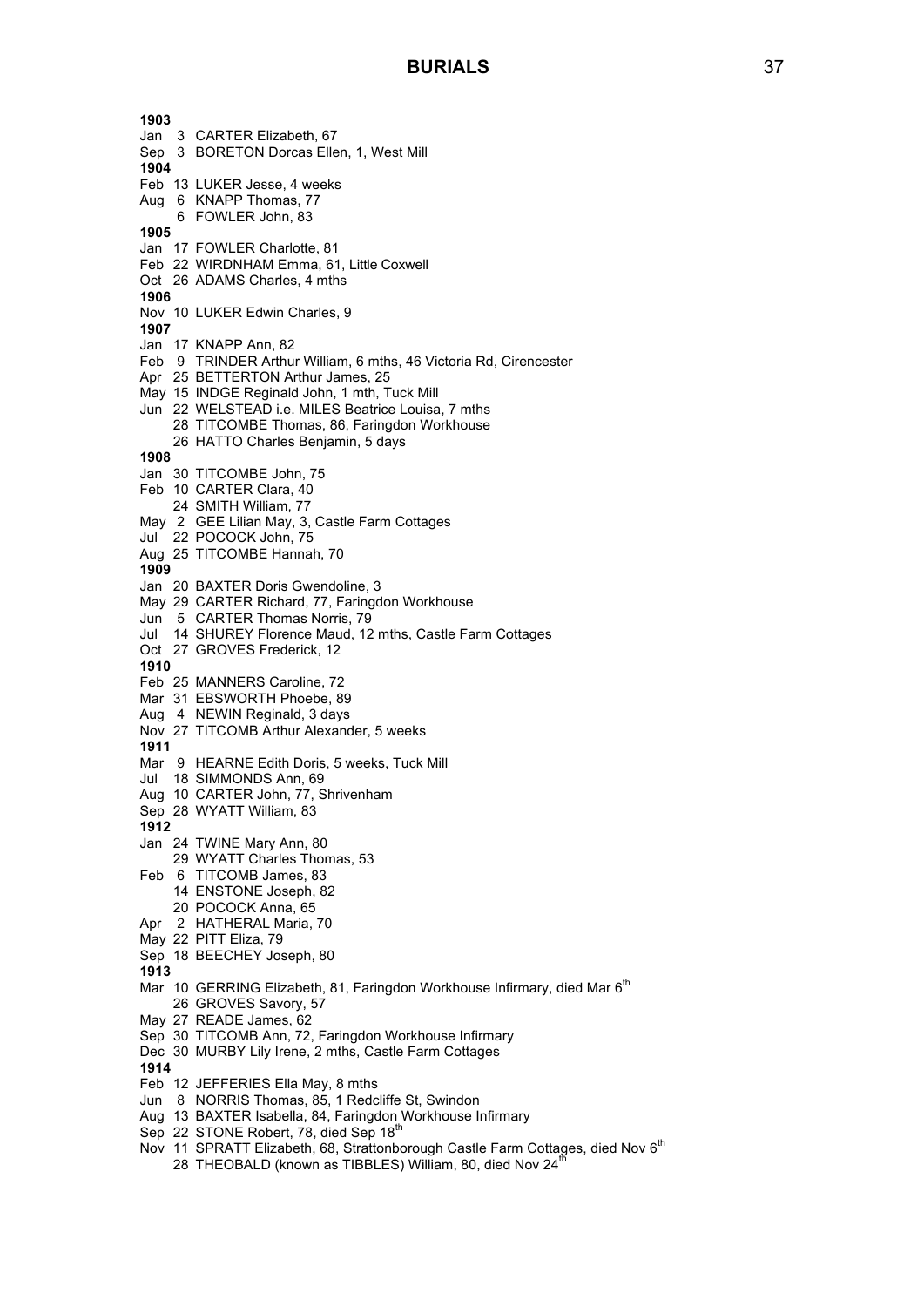# **BURIALS** 38

**1915** Jan 2 SYMES Charles, 71 Jul 19 SMITH Emma, 58, died Jul 15<sup>th</sup> 28 LOVEGROVE Isabella, 67, Faringdon Workhouse Infirmary, died Jul 24<sup>th</sup> Aug 27 ADAMS Charles Frederick Albert, 21/2 mths, died Aug 25<sup>t</sup> Dec 15 ANGER Arthur, 77, died at the Berks Asylum on Dec 9<sup>th</sup> **1917** Jan 16 COLLETT Elizabeth, 57, died Jan 10<sup>th</sup> May 29 SKINNER Sarah Ann, 73, died May 24<sup>th</sup> Dec 1 BAXTER James, 83, died Nov  $28<sup>th</sup>$ **1918** Mar 23 CARTER Mary, 80, Woolstone but of this parish previously Jul 17 WALKER Ernest Harcourt, 10, died Jul  $14<sup>th</sup>$ Aug 8 BELCHER Sarah Jane, 38, died Aug 4<sup>th</sup> Sep 23 WYATT Mary Ann, 66 Nov 8 SALTER Phyllis Annie, 11 22 WALKER Charles William, 30 **1919** Feb 26 SIMMONDS Thomas, 79 Jul 23 MORTIMER Edward, 81 **1920** Feb 26 BAXTER Mary Ann, 83 Aug 24 WELLS Eliza, 84 Oct 21 LONDON Martha Ann, 28 Dec 15 LOVEGROVE Charles, 72, 1 Back St, Faringdon **1921** Jun 25 WALKER Henry, 53 **1922** Mar 1 HEDGES Ellen, 94 May 2 TITCOMB Lucy Elizabeth, 25 23 GROVES Susannah, 63 Jul 3 SKINNER David, 76 Dec 22 BURDETT Ellen, 59 **1923** Mar 13 COLLIER William, 90, 1 Back St, Faringdon Jun 7 TITCOMBE John, 62 25 HARVEY James, 74, died at the Cottage Hospital, Marlow Jul 28 KILMINSTER James, 56 Sep 18 POCOCK Jane Elizabeth, 67, 1 Back St, Faringdon **1924** Jun 11 MANNERS David Joses, 59 25 MILES Thomas, 67 Sep 25 CARTER Joyce Catherine, 18 mths Dec 12 MILES Donald James, 7 mths 13 LUKER Sophia, 56 **1925** Mar 28 TITCOMB Laura Emily, 52 Apr 1 GODWIN William Henry, 29 Oct 15 ANGER Mary, 84, 46 Victoria Rd, Cirencester Nov 6 GATER Sarah Annie, 46, West Mill Farm Dec 15 MOLD Anne, 72 **1926** Jan 13 STONE Eliza, 86 Apr 5 HARRISON Emily, 81 Jun 5 CHAPELL John William, 3½ 12 TITCOMB Clara, 50 Nov 10 MILES Emma, 68 **1927** Jan 29 CREW Elizabeth Ann, 75 Feb 7 ADAMS Jesse, 50, 1 Back St, Faringdon 19 HARRISON John, 86 Mar 16 PELL Nellie Rosetta, 33, Buckland 15 EMBLING Enos, 80, West Mill Sep 24 BUCKLAND Colin Roderick, 22 mths **1928** Apr 28 READE Sophia, 87 Sep 19 CHIVERS Uriah, 74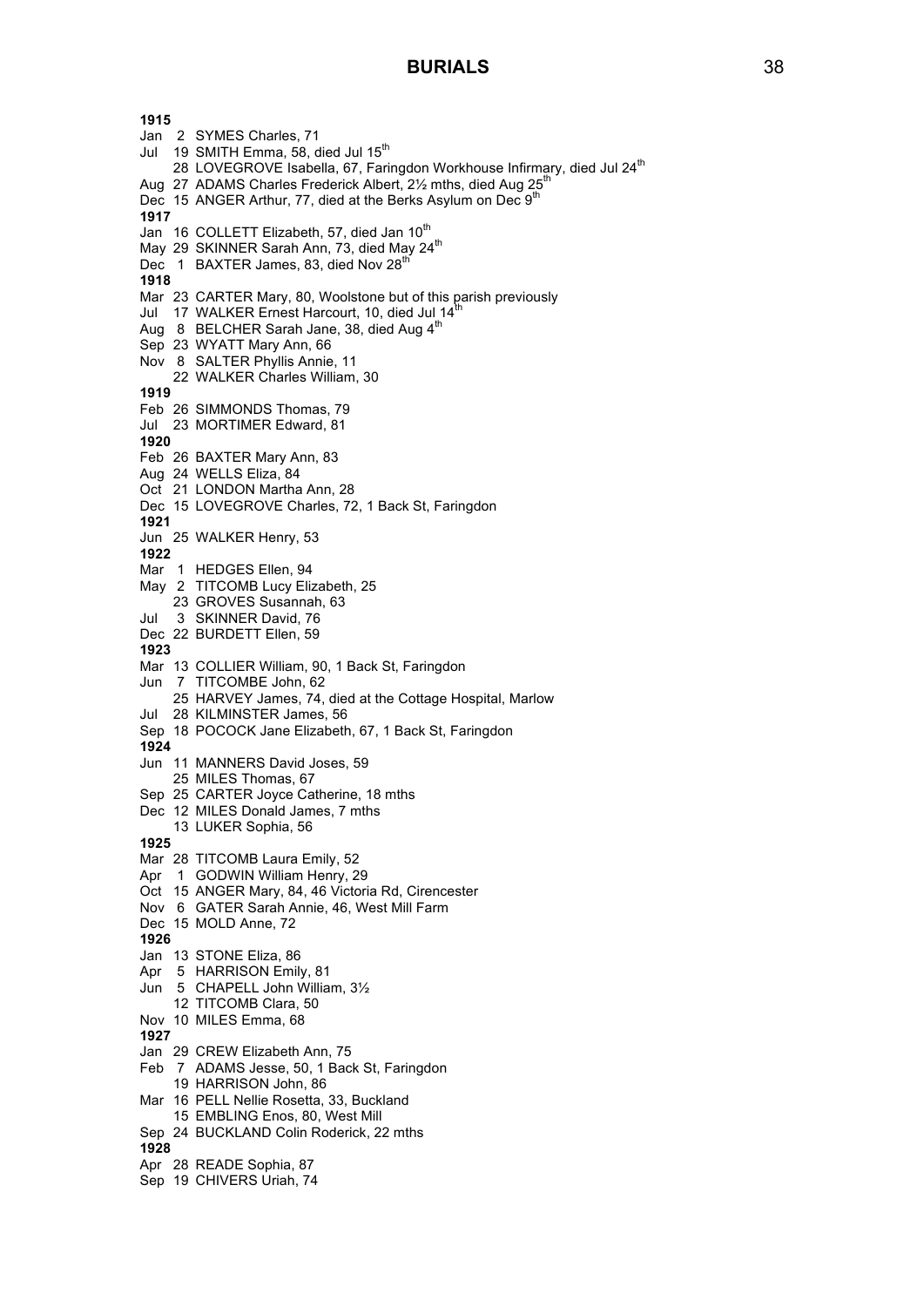**1929** Feb 7 HARVEY Louisa, 55 18 HICKS Hilda, 37 Nov 9 HAMS Phoabe Hannah, 73 **1930** Oct 22 WELSTEAD Harriet Lily Elizabeth, 42 Dec 23 HENLEY Thomas, 70 **1931** Mar 19 LUKER William, 62, Shrivenham Aug 11 CARTER Thomas, 74 Sep 23 HAGGS Joseph Preston, 70 **1932** Jan 23 HAMS Francis William, 75 Jul 2 WICKS Arthur, 68, Castle Farm Cottages 2 HARVEY Jane Matilda, 82, The Bungalow 3 CHIVERS Annie, 82, The Post Office 19 CARTER Lucy, 71 Aug 31 ANGER Thomas, 70, The Square Oct 3 WELSTAED Charles Frederick, 47, The Square **1933** Jan 2 WHEELER Annie Louisa, 63, The Eagle Inn Nov 2 MOLD Martin, 83 **1934** Apr 4 POCOCK David, 87 Nov 1 BEECHEY Sarah Ann, 71 **1935** Jun 13 WYATT George, 82 Jul 8 STEVENS Emily Lavinia, 76 Oct 7 COLLETT William Levi, 77 Nov 23 HARVEY Agnes Kate, 36 **1936** Apr 1 TAYLOR Henry, 65 Jun 25 GODWIN George William, 66 Nov 7 MORTIMER Maria Elizabeth, 84 **1937** Apr 7 ADAMS Walter, 55 **1938** Dec 29 WYATT Sarah Jane, 82 **1939** Jan 8 MINESS Edward Charles, 50 28 SIMS Elizabeth, 70 Sep 30 BRIDE Philip, 50, Manor Farm House, R.A.S.C. Stores Dec 19 TELLING Frank, 63, The Forge **1940** Mar 30 KNAPP Isabella, 77, 18 Park St, Hungerford, late of School House in this parish Apr 11 BUTLER Alfred Thomas, 83, 3 Council Houses Aug 18 SKINNER Mary Jane, 71 **1941** Jan 18 REASON Elizabeth, 63, Bourton Feb 3 SALTER William Johnson, 71, Royal Oak Inn 7 MORSE Mary Ann, 87, School House 7 LUKER John, 2 weeks, Hillside Cottage 25 ACKLING Graham Frederick, 2 weeks, High St Sep 11 ATHERTON Elizabeth Ann, 9 hours, 20 Watchfield Rd **1942** Mar 16 BARRETT Robert, 67, 4 Council Houses May 16 WHEELER George, 73, 12 Park Cottage, Shrivenham Jul 14 MINESS Ellen, 76 Nov 25 SLADE Sydney James, 57, Woodford **1943** Oct 2 TITCOMB Annie, 64, High St **1944** Jul 15 JEFFERIES Ethel Mary, 71, Reading Nov 28 SKINNER Frederic Charles, 73 **1945** Jan 13 BAXTER Ann Sophia, 80 23 WILTSHIRE Frederick William, 70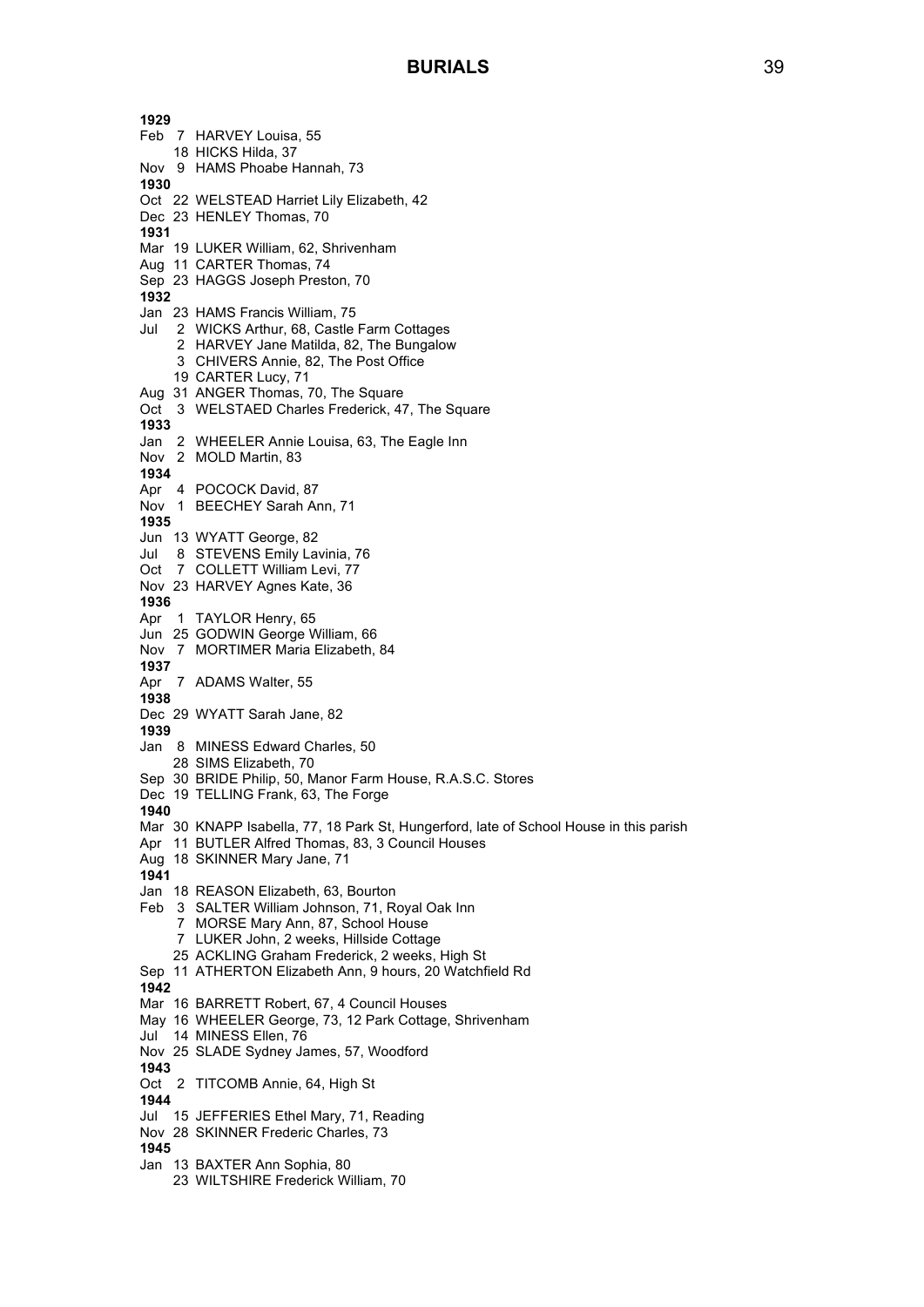**1945 cont'd** Apr 24 GODWIN Annie, 81, E.M.S., Newbury Dec 13 COOPER Annie Louisa, 71, The Square **1946** May 2 HARVEY William Henry, 68, The Square 27 GODFREY Katherine, 79, Rock Villa 28 TUCKER William, 61, The Cottage, High St Aug 17 ADAMS Mary Jane, 74, The Downs, Newbury Rd, Wantage Nov 22 EMBLING James, 77 **1947** Feb 6 LAMOUT William John, 63, 6 Watchfield Rd Jun 10 POCOCK Edith Emily, 75, High St **1948** Mar 18 JEFFERIES William James, 77, Townsend Farm, Waterberry, Oxon Jun 8 POCOCK George William, 72 Jul 30 HICKS Ellen, 76 Oct 26 CURTIS William, 78, Oxford Square **1949** Jan 15 COYLE William Robert, 59 Feb 9 SIMS William, 86 Oct 26 BROADBRIDGE Ethel Mary, 67, 5 Hill Rd Nov 20 GODFREY Fanny, 77, High St **1950** Feb 2 BAXTER Alfred, 84 9 BUTLER Anne Maria, 85, St Mary's Hospital, Wallingford 15 CURTIS Fanny Edith, 53 18 HEGGS Minnie, 76 Apr 15 ANGER Emily, 86 Oct 12 GARDNER Elizabeth Ellen, 85, Oak Cottage Dec 8 MILNER Mary Jane, 84, Oxford Square 22 FARNELL Lizzie, 63, Watchfield Rd **No Year Date** Jun 16 KNAPP George Reginald, 26 **1954** Jan 21 BURNATE Eliza Ann, 86, Blunsdon Hill, Blunsdon, Wilts Jun 10 BAXTER Florence Elizabeth, 59, 21 Watchfield Rd Aug 11 RUSSELL Alice Elizabeth, 65, West Mill **1957** Sep 9 CHIVERS Edith Clara, 75, The Post Office **1960** Jun 17 TUCKER Sarah Annie, 76, 52 Stallpits, Shrivenham Dec 3 BROADBRIDGE Albert, 77, 5 Hill Rd (ashes) **No Year Date** Jan 18 WHITEHORN Harriet Petunia, 87, Rose Cottage **1971** Apr 28 KNAPP Lily Dorothy, 79, 92 High St Oct 11 MORSE Florence Jubilee, 87, Stratton Hospital, Swindon (ashes) **1973** Nov 23 COYLE Elizabeth, 83, 12 Martens Rd, Shrivenham **1977** Apr 5 MORSE Fanny Isabel, 96, Stratton Hospital, Swindon (ashes) **1978** Jul 19 CAMPBELL Maurice, 75, High St (ashes) **1979** Sep 5 LAMOUT Maud Winifred, 91, Warminster Hospital, Portway, Warminster **1981** Jun 29 HANKINSON Derrick Joseph, 52, 9 Shull Av (ashes) **1982**

Aug 2 TOWNSEND Laura Ann, 90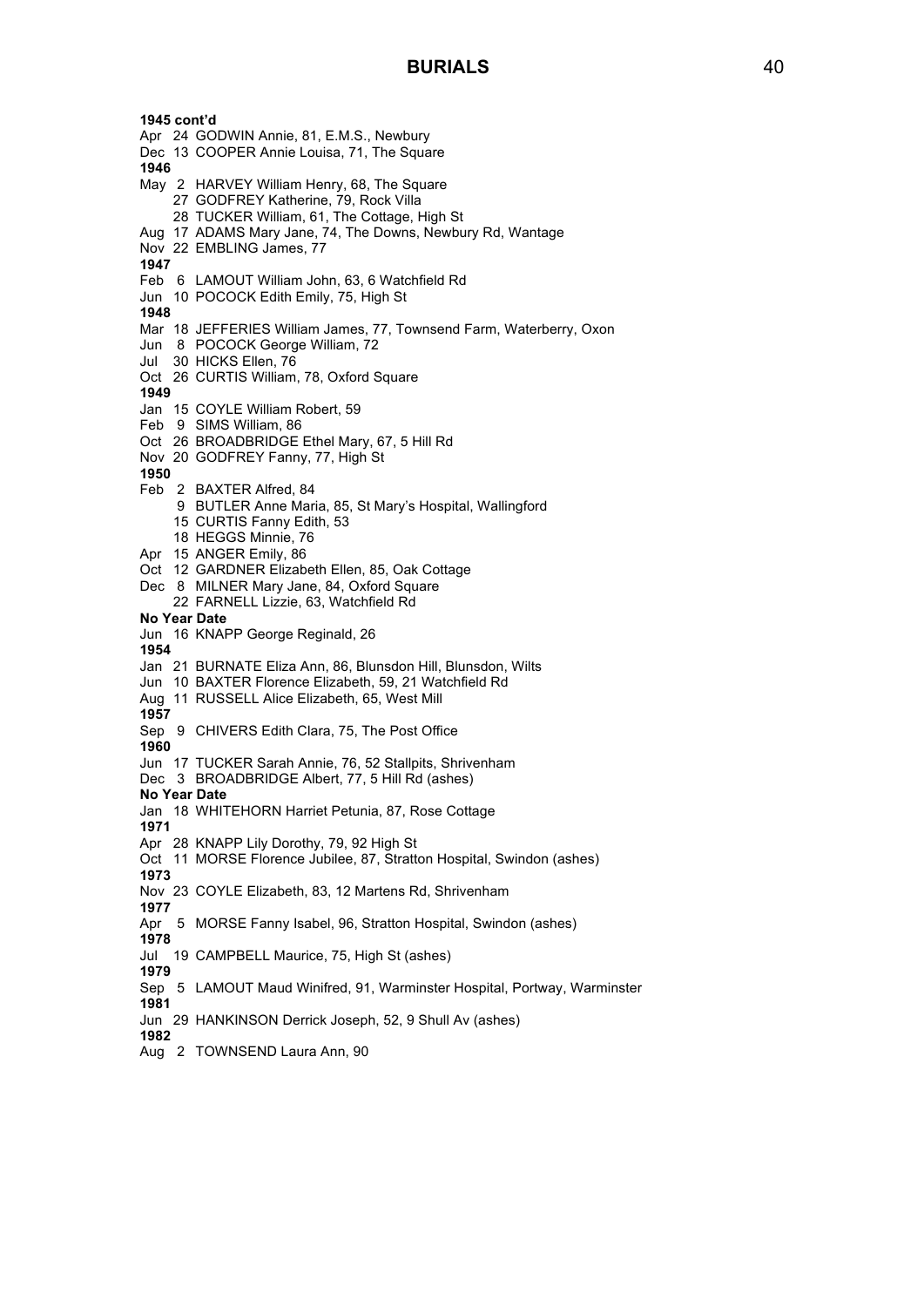# **A**

ACKLING, **Baptisms** 941; **Marriages** 938;

B**urials** 941 ADAMS, **Baptisms** 871, 874(2), 876, 882, 909, 911, 913, 915, 916, 918, 919, 921(2), 927, 940, 943; **Marriages** 868, 871, 920, 939, 940, 941, 942; **Burials** 870, 884, 900, 905, 915, 927, 937, 946 AINGER, - see also ANGER **Baptisms** 874; **Marriages** 874 ALLEN, **Marriages** 958; **Burials** 869 AMOR, **Baptisms** 941 ANDERSON, **Burials** 886 ANDREWS, **Baptisms** 938, 941; **Marriages**  936 ANGELL, **Baptisms** 877; **Marriages** 877 ANGER, - see also AINGER **Baptisms** 859, 860(2), 861(2), 863(2), 865(3), 867, 868(3), 869, 871, 873, 877(2), 880, 881, 882, 885, 886, 887, 889, 892, 894, 896(3), 901, 904, 906, 908(2), 910, 913, 916, 920, 922(2), 930, 931, 940, 941; **Marriages** 860, 867, 878, 884(2), 900, 902, 910, 939; **Burials** 862, 864, 865, 867, 870, 874, 886, 892, 915, 925, 932, 950 ASH, **Baptisms** 929 ASTON, **Baptisms** 910 ATHERTON, **Marriages** 944, 951; **Burials** 941 ATKINSON, **Baptisms** 894 ATTWATER, **Baptisms** 906, 907 AVELING, **Marriages** 941 **B** BAILEY, **Marriages** 892 BALLARD, **Marriages** 877 BALLINGER, **Baptisms** 894; **Marriages** 892; **Burials** 895 BARNES. **Baptisms** 894; **Marriages** 862 BARRETT, **Baptisms** 891, 905, 908, 911, 912, 914, 918, 920; **Marriages** 904, 934, 946; **Burials** 942 BARSTOW, **Marriages** 955 BARTRUM, **Marriages** 949 BASSETT, **Baptisms** 932; **Marriages** 931 BASTON?, **Baptisms** 906 BATCHELOR, **Baptisms** 944; **Marriages** 942 BAXTER, **Baptisms** 859(4), 861, 862, 863(2), 865, 868(2), 870, 871, 874, 878, 880, 884(2), 885, 886(3), 888(3), 890(2), 892, 894(2), 896, 898, 901, 903(2), 905, 906(2), 910, 943; **Marriages** 858, 860, 863, 865(2), 867, 872, 873, 874, 875, 885, 886(2), 890, 897, 907, 911, 912(2), 914, 916, 924, 928, 936; **Burials** 863, 868, 872, 878, 880, 883, 884, 885, 887, 890, 892, 895(2), 902, 909, 914, 917, 920, 945, 950, 954 BEACHEY/ BEECHEY/ BEECHY, **Baptisms**  858, 861, 863, 865, 868, 871, 875, 903; **Marriages** 877, 878, 884, 887, 891, 894, 896, 897; **Burials** 862, 901, 912, 934 BELCHER, **Marriages** 941; **Burials** 918 BELLINGER, **Marriages** 860 BENNETT. **Marriages** 953 BETTERTON, **Marriages** 893; **Burials** 907 BETTS, **Baptisms** 903

BEVAN, **Marriages** 958 BLAGROVE, **Marriages** 871 BLAKE, **Marriages** 917 BOLTER, **Baptisms** 909 BOODLE, **Baptisms** 884 BOOTH, **Marriages** 881 BORETON, **Burials** 903 BOUGHTON, **Baptisms** 941 BOULTON, **Marriages** 873 BOWDEN, **Burials** 864(2), 877 BOWDER, **Burials** 870 BOWLEY, **Baptisms** 889 BRAIN, **Marriages** 896 BRAY, **Marriages** 942 BREADMAN, **Baptisms** 940 BREAKSPEAR, **Baptisms** 925 BRIDE, **Burials** 939 BRITAIN/ BRITTAIN, **Baptisms** 880, 891 BROADBRIDGE, **Burials** 949, 960 BROADFOOT, **Baptisms** 941 BROGDEN, **Marriages** 918, 919, 920 BROWN/ BROWNE, **Baptisms** 905, 907 BUCKLAND, **Marriages** 955; **Burials** 927 BUNCE, **Marriages** 957 BURDETT, **Burials** 922 BURNATE, **Burials** 954 BUSBY, **Baptisms** 896, 898 BUSSON, **Baptisms** 915, 917; **Marriages** 915 BUTLER, **Baptisms** 859, 861, 862, 863(2), 865, 872, 875, 882(2), 886, 887(3), 891, 892(2), 894, 910, 912; **Marriages** 860, 863, 890, 891(2), 900, 913, 919, 950; **Burials** 901(2), 940, 950 **C** CAMPBELL, **Burials** 978 CARR, **Baptisms** 941

CARTER, **Baptisms** 859, 860(2), 862, 863(2), 864, 865, 866, 869, 871, 872, 879, 880, 885, 889, 893, 894, 896, 900, 901, 903, 904(2), 908; **Marriages** 859, 862(2), 876, 878, 883, 884, 885, 886, 901, 902, 909, 918, 926, 957; **Burials** 861, 862(2), 864, 866, 868, 869, 874, 880, 883, 884, 890, 893, 896, 900, 903, 908, 909(2), 911, 918, 924, 931, 932 CHADD, **Marriages** 942 CHAPELL, **Burials** 926 CHARLETT, **Baptisms** 896 CHECKFIELD, **Baptisms** 943B, 944; **Marriages** 941 CHICK, **Marriages** 877 CHILDS, **Baptisms** 928; **Marriages** 926 CHILTON, **Marriages** 941 CHIVERS, **Baptisms** 893(2), 894, 895, 896, 910; **Marriages** 906, 913; **Burials** 902, 928, 932, 957 CHUSLEY, **Marriages** 874 CLACK, **Marriages** 868; **Burials** 862, 892 CLARKSON, **Marriages** 860, 950 CLELLAND, **Baptisms** 941 CLINCH, **Baptisms** 930 COLE, **Baptisms** 923 COLLETT, **Baptisms** 918; **Marriages** 912, 950, 958; **Burials** 917, 935 COLLEY, **Baptisms** 885, 892; **Marriages** 883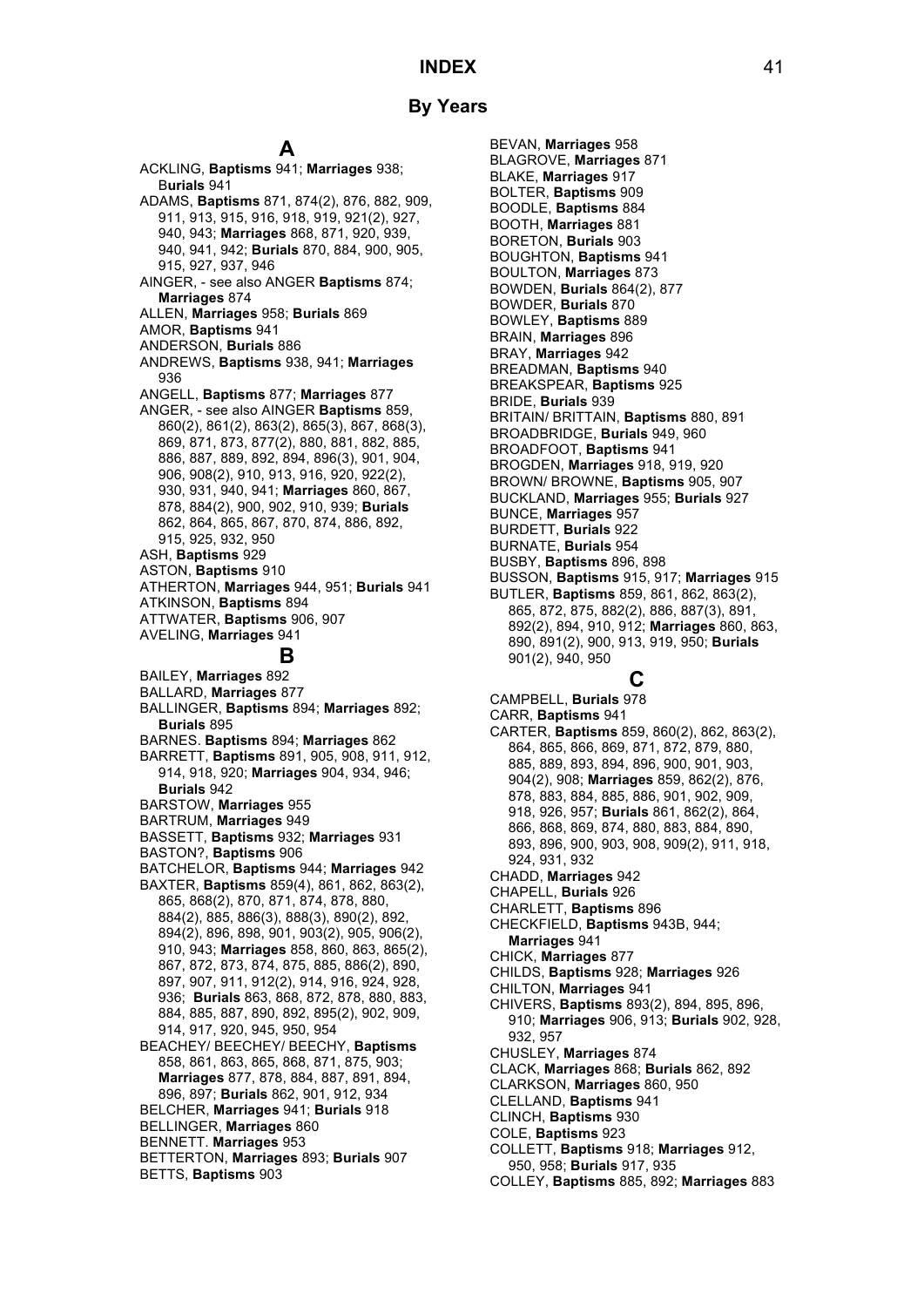# **By Years**

# **C cont'd**

- COLLIER, **Burials** 923
- COLLINS, **Baptisms** 880
- COOK, **Baptisms** 912, 913; **Marriages** 896, 900
- COOPER, **Burials** 945
- COVE, **Marriages** 920
- COX, **Baptisms** 860, 861, 863, 864, 865, 867, 868, 870, 871, 873, 877, 879, 887; **Marriages** 865, 867, 886, 888, 901; **Burials**
- 877, 897 COYLE, **Marriages** 947, 951; **Burials** 949, 973
- COZENS, **Baptisms** 898 CREW, **Baptisms** 875, 877, 881, 886(3), 888,
- 890; **Marriages** 898, 899, 916; **Burials** 890, 896, 927
- CRIPPS, **Marriages** 945
- CROOK, **Marriages** 871
- CROSS, **Baptisims** 864; **Marriages** 928
- CULLEN, **Burials** 900
- CURTIS, **Marriages** 945, 950; **Burials** 948, 950

# **D**

DAGGER, **Marriages** 953 DANCE, **Baptisms** 901 DAVIS, **Marriages** 940; **Burials** 881 DAY, **Baptisms** 861, 917; **Marriages** 912 DIXON, **Marriages** 898 DRAPER, **Baptisms** 941 DUCKETT, **Baptisms** 876; **Marriages** 881; **Burials** 878

## **E**

EADE, **Marriages** 869 EAGLES, **Baptisms** 867(2), 872, 883; **Marriages** 878 EBSWORTH, **Marriages** 867, 899; **Burials** 885, 910 EDIS, **Marriages** 948 EDWARDS, **Marriages** 874, 886 ELLIS, **Baptisms** 940 ELTRINGHAM, **Baptisms** 941 EMBLING, **Marriages** 868, 929; **Burials** 927, 946 ENSTONE, **Marriages** 897, 899, 907, 912; **Burials** 898, 912 EUINGTON/ EWINGTON, **Marriages** 871; **Burials** 869 **F**

FAIRLIE, **Baptisms** 944; **Marriages** 944 FAIRTHORNE, **Baptisms** 884, 888(2), 890; **Marriages** 883 FARNELL, **Baptisms** 916(2), 920, 921, 923, 926, 929; **Burials** 950 FEREMAN, **Baptisms** 860; **Marriages** 889 FIELDER, **Marriages** 883 FITCHETT, **Baptisms** 910 FOOT/ FOOTE, **Baptisms** 876, 879, 881; **Marriages** 875 FOOTMAN, **Baptisms** 895 FORREST, **Baptisms** 946 FOSTER. **Baptisms** 940, 942

FOWLER, **Baptisms** 859, 861, 862, 864, 866, 877, 878, 896; **Marriages** 884, 898, 958; **Burials** 864, 877M, 895, 900, 904, 905 FRASER, **Marriages** 865 FRENCH, **Baptisms** 943 FRIDGEMAN, **Baptisms** 871 FULCHER/ FULSHER, **Baptisms** 867, 870, 873, 876, 881; **Marriages** 865 **G** GARDENER/ GARDINER/ GARDNER, **Baptisms** 874, 876, 879, 920; **Marriages**  874; **Burials** 875, 882, 950 GATER, **Burials** 925 GEE, **Burials** 908 GERING/ GERRING/ GEARING, **Baptisms**  859, 862, 864, 868, 874, 895, 899, 901, 905, 911; **Marriages** 873, 883, 894; **Burials** 862, 872, 892, 902, 913 GIDDINGS, **Baptisms** 912 GILES, **Baptisms** 868, 870, 871, 872, 873 GLADWIN, **Baptisms** 914(2) GODFREY, **Marriages** 950; **Burials** 946, 949 GODWIN, - see also GOODWIN **Baptisms**  862, 865, 866, 870, 872, 875, 877, 879, 883, 886, 892, 894, 897; **Marriages** 881, 888, 889, 895, 926, 928; **Burials** 865, 881, 887(2), 894, 925, 936, 945 GOMERSALL, **Baptisms** 941 GOODING, **Marriages** 946 GOODMAN, **Baptisms** 928(2), 929, 930, 932, 933 GOODWIN, - see also GODWIN **Baptisms** 941 GOVAS, **Baptisms** 940 GREENAWAY, **Baptisms** 864; **Marriages** 864, 908 GREENING, **Marriages** 900, 904 GREIG, **Baptisms** 944, 945 GRIDGEMAN, **Burials** 871 GRIFFIN, **Baptisms** 888, 907, 918; **Marriages**  906 GRIFFITHS, **Baptisms** 946; **Marriages** 941 GROVES, **Baptisms** 896; **Marriages** 918; **Burials** 909, 913, 922 **H** HAGGS, **Burials** 931 HAMILTON, **Marriages** 945 HAMMONDS, **Baptisms** 941 HAMS, **Baptisms** 885, 887, 889, 891, 894, 896, 899, 901, 914, 918, 920; **Marriages**  905, 911, 919; **Burials** 929, 932 HANKINSON, **Burials** 981 HARMAN, **Baptisms** 934, 935; **Marriages** 933 HARRISON, **Baptisms** 909, 911, 913, 916; **Marriages** 936, 938, 940(2), 951; **Burials** 926, 927 HARVEY, **Baptisms** 935; **Marriages** 929, 944, 948, 958; **Burials** 923, 929, 932, 935, 946 HARWOOD, **Marriages** 947 HATHERAL, **Burials** 912 HATTO, **Marriages** 883(2), 917; **Burials** 886, 907

HATTS, **Baptisms** 907

HAWES, **Baptisms** 904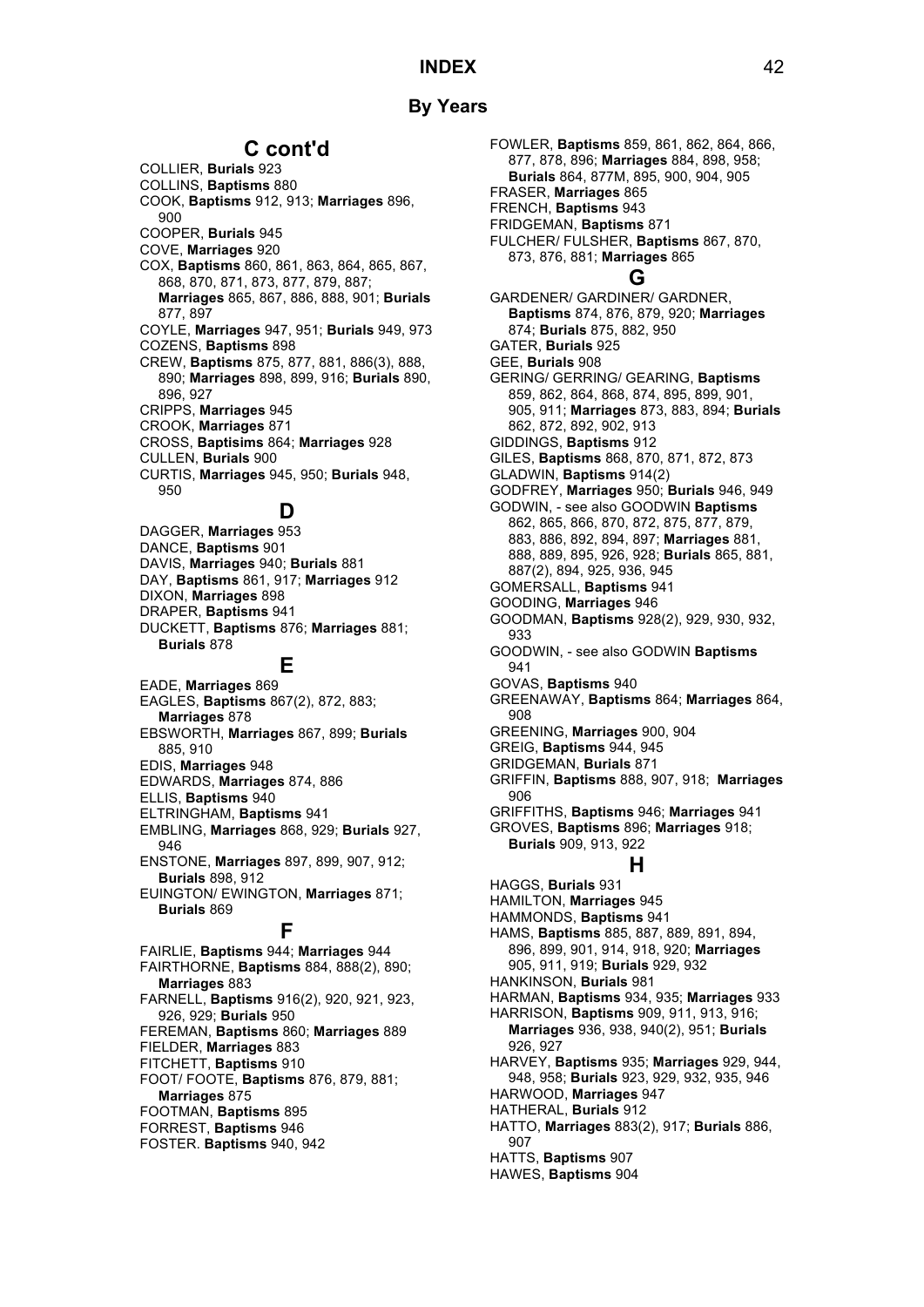# **By Years**

# **H cont'd**

HAWKWELL, **Baptisms** 868 HAYDON, **Baptisms** 896 HAYNES, **Baptisms** 880 HAZELL, **Burials** 892, 898 HEAD, **Baptisms** 909; **Marriages** 866, 901, 941 HEARN/ HEARNE, **Baptisms** 811, 910; **Marriages** 917; **Burials** 911 HEATH, **Baptisms** 870; **Marriages** 867 HEDGES, **Burials** 922 HEGGS, **Burials** 950 HENLEY, **Burials** 930 HERBERT, **Baptisms** 886 HEWER, **Baptisms** 860, 887; **Marriages** 861, 867, 868(2); **Burials** 875, 882, 883(2), 886 HICKMAN, **Baptisms** 859, 862; **Marriages**  877, 883 HICKS, **Baptisms** 920; **Marriages** 932; **Burials** 929, 948 HIGGINS, **Baptisms** 912, 913, 917; **Marriages**  911, 919, 938 HILL, **Baptisms** 859, 861, 907; **Marriages** 872, 906 HILLMAN, **Marriages** 946 HINDLEY, **Marriages** 944 HOBBS, **Burials** 899 HOLCOMBE, **Baptisms** 930 HOLDER, **Burials** 863 HOLLIHOCK, **Baptisms** 875 HOLMES, **Marriages** 908 HOLYOAK, **Burials** 870 HONEYBONE, **Baptisms** 864 HONOUR, **Baptisms** 902; **Marriages** 899 HOUSDEN, **Baptisms** 909 HOWES, **Marriages** 905 HUMPHREYS, **Baptisms** 862 HUNT, **Baptisms** 881 HUNTER, **Baptisms** 889, 890 HURST, **Baptisms** 901 HUTSON, **Baptisms** 893, 899 HYATT, **Marriages** 936 **I** INDGE, **Baptisms** 903(2), 905(2), 907, 908; **Burials** 907 INGRAM, **Baptisms** 885; **Burials** 885 IRVING, **Burials** 888 **J**

JACKSON, **Baptisms** 923, 930, 933, 936 JACOBS, **Marriages** 940 JEFFERIES/ JEFFRIES, **Baptisms** 911, 913, 914; **Marriages** 860, 942; **Burials** 870, 885, 914, 944, 948 JENKINS, **Marriages** 940 JOHNSON, **Baptisms** 884; **Marriages** 863, 892, 940 JONES, **Marriages** 879, 909, 930, 940, 945 JORDAN, **Marriages** 908 JUDD, **Baptisms** 886, 891, 895, 899, 915, 920; **Marriages** 886, 890, 892, 893, 900(2), 914 JUDGE, **Burials** 895 **K**

KEELER, **Baptisms** 941

KEMBREY, **Marriages** 883 KEYLOCK, **Baptisms** 898; **Burials** 898 KIDD, **Marriages** 949 KILMINSTER, **Baptisms** 916; **Marriages** 901, 917; **Burials** 923 KINGSTON, **Baptisms** 933, 946 KIRKLY, **Baptisms** 900 KNAPP, **Baptisms** 858, 862, 873, 874, 876, 877(2), 880, 883, 898, 928, 933; **Marriages**  872, 873, 874(2), 876, 878(2), 879, 945; **Burials** 863, 898, 904, 907, 940, between 950 & 954, 971 KNIGHT, **Marriages** 954 **L** LAMB, **Baptisms** 870, 871 LAMBOURNE, **Burials** 878(2) LAMOUT, **Burials** 947, 979 LAMPORT, **Marriages** 919 LANCASTER, **Marriages** 958 LANCEY, **Baptisms** 910 LANE, **Baptisms** 882 LANGRIDGE HERBERT, **Marriages** 912 LAWRENCE, **Marriages** 885, 890, 902, 938 LAY, **Baptisms** 887; **Marriages** 862, 865; **Burials** 867, 901 LEE, **Marriages** 957 LEWIS, **Marriages** 958 LIGNUM, **Burials** 896 LIMMER, **Marriages** 945 LIPSCOMB, **Baptisms** 874 LITTLEALES, **Baptisms** 941 LITTLEFIELD, **Marriages** 958 LLOYD, **Burials** 864 LOCKEY, **Baptisms** 861 LONDON, **Baptisms** 912; **Marriages** 912; **Burials** 920 LONGLAND, **Marriages** 945 LOOKER, **Baptisms** 895 LOVEGROVE, **Baptisms** 899, 907, 909, 910, 912; **Marriages** 899, 900, 907, 920; **Burials** 915, 920 LOVELOCK, **Marriages** 915 LOWE, **Baptisms** 931 LUKER, **Baptisms** 891, 893, 900, 904, 908, 910, 913B, 916, 922, 925, 930(4), 941, 945; **Marriages** 886, 891, 914, 916, 919, 941, 945; **Burials** 904, 906, 924, 931, 941 LUNT, **Marriages** 956 LYNN, **Marriages** 958 **M** MABERLY, **Baptisms** 863 MACCOLLIN, **Baptisms** 942 MACDONALD, **Baptisms** 945 MACMILLAN, **Marriages** 865 MAITLAND, **Marriages** 950 MALE, **Marriages** 941 MANNERS, **Burials** 898, 910, 924 MANNSELL, **Baptisms** 941

MANTLE, **Marriages** 958 MASON, **Marriages** 881 MATTHEWS, **Baptisms** 875 MAXWELL, **Baptisms** 941 MAY, **Baptisms** 867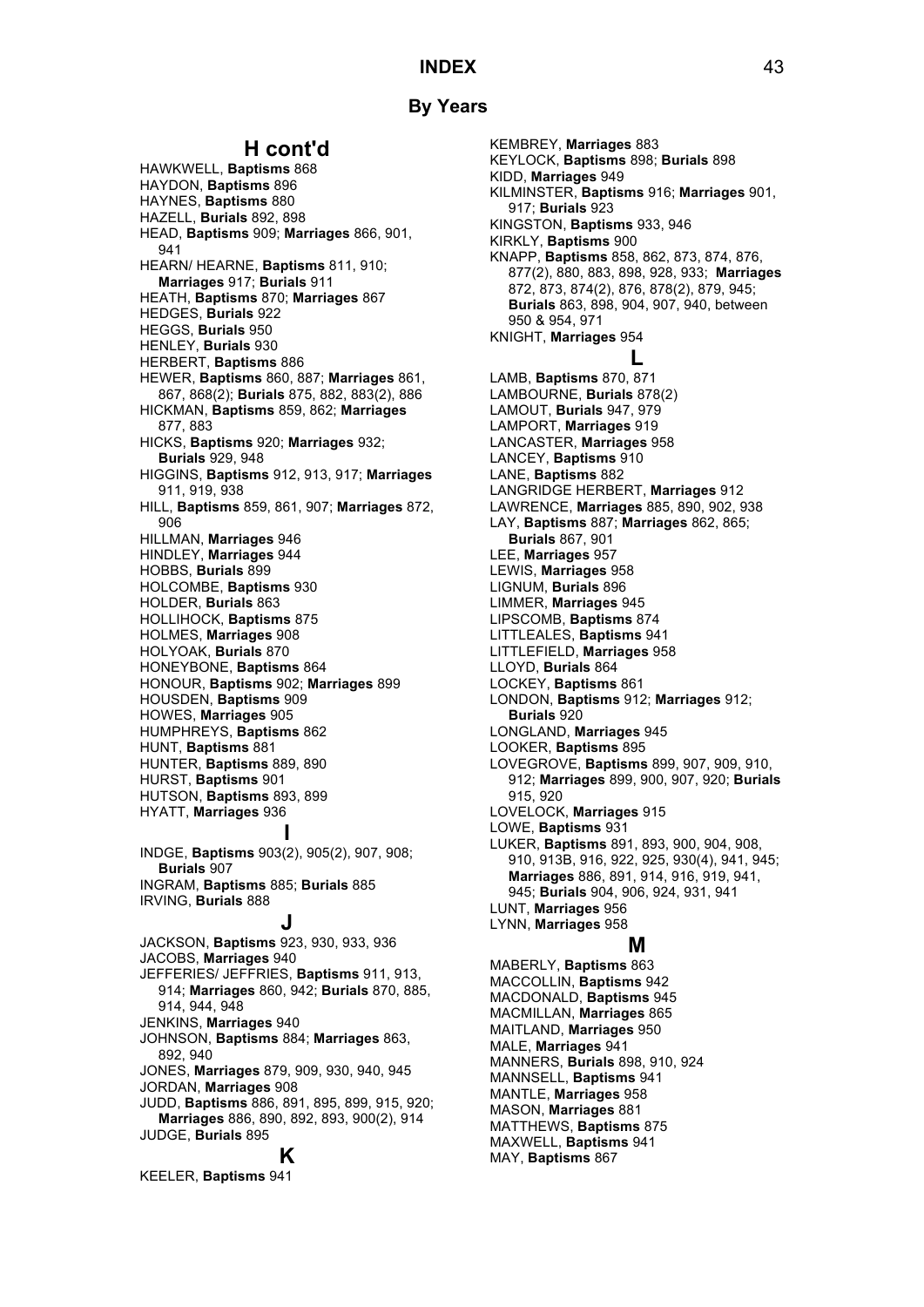# **By Years**

# **M cont'd**

MAYLED, **Marriages** 940 MCCRACKEM, **Baptisms** 942 MCQUEEN, **Marriages** 958 MERCHANT, **Marriages** 915 MESSENGER, **Baptisms** 864, 865; **Marriages**  863 MILBURN, **Burials** 886 MILDENHALL, **Baptisms** 892, 895 MILES, **Baptisms** 901, 902, 912, 924(2); **Marriages** 901, 912, 919, 922, 929, 932, 934, 940; **Burials** 907, 924(2), 926 MILLARD, **Baptisms** 907(2); **Marriages** 900 MILNER, **Burials** 950 MINESS, **Burials** 939 MINESS, **Burials** 942 MITCHELL, **Baptisms** 881 MOLD, **Burials** 925, 933 MONK, **Burials** 867, 875, 886 MOORE, **Marriages** 939 MORLEY, **Baptisms** 882 MORRIS, **Marriages** 942 MORSE, **Baptisms** 863, 876, 879, 881, 883, 885, 887, 890, 892, 893; **Marriages** 871, 873, 875, 878, 912; **Burials** 863, 878, 880, 886, 893, 894, 895, 896, 941, 971, 977 MORTIMER, **Baptisms** 877, 879, 892(2), 895, 897, 899; **Marriages** 876, 889, 899, 901, 904; **Burials** 919, 936 MOSS, **Baptisms** 860; **Marriages** 866; **Burials** 861 MURBY, **Baptisms** 913(2) 915; **Marriages**  872; **Burials** 913 **N** NALLY, **Marriages** 945 NEW, **Baptisms** 875 NEWIN, **Baptisms** 907, 910, 912(4); **Burials**

910 NEWTON, **Marriages** 950 NICHOLS, **Burials** 873 NICHOLSON, **Marriages** 884 NILSSON, **Baptisms** 901 NOBES, **Burials** 867 NORRIS, **Baptisms** 905, 908; **Burials** 914

# **O**

OBEE, **Marriages** 958 ORAM, **Baptisms** 931; **Marriages** 931 ORTON, **Baptisms** 876; **Marriages** 870 OSORIO, **Marriages** 940

# **P**

PAGE, **Baptisms** 861, 864, 866, 867, 869, 873(2), 875, 876, 884, 893; **Marriages** 860, 861, 863, 864, 885, 886, 891, 942, 958; **Burials** 865, 873, 879, 880, 885, 893 PAINTON, **Marriages** 910 PALMER, **Marriages** 956 PARKER, **Marriages** 950 PARTRIDGE, **Baptisms** 898, 901, 904; **Marriages** 940 PATIENT, **Baptisms** 940; **Burials** 896 PATRIDGE, **Baptisms** 942 PAYNE, **Marriages** 932 PEACEY, **Baptisms** 900(2); **Marriages** 899

PEARSON, **Baptisms** 942 PELL, **Burials** 927 PETCH, **Baptisms** 940 PETTIFORD, **Marriages** 908 PILL, **Marriages** 922 PINCHIN, **Marriages** 897 PINNOCK, **Marriages** 919 PITT, **Burials** 912 PIZZIE, **Baptisms** 900 PLUMB, **Baptisms** 877 PLUMMER, **Baptisms** 860 POCOCK, **Baptisms** 859, 872, 873, 875, 877, 879, 881, 885, 887, 897, 901, 903, 905, 911; **Marriages** 860, 871, 897, 900, 915; **Burials** 886, 908, 912, 923, 934, 947, 948 PODMORE, **Marriages** 940 POPE, **Baptisms** 864 PORTER, **Marriages** 889, 896, 942, 954 POWELL, **Marriages** 885 PRESCOTT, **Marriages** 878 PRESTON, **Baptisms** 944 PRICE, **Baptisms** 942; **Marriages** 956 **R**

RALPH, **Baptisms** 929 RATCLIFFE, **Marriages** 944 RAWLINGS, **Baptisms** 929, 930 READ/ READE/ REED, **Baptisms** 858B, 862(2), 865, 869(2), 870, 875(2), 879(2), 882, 884, 885, 888(2), 889; **Marriages** 863, 874(2), 888(2); **Burials** 865, 869, 870, 871, 875875,, 876, 877, 881, 884, 885, 886, 888, 899, 913, 928 REASON, **Marriages** 862; **Burials** 941 REEVES, **Marriages** 876 REYNOLDS, **Baptisms** 884 RHODES, **Baptisms** 945 RICHARDSON, **Marriages** 868 RICHENS, **Baptisms** 897(2), 942; **Marriages**  941 RICKUS, **Marriages** 941 ROBERTS, **Marriages** 873 ROBERTSON, **Baptisms** 941 ROBEY, **Marriages** 897 ROBINS, **Marriages** 860 ROBINSON, **Baptisms** 941 ROGERS, **Baptisms** 860, 863, 868, 871, 876, 878, 883, 900, 907(2); **Marriages** 860, 867, 870, 899; **Burials** 864 ROMER, **Baptisms** 946 ROWLAND, **Baptisms** 882, 885, 938, 943; **Marriages** 872 RUMMING, **Baptisms** 936; **Marriages** 934 RUSSELL, **Marriages** 859; **Burials** 954 RYDER, **Baptisms** 861, 942 RYMAN, **Marriages** 916 **S** SALTER, **Burials** 918, 941 SANDELL, **Baptisms** 944; **Marriages** 940, 941 SAULICE, **Marriages** 864

SAUNDERS, **Baptisms** 937 SAVORY/ SAVOURY, **Marriages** 890, 956 SCHOFIELD, **Marriages** 940 SCOTT, **Marriages** 941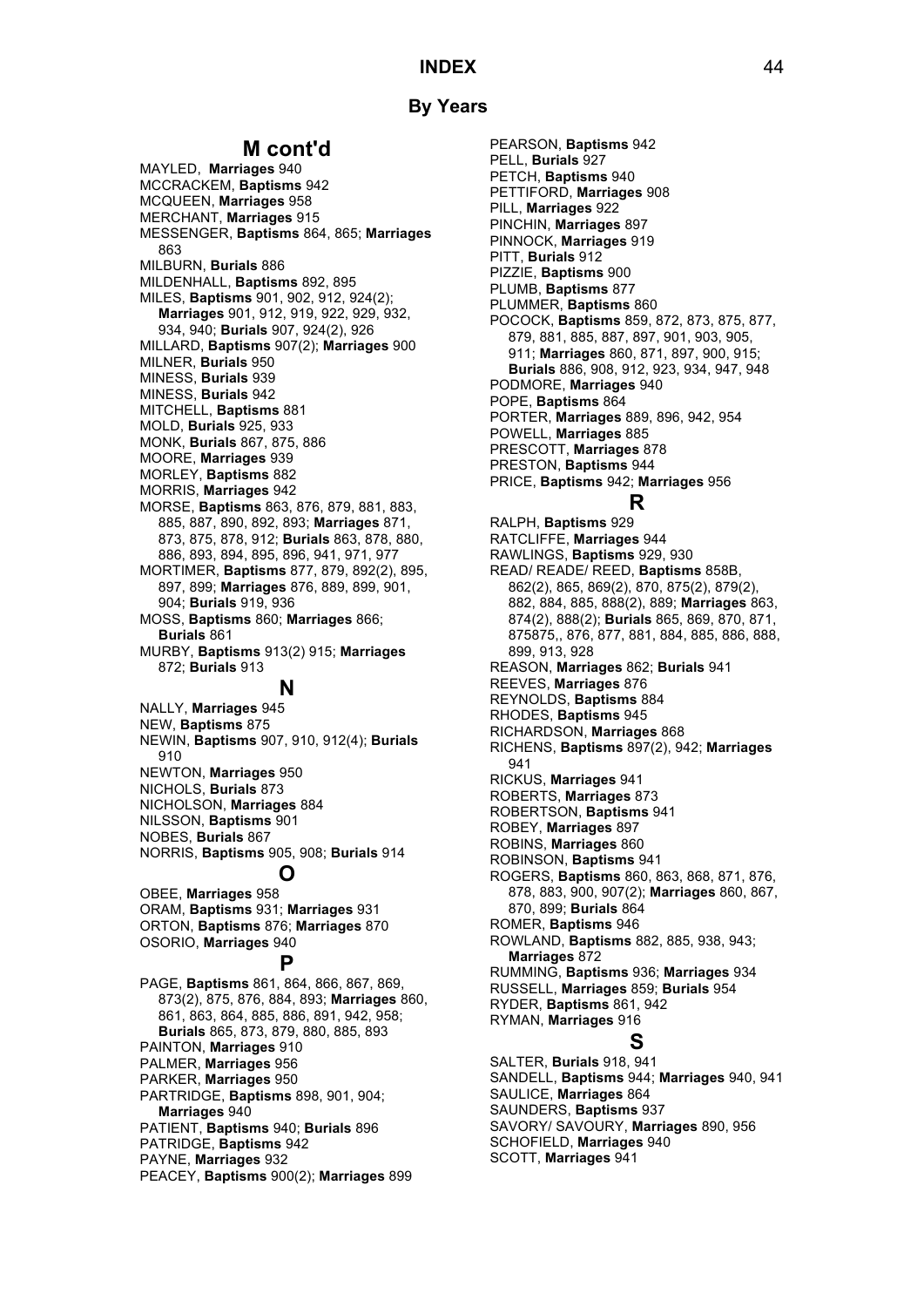# **S cont'd**

SEALEY, **Baptisms** 887(3), 889, 891(2); **Burials** 887 SEAMAN, **Baptisms** 941 SELF, **Baptisms** 910 SELLWOOD, **Burials** 890 SHAW, **Baptisms** 942 SHEPPARD, **Marriages** 946 SHUREY, **Baptisms** 908; **Burials** 909 SIMCOX, **Baptisms** 873 SIMMONDS/ SIMMONS, **Baptisms** 861(2), 864, 865, 868, 870, 872, 874, 876, 878, 879, 882, 883, 884, 886, 899; **Marriages**  866, 884, 901, 904, 909, 920; **Burials** 863, 865, 871, 873, 877, 878, 885, 893, 898, 901, 911, 919 SIMPSON, **Baptisms** 918, 920; **Marriages** 916 SIMS/ SYMES/ SIMMS, **Marriages** 863; **Burials** 915, 939, 949 SKINNER, **Marriages** 905, 908; **Burials** 874, 917, 922, 940, 944 SLADE, **Marriages** 912; **Burials** 942 SLY, **Baptisms** 863; **Burials** 867, 875, 884, 895 SMALLBONE, **Baptisms** 869 SMITH, **Baptisms** 859, 860, 862, 864, 865, 867, 869, 872, 874, 884, 893, 895, 922, 938; **Marriages** 873, 881, 884, 890, 891, 917, 918, 921, 926, 939; **Burials** 868, 895, 908, 915 SPARKS, **Baptisms** 887 SPEIRS, **Marriages** 952 SPRATT, **Marriages** 934; **Burials** 914 SPURWAY, **Marriages** 884 STANBROOK, **Marriages** 937 STANLEY, **Marriages** 897, 945 STEPEHENSON/ STEVENSON, **Marriages** 947, 957 STEPHENS/ STEVENS, **Baptisms** 858, 860, 862, 863, 864, 866, 867, 868, 871, 877; **Marriages** 863, 875, 878, 888, 941, 949(2); **Burials** 864, 866, 869(3), 870, 871(3), 878, 881, 882, 889, 902, 935 STICKLEY, **Marriages** 918 STIMPSON, **Marriages** 951 STONE, **Marriages** 862(2), 891; **Burials** 874, 914, 926 STONEBRIDGE, **Baptisms** 908; **Marriages**  907 STRATTON, **Baptisms** 878; **Marriages** 868 STRAW, **Marriages** 897 SUDDICK, **Baptisms** 929 SUTTON, **Marriages** 940 SWAN, **Baptisms** 941 **T** TANT, **Marriages** 905 TASKER, **Marriages** 886 TAYLOR, **Baptisms** 931B, 941; **Burials** 872, 887, 936 TEBBEY, **Marriages** 874 TELLING, **Burials** 939 TEMPLE, **Baptisms** 868

THEOBALD/ THEOBALDS (known as TIBBLES), - see also TIBBALDS **Baptisms** 

861, 882, 885; **Marriages** 861; **Burials** 861, 882, 883, 885, 914 THORN/ THORNE, **Marriages** 883; **Burials** 873 TIBBALDS/ TIBBALLS/ TIBBLE/ TIBBLES, see also THEOBALDS **Baptisms** 863, 865, 867, 869, 871, 874, 877, 896, 914, 917, 941; **Marriages** 899, 901, 904, 914; **Burials** 870(2), 899, 901 TIMMS, **Baptisms** 906; **Marriages** 879 TITCOMB/ TITCOMBE, **Baptisms** 859, 861, 862, 863, 865, 866, 868, 870, 871, 873, 874, 885, 887(2), 889, 890, 891, 892, 894, 896, 897, 899(2), 905, 910, 911, 912, 917; **Marriages** 861, 867, 868, 871, 878, 884(2), 886, 888, 893, 895, 904, 906, 908, 921, 924, 929; **Burials** 865, 868, 869, 870, 881, 883, 890, 891, 893, 895, 907, 908(2), 910, 912, 913, 922, 923, 925, 926, 943 TOVEY, **Marriages** 858, 866 TOWNSEND, **Baptisms** 904, 926, 928, 931, 924; **Marriages** 919; **Burials** 982 TRINDER, **Baptisms** 906; **Marriages** 902; **Burials** 907 TROTMAN, **Baptisms** 875 TUCKER, **Baptisms** 913, 916; **Marriages** 910; **Burials** 946, 960 TWIDALE, **Marriages** 944 TWINE, **Burials** 892, 912 **U** UNDERWOOD, **Baptisms** 866, 870, 871, 874, 876, 878, 880; **Marriages** 869 **W** WADE, **Marriages** 940 WAKE, **Baptisms** 889 WALKER, **Baptisms** 884, 898, 900, 904, 906, 908, 911, 920; **Marriages** 916, 924; **Burials** 899, 901, 918, 918, 921 WALSH, **Baptisms** 920 WALTON, **Marriages** 952 WARMAN, **Baptisms** 877; **Marriages** 864, 866, 888; **Burials** 868, 873 WARREN, **Baptisms** 941; **Marriages** 898 WATERHOUSE, **Baptisms** 935 WATTS, **Baptisms** 865, 886; **Marriages** 865 WEBB, **Baptisms** 861, 863; **Marriages** 879, 887(2), 940; **Burials** 877, 883, 886 WEBLEY, **Marriages** 872 WELLS, **Marriages** 887, 911; **Burials** 902, 920 WELSTEAD/ WELSTAED, **Marriages** 933; **Burials** 907, 930, 932 WERNHAM, - see also WIRDNAM/ WORNHAM **Baptisms** 889; **Burials** 886 WESTON, **Baptisms** 914, 918, 920, 922, 924, 926, 928; **Marriages** 913 WESTPHAL, **Marriages** 947 WHEATLEY, **Marriages** 884 WHEELER, **Baptisms** 892, 909, 942; **Marriages** 930, 941; **Burials** 891, 933, 942 WHITEHORN, **Burials** between 960 & 971 WHITFIELD, **Baptisms** 921, 923 WICKS, **Burials** 932 WICKSON, **Baptisms** 942, 944 WILCE, **Marriages** 956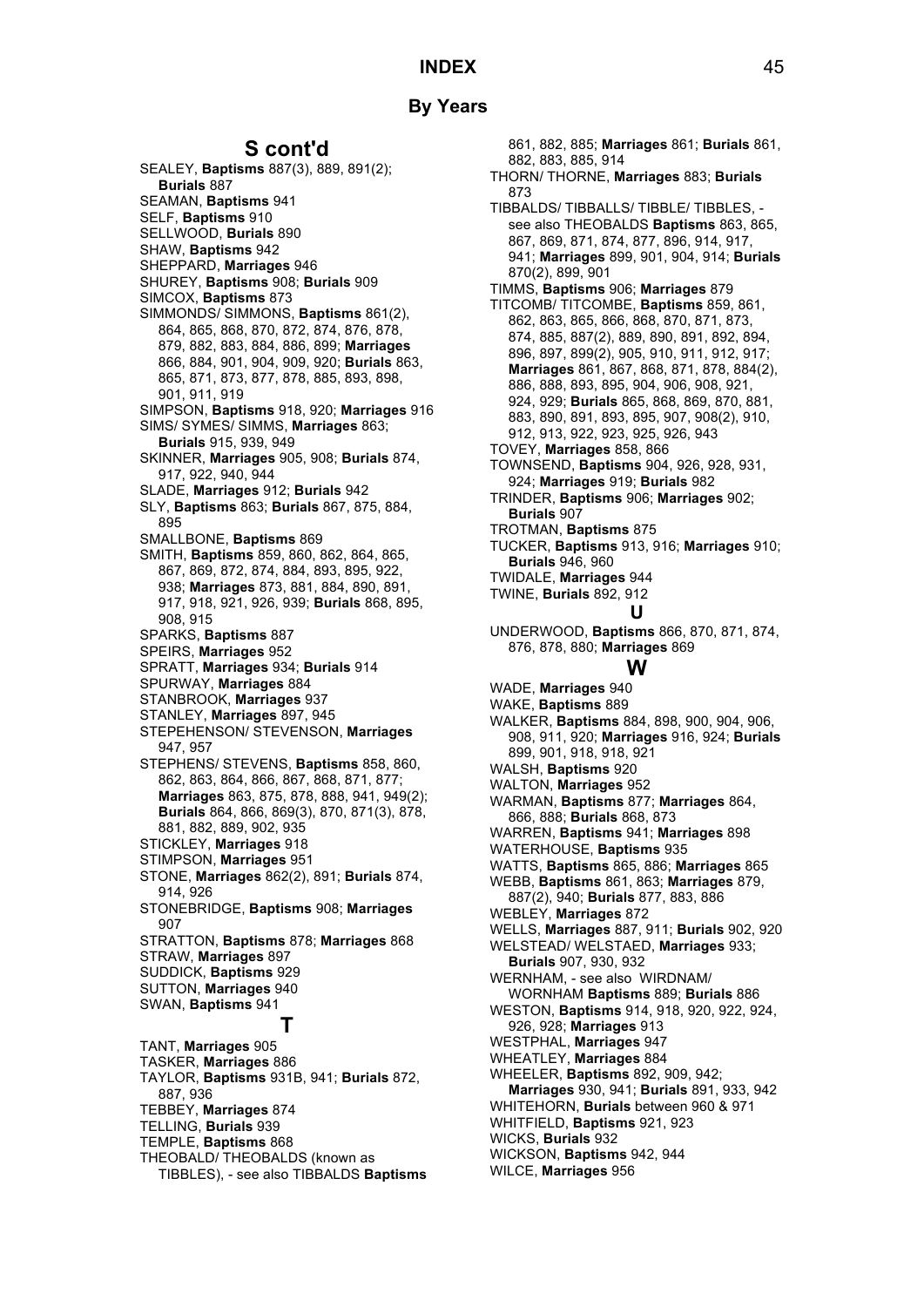# **W cont'd**

WILCOX, **Marriages** 941 WILKINS, **Baptisms** 934, 937(2), 940 WILLIAMS, **Baptisms** 863, 875, 898, 916; **Marriages** 918; **Burials** 876, 893, 899(3) WILLIS, **Marriages** 928, 958 WILLOUGHBY, **Burials** 874 WILLS, **Marriages** 920 WILSON, **Marriages** 860 WILTSHIRE, **Marriages** 913; **Burials** 945 WINTLE, **Baptisms** 908, 910, 913, 920(2); **Marriages** 908 WIRDNAM/ WIRDNHAM, - see also WERNHAM/ WORNHAM **Marriages** 873; **Burials** 905 WITCHALL, **Burials** 901 WITCOMB, **Baptisms** 945 WOOD, **Baptisms** 946 WOODMAN, **Marriages** 924 WOOLMAN, **Baptisms** 944 WOOSTER, **Baptisms** 930(2) WOOTTON , **Marriages** 951, 958 WORNHAM, - see also WERNHAM/ WIRDNAM **Baptisms** 876, 882, 885(2); **Marriages** 875, 899; **Burials** 887, 890 WRAY, **Marriages** 951 WRIGHT, **Marriages** 909 WYATT , **Baptisms** 858, 861, 864, 867, 870, 871, 881, 882, 884, 886(2), 889, 891, 894, 896, 918, 936; **Marriages** 875, 881, 883, 893, 908, 912M, 912, 917, 937; **Burials** 865, 881(2), 884, 886, 894, 911, 912, 918, 935, 938

# **Y**

YEATES/ YEATS, **Baptisms** 864; **Marriages** 862 YERBURY , **Marriages** 891 YOUNG , **Baptisms** 861